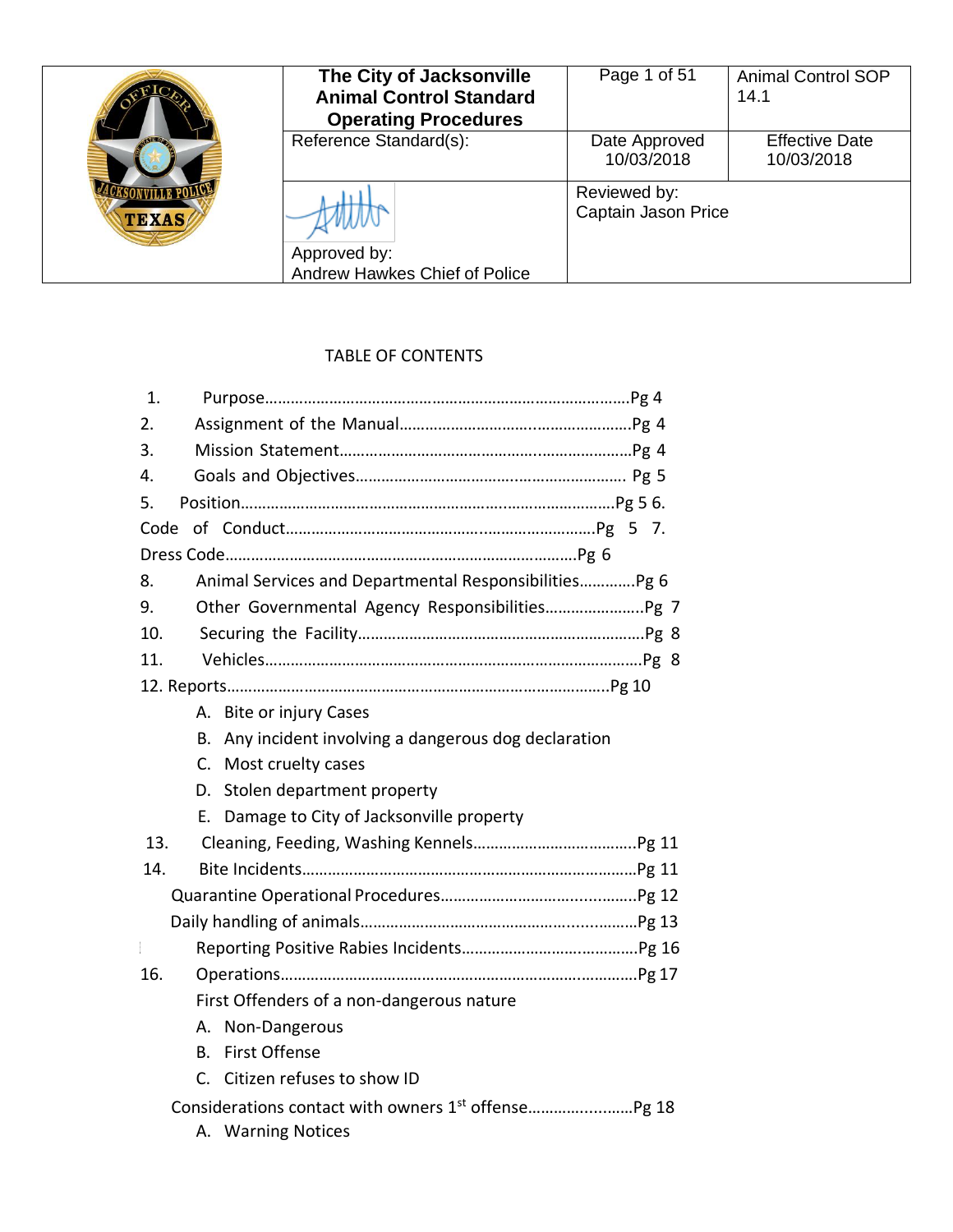| <b>TEXAS</b> | The City of Jacksonville Animal<br><b>Control Standard Operating</b><br>Procedures | Page 2 of 51                        | <b>Animal Control SOP</b><br>01.11 |
|--------------|------------------------------------------------------------------------------------|-------------------------------------|------------------------------------|
|              | Reference Standard(s):                                                             | Date Approved                       | <b>Effective Date</b>              |
|              | Approved by:<br>Andrew Hawkes Chief of Police                                      | Reviewed by:<br>Captain Jason Price |                                    |

B. Citations

| 18. |                                                         |  |
|-----|---------------------------------------------------------|--|
| 19. |                                                         |  |
|     |                                                         |  |
|     | Animal Hold Times Prior to Euthanasia Eligibility Pg 37 |  |
|     |                                                         |  |
| 20. | Exposure to Animal Diseases and Zoonosis Pg 39          |  |
|     | A. Zoonotic Diseases                                    |  |
|     | B.                                                      |  |
|     | 1.<br>Ringworm                                          |  |
|     | <b>Demodectic Mange</b><br>2.                           |  |
|     | 3.<br>Sarcoptic Mange                                   |  |
|     | Cat Head Mange<br>4.                                    |  |
|     | C.                                                      |  |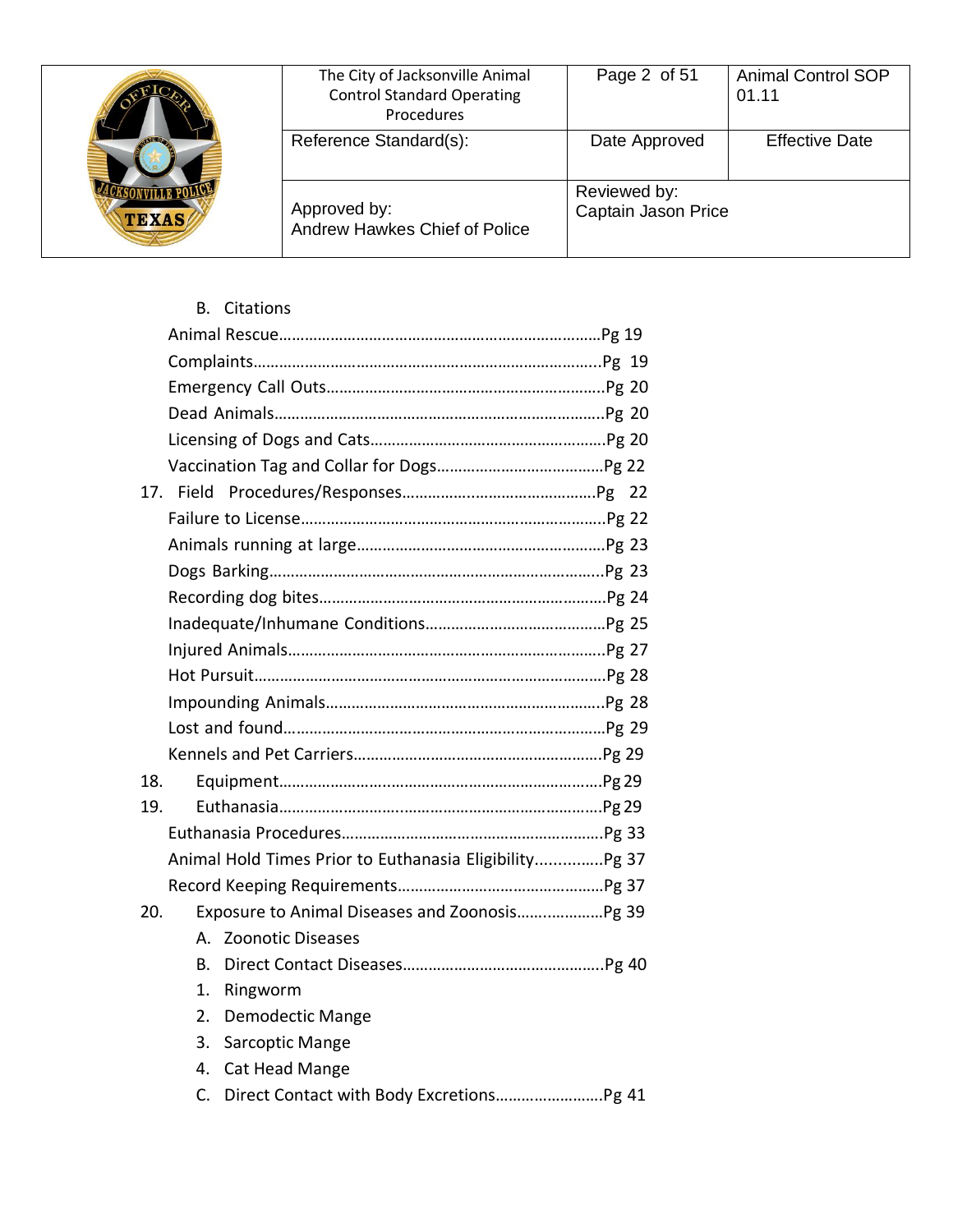| <b>AVE OF</b><br><b>TEXAS</b> | The City of Jacksonville Animal<br><b>Control Standard Operating</b><br>Procedures | Page 3 of 51                        | <b>Animal Control SOP</b><br>01.11 |
|-------------------------------|------------------------------------------------------------------------------------|-------------------------------------|------------------------------------|
|                               | Reference Standard(s):                                                             | Date Approved                       | <b>Effective Date</b>              |
|                               | Approved by:<br>Andrew Hawkes Chief of Police                                      | Reviewed by:<br>Captain Jason Price |                                    |

- 1. Leptospirosis
- 2. Brucellosis
- 3. Roundworm
- 4. Salmonellosis
- 5. Hookworm and Whipworm
- D. Bite and Scratch Diseases…………………………………………..Pg 43
- 1. Rabies
- 2. Cat Scratch Fever
- 3. Tetanus
- 4. Insect Bites
- 5. Tick Infestation
- 6. Flea Infestation
- 7. Flies and Mosquitoes
- E. Respiratory Diseases-Those diseases that can be communicated by breathing the casual agent………………………………………………………………..Pg 45
	- 1. Crytococcoses
	- 2. Psittacosis
	- 3. Histoplasmosis
	- 4. Listeriosis
	- 5. Blastomycosis
	- 6. Coccidioidomycosis
	- 7. Toxoplasmosis
- F. Ingestion……………………………………………………………………..Pg 47
	- 1. Actinomycosis
	- 2. Tularemia
	- 3. Trichinosis
	- 4. Botulism
	- 5. Anthrax
	- 6. Distemper
	- 7. Infectious Hepatitis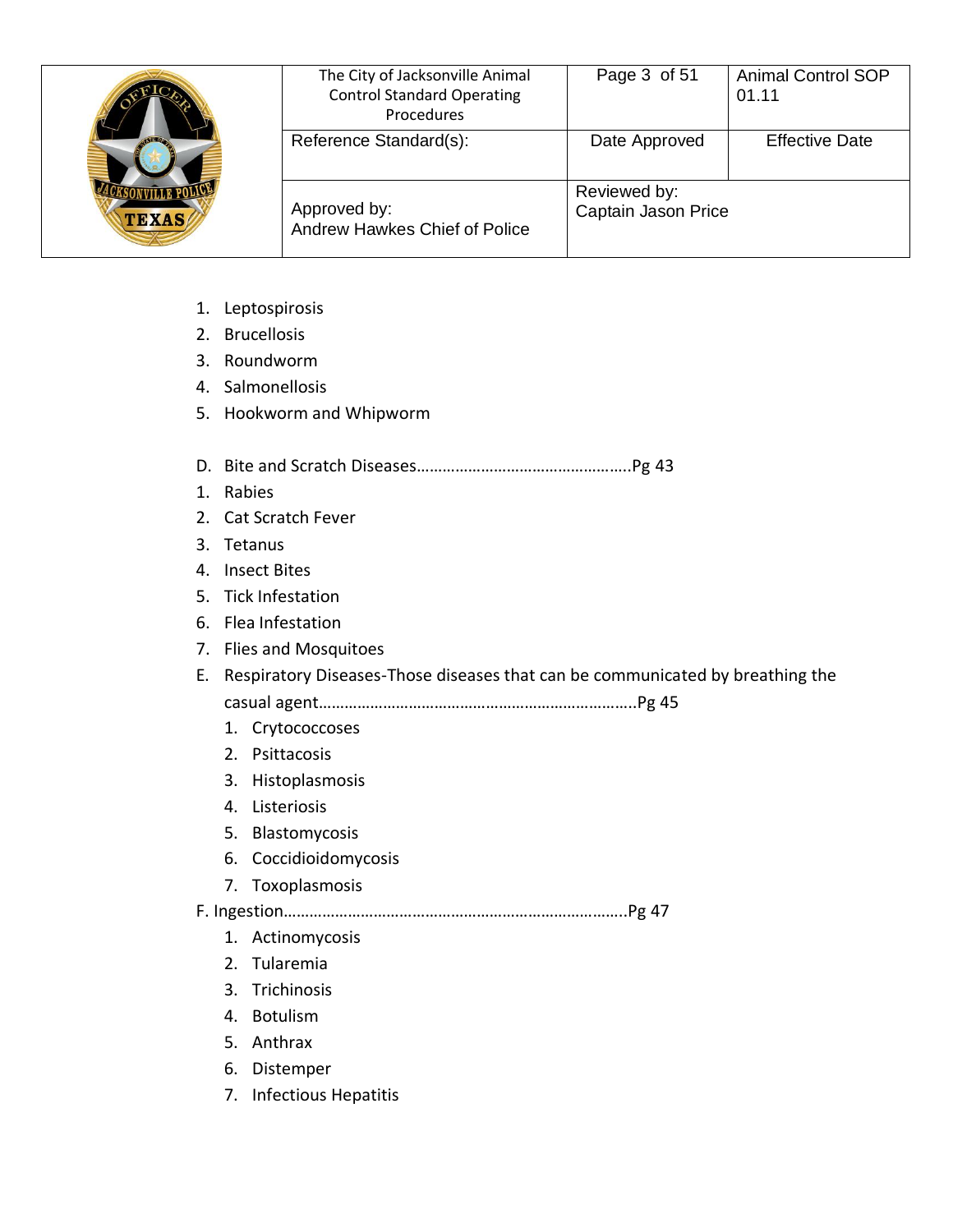| <b>TEXAS</b> | The City of Jacksonville Animal<br><b>Control Standard Operating</b><br>Procedures | Page 4 of 51                        | <b>Animal Control SOP</b><br>01.11 |
|--------------|------------------------------------------------------------------------------------|-------------------------------------|------------------------------------|
|              | Reference Standard(s):                                                             | Date Approved                       | <b>Effective Date</b>              |
|              | Approved by:<br>Andrew Hawkes Chief of Police                                      | Reviewed by:<br>Captain Jason Price |                                    |

- 8. Leptospirosis
- 9. Convulsions
- 10. Poisons

## **I. Purpose**

- 1.01 This manual is a publication of the Jacksonville Police Department. It is issued with the authority of the Chief of Police and contains policies, procedures, rules, and regulations for department members assigned to Jacksonville Animal Control. Revisions, supplements, and page changes will be issued as necessary.
- 1.02 It will be the responsibility of every employee assigned to the unit to have knowledge of and abide by all of the policies, procedures, rules, and regulations contained in this manual. All personnel assisting with Animal Control duties will be provided with a copy of this manual. Revisions, supplements, and page changes will be distributed to each person who possesses a manual.
- 1.03 These procedures shall ensure that animals are handled in a humane manner at all times. They shall not be subjected to physical force other than as may be required in restraining the animal for safety of humans and/or animals.

### 2. **Assignment of the Manual**

- 2.01 All personnel assigned to Animal Control will be provided with a copy of this manual.
	- A. Each recipient will provide certification that they have read and understand the policies and procedures set forth in this manual.
	- B. Revisions, supplements, and page changes will be distributed to each person who possesses a manual.
	- C. Loss of the manual or any of its parts will immediately be reported to the Animal Control Supervisor.

### 3. **Mission Statement**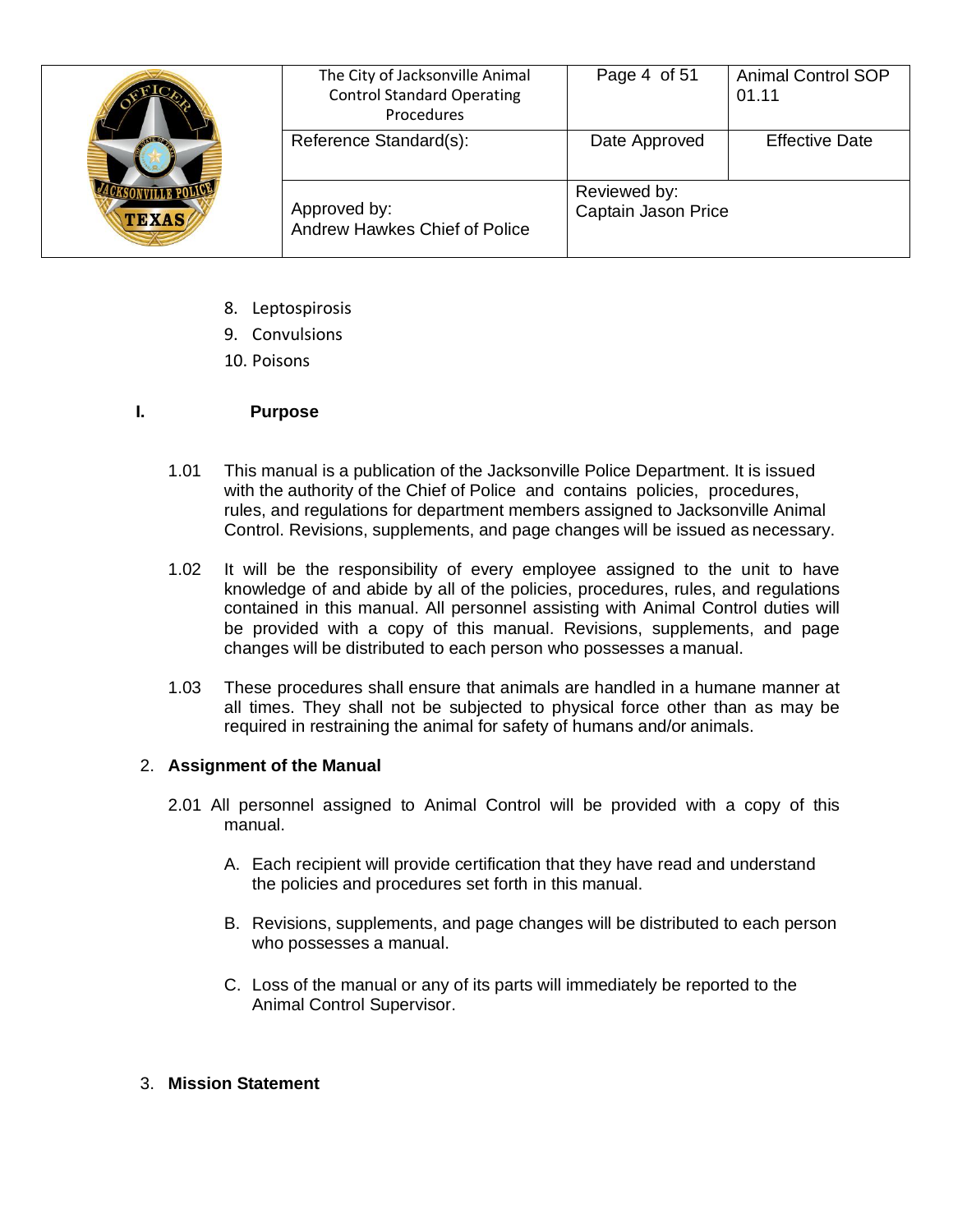| <b>AVEDA</b><br><b>TEXAS</b> | The City of Jacksonville Animal<br><b>Control Standard Operating</b><br>Procedures | Page 5 of 51                        | <b>Animal Control SOP</b><br>01.11 |
|------------------------------|------------------------------------------------------------------------------------|-------------------------------------|------------------------------------|
|                              | Reference Standard(s):                                                             | Date Approved                       | <b>Effective Date</b>              |
|                              | Approved by:<br>Andrew Hawkes Chief of Police                                      | Reviewed by:<br>Captain Jason Price |                                    |

- 3.01 Jacksonville Animal Control promotes and protects the welfare of our citizens and animals. Our goal is to promote responsible pet ownership and to prevent the spread of animal borne diseases. In addition, we will provide services, care, registration, animal control and public safety for our community. We strive to promote adoptions of healthy, non-aggressive animals to the public, while providing temporary shelter for stray, unwanted or homeless animals.
- 3.02 To provide responsive, efficient, and high quality services that preserves and protects citizen and animal welfare.

### 4. **Goals and Objectives**

- 4.01 1. To **educate** the public in public safety and humane issues regarding animals. 2. To **enforce** the City ordinances and State statutes pertaining to animals.
	- 3. To **assist** the public in resolving animal issues.

4. To **protect** the safety and welfare of the citizens and animals of this community.

5. To **prevent** the spread of animal illnesses and other zoonotic diseases.4.01

## **5. Position**

- 5.01 Our mission is achieved through shared values including professionalism, responsibility, commitment, integrity, accountability, and community partnerships.
- 5.02 Our success is directly related to the dedication, involvement, and support of every individual and organization associated with Jacksonville Animal Control Services.

### **6. Code of Conduct**

- 6.01 Animal Control Officer is a professional career. It is your duty to represent both the Department and the City by maintaining professional appearance and conduct at all times.
- 6.02 Humane treatment of animals is demanded at all times. Intentional animal abuse will not be tolerated.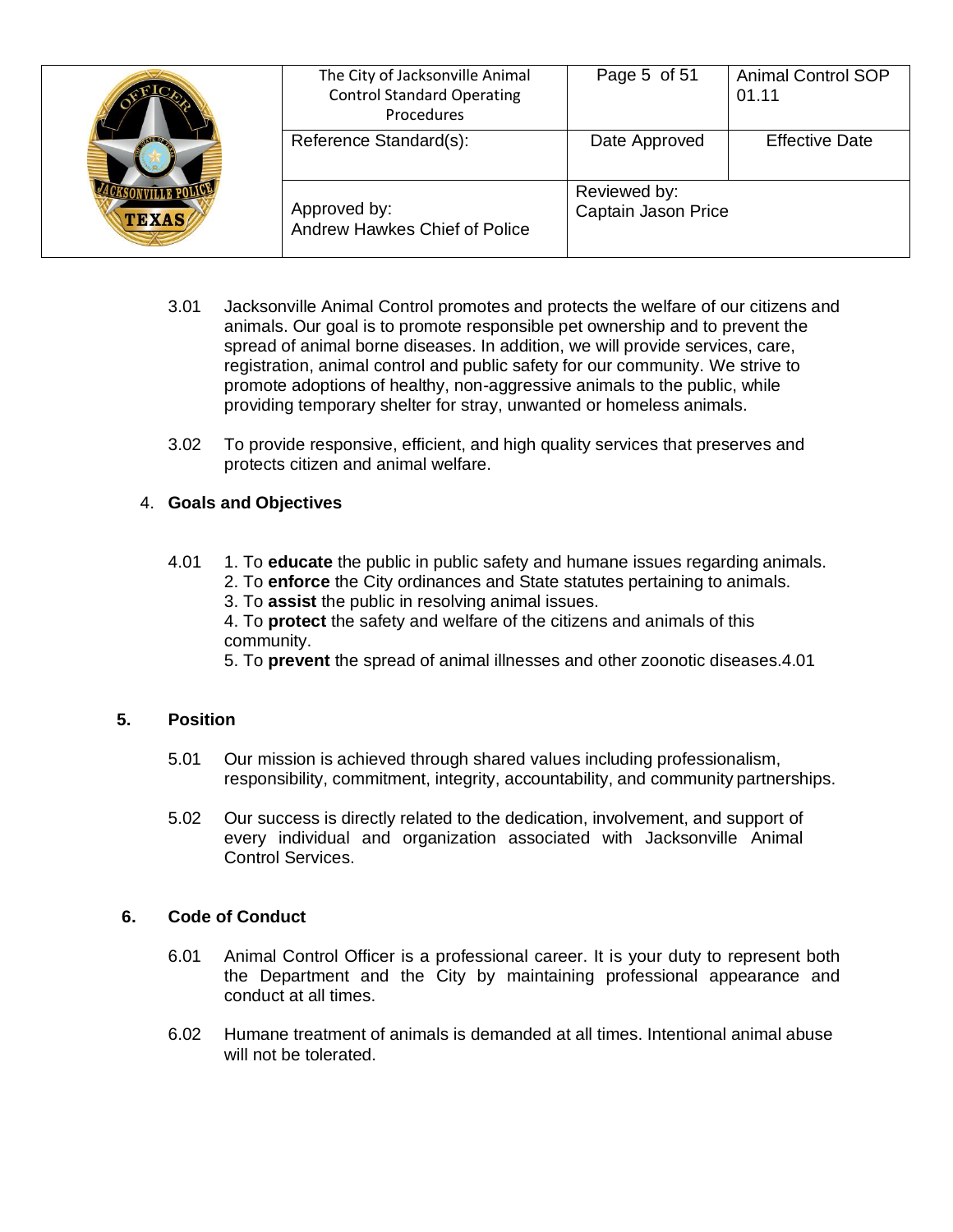| <b>TEXAS</b> | The City of Jacksonville Animal<br><b>Control Standard Operating</b><br>Procedures | Page 6 of 51                        | <b>Animal Control SOP</b><br>01.11 |
|--------------|------------------------------------------------------------------------------------|-------------------------------------|------------------------------------|
|              | Reference Standard(s):                                                             | Date Approved                       | <b>Effective Date</b>              |
|              | Approved by:<br>Andrew Hawkes Chief of Police                                      | Reviewed by:<br>Captain Jason Price |                                    |

- 6.03 Sick, injured, and distressed animals are the responsibility of the Animal Control Officer.
- 6.04 The Animal Control Officer is to provide courteous, efficient, and friendly service to all parties you come in contact with – public and other City employees.
- 6.05 Courtesy, Service and Integrity is expected in dealing with the public and other City employees.
- 6.06 Gratuities, gifts, and tips are not to be accepted by officers or staff for job-related services performed. Officers and staff shall, instead, encourage those persons to make a donation to the Jacksonville Animal Shelter.
- 6.07 The Animal Control Officer is charged with keeping their vehicle, work area, and kennels clean at all times.
- 6.08 Each officer and staff member is to be in proper attire (as specified) whenever on duty. Personal cleanliness is a necessity for your protection and appearance. All personal grooming habits (hair style, shave, jewelry, etc.) shall project a professional image.
- 6.09 Each officer and staff member is to be security conscious at all times. Be certain that restricted areas are locked and/or properly secured.
- 6.10 Attitude has a direct impact on your effectiveness. A positive work attitude and a willingness to work cooperatively with other officers and staff are expected. Open communication is expected and encouraged.

#### **7. Dress Code**

- 7.01 Each employee has a direct influence on the public and it is the responsibility of each employee to create a good impression by maintaining a clean and well groomed personal appearance. Employees shall insure that they have a complete and clean uniform when reporting for duty. This department will provide uniform shirts and pants, and may provide other apparel as found necessary. Non-uniform belts must be black with a small, plain buckle. All officers shall wear comfortable, black boots. A name tag must be worn if it is not sewn onto the shirt. Employees are responsible for the cleaning of the uniform.
- **8. Animal Services Departmental Responsibilities**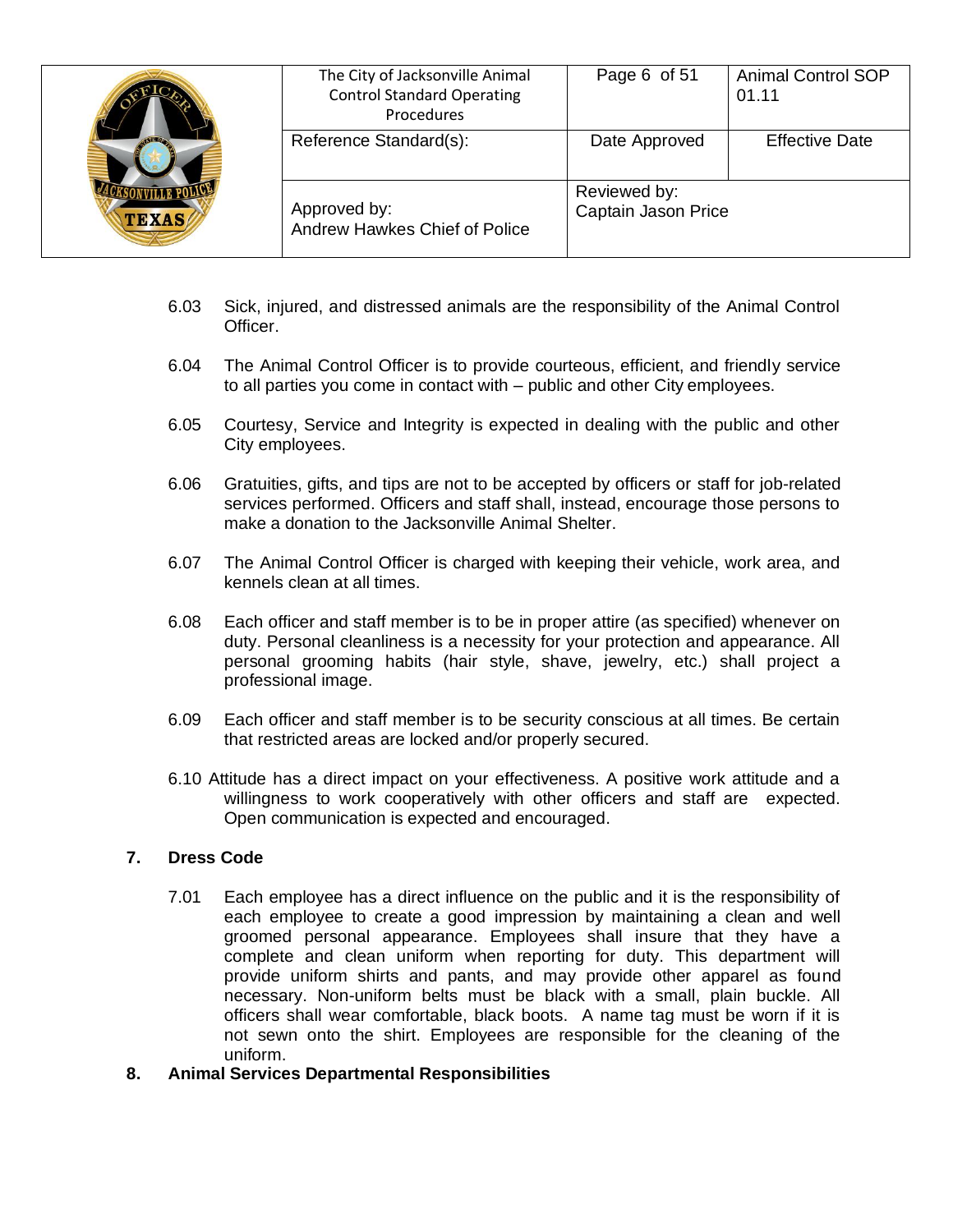| <b>TEXAS</b> | The City of Jacksonville Animal<br><b>Control Standard Operating</b><br>Procedures | Page 7 of 51                        | <b>Animal Control SOP</b><br>01.11 |
|--------------|------------------------------------------------------------------------------------|-------------------------------------|------------------------------------|
|              | Reference Standard(s):                                                             | Date Approved                       | <b>Effective Date</b>              |
|              | Approved by:<br>Andrew Hawkes Chief of Police                                      | Reviewed by:<br>Captain Jason Price |                                    |

- 8.01 The enforcement of City Ordinance, State and Federal laws pertaining to animals, fowl, and where applicable, public health.
- 8.02 Operation and maintenance of the Animal Control Facility including compliance with local, state, and federal regulations.
- 8.03 Provide humane treatment in the handling and care of animals.
- 8.04 Help to ensure the health and safety of the citizens of Jacksonville by protecting them from at large, sick, injured, or wild animals.
- 8.05 Enforce animal related City ordinances, provide various field services, and administer a general program to reduce animal nuisances and stray pet population.
- 8.06 Provide sheltering for stray and unwanted animals and provide various shelter services such as redemption, adoption, and receiving.
- 8.07 Provide community education and information programs to acquaint citizens with the operation of the Jacksonville Animal Control and Shelter and to secure support for the department's goals and objectives.
- 8.08 Assist other governmental agencies and groups in the administration of animal related programs.

#### **9. Other Government Agency Responsibilities**

- 9.01 The Jacksonville Police Department shares animal related law enforcement authority concurrently with the Animal Control Division. JPD officers will assist Animal Control Officers (ACOs) in emergencies and vice versa.
- 9.02 The Jacksonville Municipal Court administers the citation system and processes all formal complaints delivered to them by the Animal Control Division or the police department.
- 9.03 The Jacksonville Animal Control Department is the primary agency responsible for communicable diseases such as rabies. The Animal Services Division will work with, and at times, under the direction of the Health Department, in matters pertaining to communicable diseases.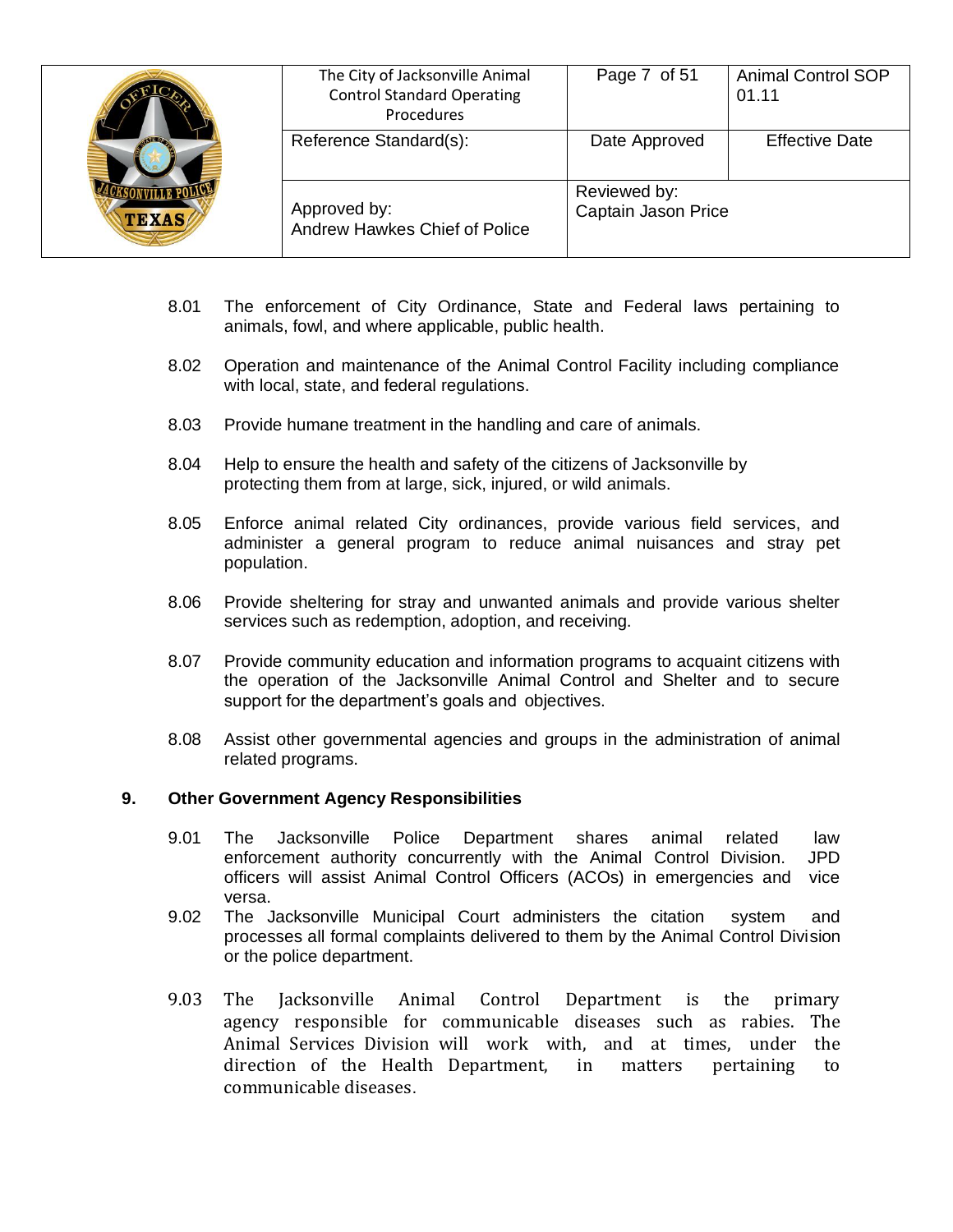| <b>ATTO</b><br><b>TEXAS</b> | The City of Jacksonville Animal<br><b>Control Standard Operating</b><br>Procedures | Page 8 of 51                        | <b>Animal Control SOP</b><br>01.11 |
|-----------------------------|------------------------------------------------------------------------------------|-------------------------------------|------------------------------------|
|                             | Reference Standard(s):                                                             | Date Approved                       | <b>Effective Date</b>              |
|                             | Approved by:<br>Andrew Hawkes Chief of Police                                      | Reviewed by:<br>Captain Jason Price |                                    |

9.04 The Texas Parks and Wildlife Department is responsible for matters associated with wild animals.

#### **10. Securing the Facility**

- 10.01 The last employee to leave the building shall ensure all doors and gates are secured after the office is closed after normal business.
	- A. All kennel doors shall be locked and secure.
	- B. Entrance gate must be securely closed and locked.

## 10.02 **When entering and leaving the facility after hours, the officer is responsible for verifying that all doors and gates are secure. Notify dispatch.**

10.03 Any unlocked doors or open gates discovered by an employee when arriving at the shelter after hours or at the start of a new day shall be reported to the supervisor. Do not enter an unsecured building, contact the police department and have them designate a police officer to check and secure the building.

### **11. Vehicles**

- 11.01 The department will provide Animal Control Officers with a vehicle to carry out assigned job duties. The vehicle shall be maintained at an acceptable level of cleanliness inside and out. Officers are responsible for checking fluid levels and maintaining a proper amount of fuel in the vehicle at all times. Any and all vehicle maintenance problems should be addressed as soon as possible by notifying the supervisor. Any and all accidents shall be reported to the supervisor immediately without regard to the amount of damage. The City vehicle policy will address any other uses and regulations.
- 11.02 Routine maintenance of your vehicle is your responsibility. Items of concern include but are not limited to; fuel level, washing, tire pressure and condition, vehicle lights, etc. The following procedure is the guideline by which you are to maintain your vehicle.
- 11.03 Vehicle Exterior
	- A. Overall Cleanliness and General Body Condition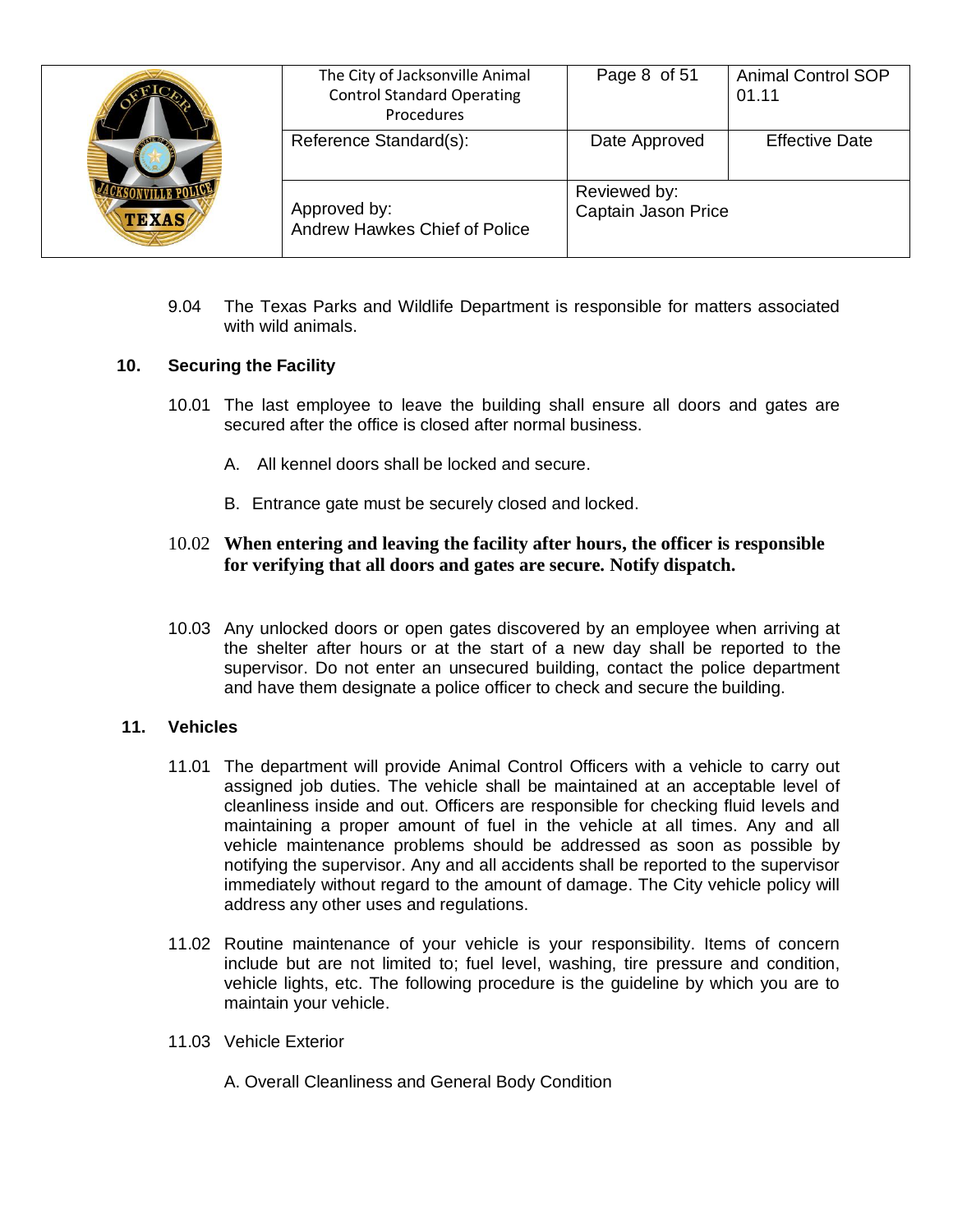| <b>ATTO</b><br><b>TEXAS</b> | The City of Jacksonville Animal<br><b>Control Standard Operating</b><br>Procedures | Page 9 of 51                        | <b>Animal Control SOP</b><br>01.11 |
|-----------------------------|------------------------------------------------------------------------------------|-------------------------------------|------------------------------------|
|                             | Reference Standard(s):                                                             | Date Approved                       | <b>Effective Date</b>              |
|                             | Approved by:<br>Andrew Hawkes Chief of Police                                      | Reviewed by:<br>Captain Jason Price |                                    |

- a. Vehicles are to be washed on a routine basis to ensure a clean appearance.
- b. Windows and mirrors are to be cleaned to ensure safe visual acuity at all times.
- c. Inspect vehicle for any body damage that has not been noted prior. Notify your supervisor if any suspicious body damage is noted.

#### 11.04 Tires

A. Tires are to be visually inspected to ensure that there is no obvious damage; i.e. cuts, tears, worn spots, uneven tread wear, etc. Ensure that there is proper tread depth and air pressure. Any vehicle found to have tire(s) that are questionable is to have the vehicle immediately inspected by a supervisor.

#### 11.05 Lighting

- A. All vehicle lights (headlights, blinkers, high beams, emergency flashers, backup lights) are to be inspected to ensure proper working condition. If a light is found to be out, you are to take it to the AC Supervisor prior to assuming your normal patrol duties. If repairs cannot be made while you wait then you are to advise your supervisor.
- 11.06 Caution Lighting (light bar)
	- B. The light bar is to be inspected and all functions tested. Any malfunctioning lights are to be reported to your supervisor.
- 11.07 Animal Cages
	- A. All cages (those used for animal transport) are to be inspected daily and cleaned regularly.
	- B. Cages holding carriers are to be inspected to ensure that they are secure and clean.
	- C. All cage doors are to be inspected and function tested to ensure that both the interior and exterior doors are operating properly. This is to include securing mechanisms. Any malfunctioning doors are to be reported to your supervisor.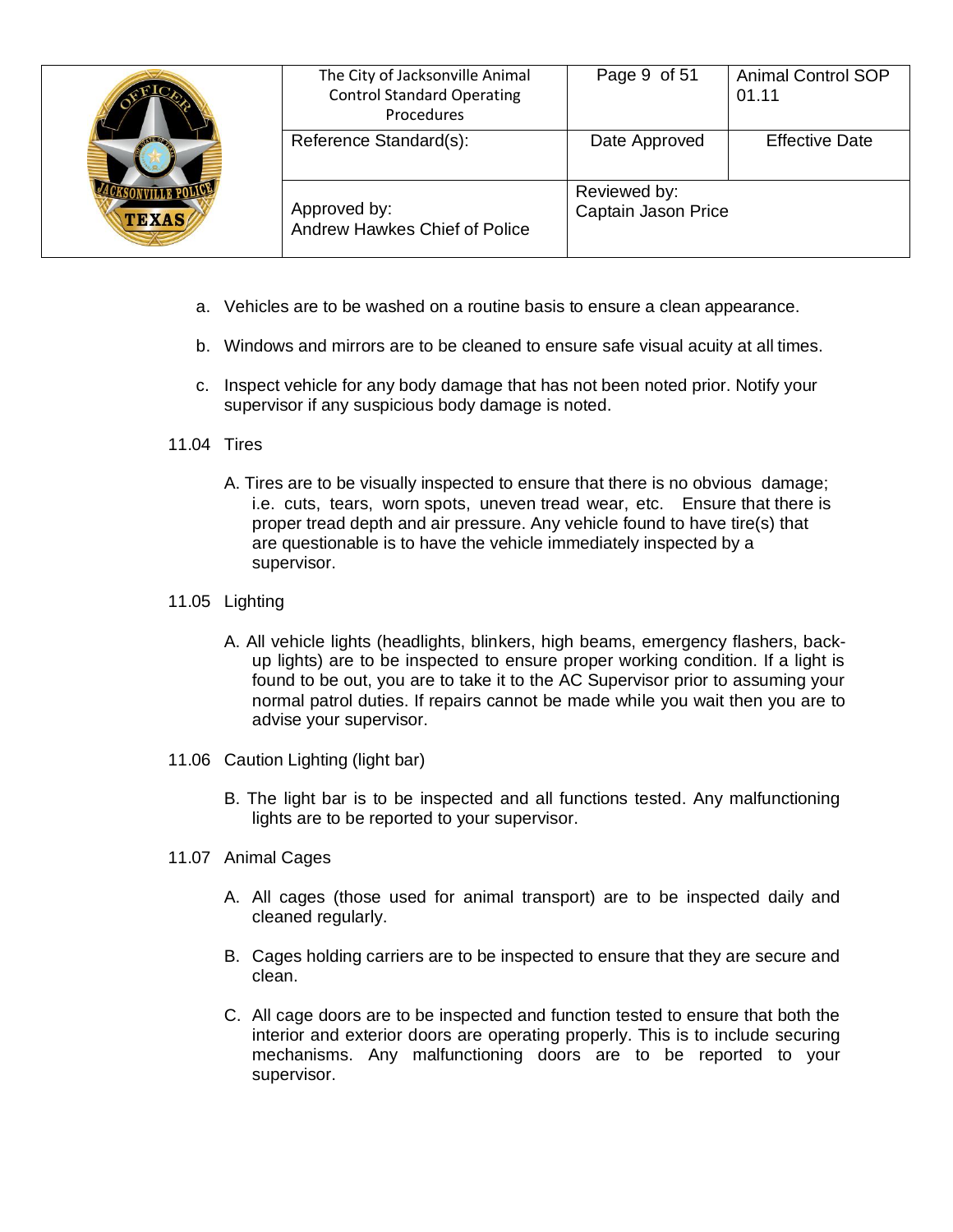| $\sqrt{100}$<br><b>TEXAS</b> | The City of Jacksonville Animal<br><b>Control Standard Operating</b><br>Procedures | Page 10 of 51                       | <b>Animal Control SOP</b><br>01.11 |
|------------------------------|------------------------------------------------------------------------------------|-------------------------------------|------------------------------------|
|                              | Reference Standard(s):                                                             | Date Approved                       | <b>Effective Date</b>              |
|                              | Approved by:<br>Andrew Hawkes Chief of Police                                      | Reviewed by:<br>Captain Jason Price |                                    |

### 11.08 Vehicle Interior

- A. The interior of your vehicle is as important to maintain as the exterior. An accumulation of debris, can and will, eventually cause a safety hazard. The interior of your vehicle is to be cleaned out on a daily basis. Though this does not require you to wash the floorboards, clean the dashboard, etc., it does mean that all trash that you have accumulated throughout the day is to be disposed of properly. All paperwork is to be stored in a proper location and not stacked on the floorboards, etc.
- B. At no time are animals permitted in the cab of the vehicles.
- C. Your vehicles interior is to be fully cleaned weekly or when found to be necessary.

### 11.09 Vehicle Keys

- A. Those vehicles that are assigned to specific officers are permitted to retain the keys to that vehicle. Gas cards are to remain in with the issued officer. At least one spare key to each vehicle shall be kept in a central location at the Police Department.
- 11.10 Other Vehicle Procedures
	- A. Animal Control vehicles are to be inspected at the beginning and end of each shift. The inspection includes checking the tires, horn, lights, compartments, and do a complete walk around inspection. After inspection is complete, the animal control officer shall immediately notify the animal control supervisor if anything out of the ordinary or any damage to a vehicle is found.

### **12. Reports**

12.01 Animal Control Officers are responsible for proper completion of all photographs, report formats, the use of proper forms and the proper filing of these reports. All reports are to be legible, accurate and contain all necessary information. Incident reports are to be filled out on the standard report forms provided using the appropriate format. Incident Reports are mandatory for: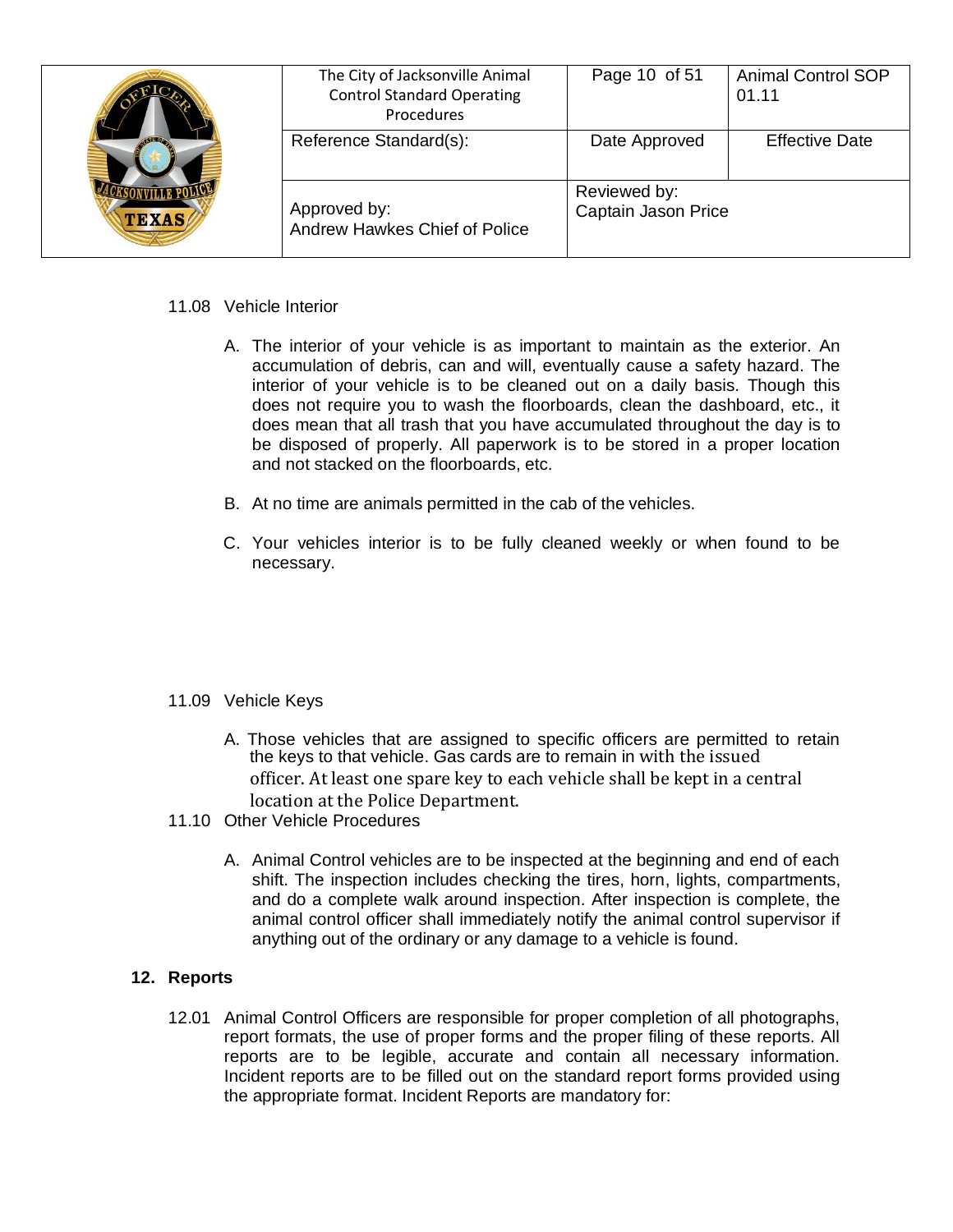| <b>ANTE OF</b><br><b>TEXAS</b> | The City of Jacksonville Animal<br><b>Control Standard Operating</b><br>Procedures | Page 11 of 51                       | <b>Animal Control SOP</b><br>01.11 |
|--------------------------------|------------------------------------------------------------------------------------|-------------------------------------|------------------------------------|
|                                | Reference Standard(s):                                                             | Date Approved                       | <b>Effective Date</b>              |
|                                | Approved by:<br>Andrew Hawkes Chief of Police                                      | Reviewed by:<br>Captain Jason Price |                                    |

- A. Bite or Injury Cases
- B. Any Incident Involving a Dangerous Dog Declaration
- C. Most Cruelty Cases (especially those that qualify and are Felony)
- D. Stolen Department Property
- E. Damage to City of Jacksonville Property (criminal mischief)
- 12.02 Witnesses should be asked their name, address and phone numbers for day and evening. This information is vital to subpoena witnesses.
- 12.03 Reports should be detailed for the following reasons:
	- A. Discovery is facilitated
	- B. Key elements/information needs to be brought out
	- C. The ability to testify to key admissions or other evidence
	- D. Detailed report allows prosecutor to assess the strength of the case and plea bargaining decisions.

## **13. Cleaning, Feeding, Watering**

13.01 All kennels shall be cleaned daily, including Saturdays, Sundays, and holidays. Kennels shall be cleaned and disinfected with approved disinfectant. All dogs and cats shall be fed at least once per day and have ample supply of fresh water available.

## **14. Bite Incidents**

- 14.01 All animal bites reported to City of Jacksonville Police Department personnel shall be immediately forwarded to an Animal Control Officer and the Animal Control Supervisor and or if after hours the on-call Animal Control Officer for investigation.
- 14.02 If an animal bite occurs after hours, the on-call Animal Control Officer shall be dispatched and make the location and adhere to the "Bite Incidents" policies.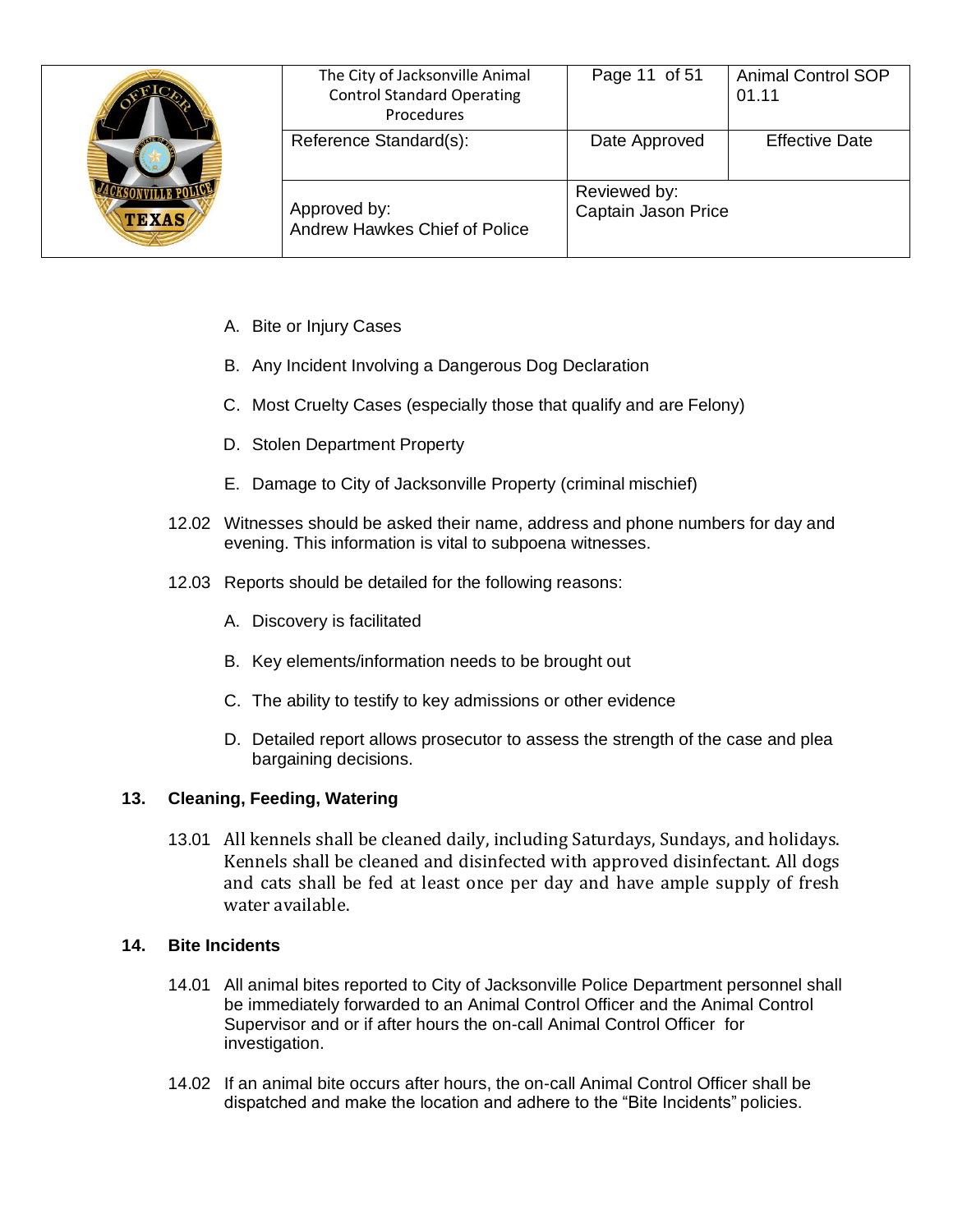| $\sqrt{100}$<br><b>TEXAS</b> | The City of Jacksonville Animal<br><b>Control Standard Operating</b><br>Procedures | Page 12 of 51                       | <b>Animal Control SOP</b><br>01.11 |
|------------------------------|------------------------------------------------------------------------------------|-------------------------------------|------------------------------------|
|                              | Reference Standard(s):                                                             | Date Approved                       | <b>Effective Date</b>              |
|                              | Approved by:<br>Andrew Hawkes Chief of Police                                      | Reviewed by:<br>Captain Jason Price |                                    |

- 14.03 High risk animals involved in bite incidents.
	- A. High-risk animals (bats, raccoons, foxes, coyotes, and skunks) involved in an animal to human bite will be shipped for clinical testing. There is no approved quarantine period for high-risk animals.
- 14.04 Quarantine of dogs, cats, and/or ferrets involved in bite incidents.
	- A. Animals (limited to dogs, cats, and ferrets) that have bitten and/or have otherwise possibly exposed a person to the rabies virus shall be quarantined for ten (10) days from the date of the bite (240 hours).
	- B. If the animal is not in quarantine within forty-eight (48) hours, a warrant shall be obtained to seize the animal for quarantine. The owner of a bite animal is responsible of all costs of the quarantine.
- 14.05 Approved animal bite quarantine locations.
	- A. Jacksonville Animal Control facility.
	- B. A licensed veterinary clinic.
	- C. Home quarantine (owned animals). Must be approved by the ACO Supervisor.
		- 1. Home quarantine can be approved on a case by case basis if the animal was current on rabies vaccination and was not a stray at the time of the bite. The home quarantine facility must prevent the animal from having contact with humans or other animals and be secure to prevent the animal from escaping. Even if all of these provisions happen the ability to home quarantine is at the discretion of the Animal Control Officer.
		- 2. An Animal Control Officer must observe an animal placed under home quarantine on the first and last day following the bite. The Animal Control Officer must have the owner complete a home quarantine authorization form at the time the home quarantine is approved.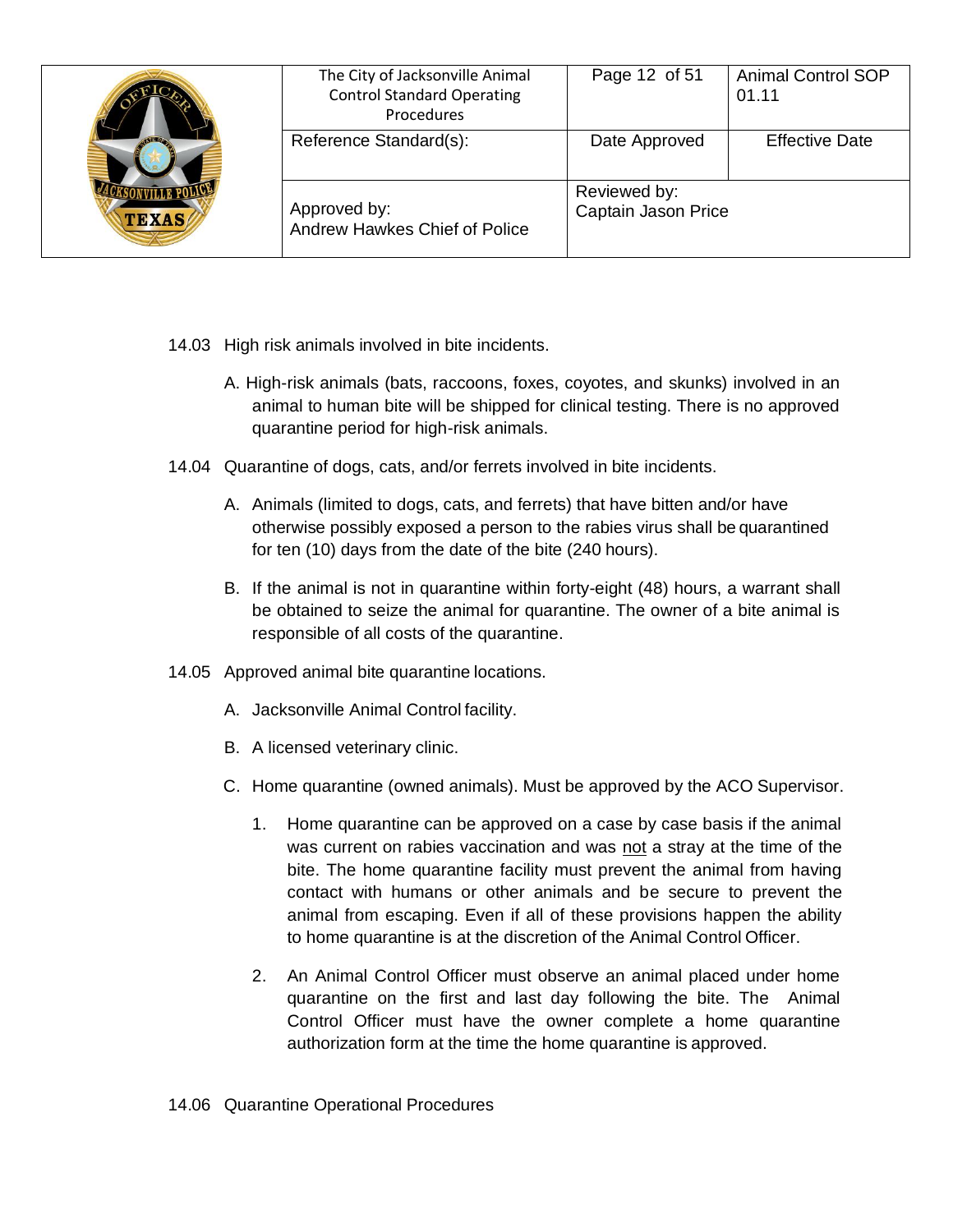| <b>TEXAS</b> | The City of Jacksonville Animal<br><b>Control Standard Operating</b><br>Procedures | Page 13 of 51                       | <b>Animal Control SOP</b><br>01.11 |
|--------------|------------------------------------------------------------------------------------|-------------------------------------|------------------------------------|
|              | Reference Standard(s):                                                             | Date Approved                       | <b>Effective Date</b>              |
|              | Approved by:<br>Andrew Hawkes Chief of Police                                      | Reviewed by:<br>Captain Jason Price |                                    |

A. When receiving animals for quarantine the following procedures must be followed:

- i. Before unloading the animal, prepare the cage for the animal, including the placement of food and water inside the cage.
	- 2. Carefully and humanely remove the animal from your truck. Cats should be in a trap or carrier; dogs should be placed on a catch pole.
	- 3. After bringing the animal into the shelter, make sure all doors are closed and secured.
	- 4. **PLACE ANIMAL IN APPROPRIATE CAGE. THE PANEL SHOULD BE IN PLACE AND SECURED. THERE SHOULD BE NO ANIMALS IN THE KENNEL ACROSS FROM THE QUARANTINED ANIMALS KENNEL.**
	- 5. After placing the animal in the cage, the door should be locked and a quarantine sign hung on the door.
- 14.07 Daily handling of the animal will be as follows:
	- A. For cage cleaning- place food and water in the cage on the other side of the partition or guillotine door. Open the partition door and let the dog/cat move into the other cage, shutting the partition door behind them.
	- B. Cages should be cleaned as per cleaning SOP.
	- C. Make sure cages are securely locked and a quarantine sign is on the door.
	- D. Initial daily observation log (should be initialed twice a day).
	- E. If, at any time, there is a problem with an animal, notify the supervisor immediately.
- 14.08 At no time shall a quarantined animal be touched or handled by citizens or staff.
- 14.09 The Animal Control Officer or a JPD Officer will interview the bite victim to record the facts, observe the injury, and determine the severity of the bite. If the wound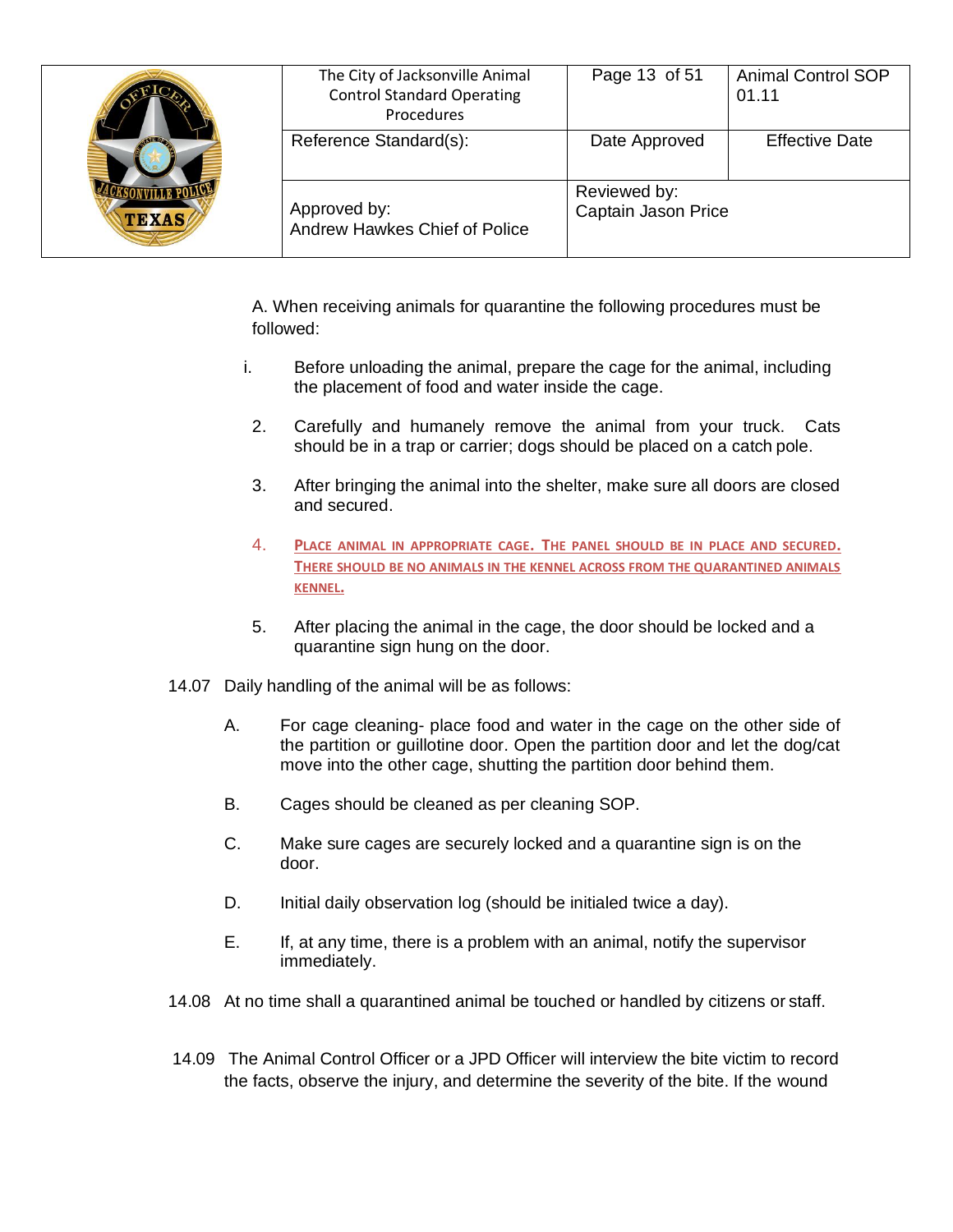| <b>TEXAS</b> | The City of Jacksonville Animal<br><b>Control Standard Operating</b><br>Procedures | Page 14 of 51                       | <b>Animal Control SOP</b><br>01.11 |
|--------------|------------------------------------------------------------------------------------|-------------------------------------|------------------------------------|
|              | Reference Standard(s):                                                             | Date Approved                       | <b>Effective Date</b>              |
|              | Approved by:<br>Andrew Hawkes Chief of Police                                      | Reviewed by:<br>Captain Jason Price |                                    |

is serious, the ACO/JPD Officer should attempt to obtain permission from the victim to photograph the injury site.

- 14.10 The ACO/JPD shall interview witnesses to provide a complete investigation.
- 14.11 Bite incidents involving owned animals.
	- 1. The Animal Control Officer will contact the owner of the animal, advise the owner of the Rabies Control Act, and direct the animal be placed into quarantine immediately. The Animal Control Officer will also advise to the owner:
		- A. Stress the animal be quarantined within the allotted time and not be removed from the city.
		- B. Inquire if the animal is currently vaccinated and licensed.
			- 1) Verify that the vaccination is current with the owner's veterinarian.
			- 2) If the animal is not current on vaccination, the Officer will issue a citation.
- 14.12 Bites by animals without ownership
	- 1. If the animal appears unowned and is stray at the time of the bite, the animal **MAY** be held for seventy-two (72) hours, euthanized, and shipped for clinical testing.
	- 2. The results of the testing shall be communicated to the victim within twenty-four (24) hours upon their receipt to the Animal Control Officer.
	- 3. If all attempts to locate and impound a bite animal fail, an area patrol will be established to patrol the area daily. Traps may be set out to attempt to capture the animal. The area patrol will be under the direction of the Animal Control Officer and will continue for a minimum of 10 days. The Animal Control Officer will inform the supervisor daily of any progress in locating the animal. The bite victim shall be advised and kept informed as to the efforts to locate the animal.
- 14.13 Bite incidents involving owned, surrendered animals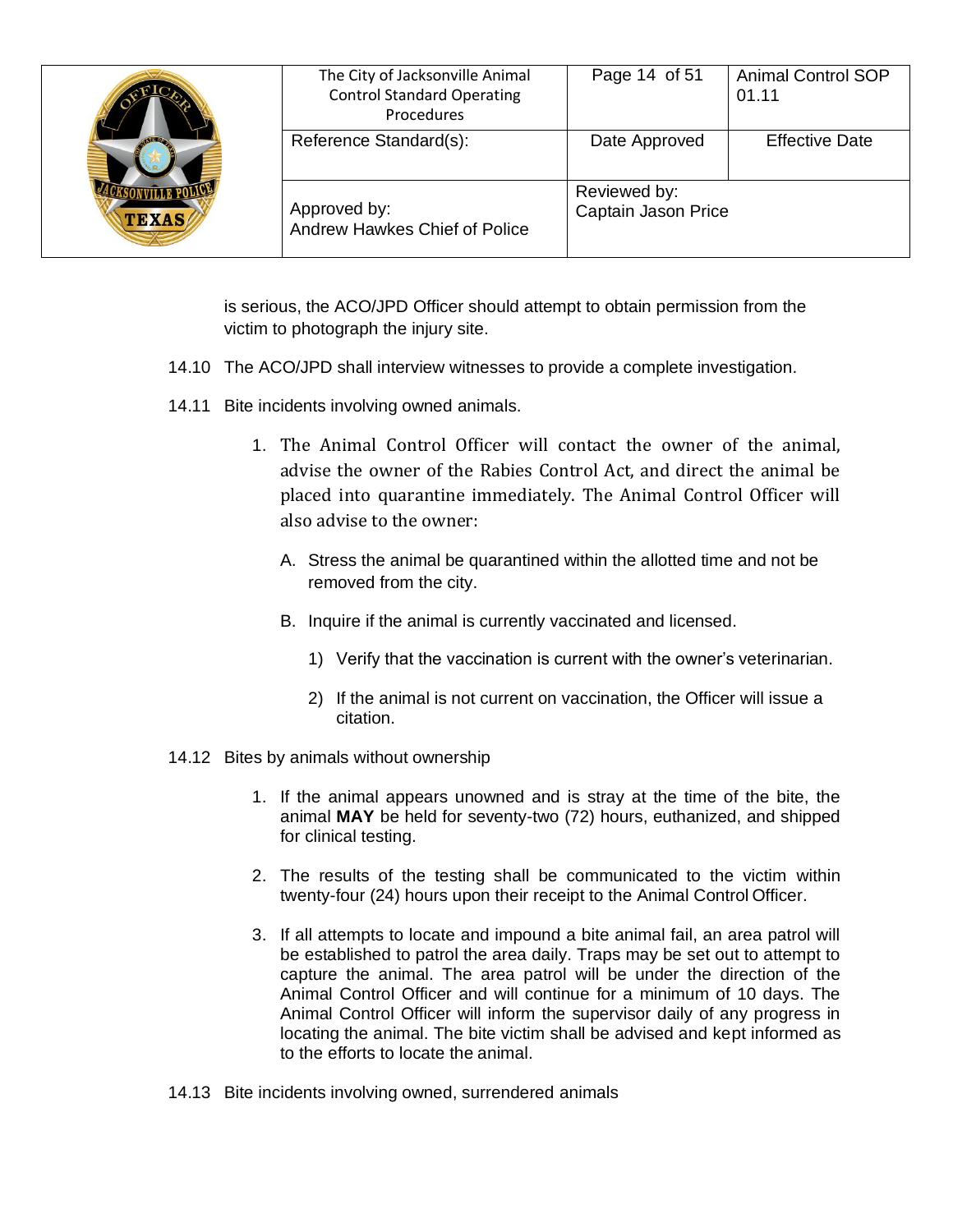| <b>AVE OF</b><br><b>TEXAS</b> | The City of Jacksonville Animal<br><b>Control Standard Operating</b><br>Procedures | Page 15 of 51                       | <b>Animal Control SOP</b><br>01.11 |
|-------------------------------|------------------------------------------------------------------------------------|-------------------------------------|------------------------------------|
|                               | Reference Standard(s):                                                             | Date Approved                       | <b>Effective Date</b>              |
|                               | Approved by:<br>Andrew Hawkes Chief of Police                                      | Reviewed by:<br>Captain Jason Price |                                    |

- 1. All bite animals, bodies, and specimens will be given an intake or case number. All live bite animals will be placed in rabies observation or in a designated area assigned by the supervisor. Deceased bite animals will be placed in the refrigeration unit.
- 14.14 All bite animals and specimens will be labeled in a visible manner. Copies of the bite report will be physically attached to the cage of live animals.

14.15 In a situation where the Jacksonville Police Department/Animal Control Officerhas been notified of a bite incident, and the victim has not been identified or located, the animal involved will be quarantined immediately and every effort will be made to locate the victim.

- 14.16 For the shipment of specimens for laboratory examination, refer and comply with the State Health and Safety Code and Rabies Control and Eradication Rules, 169.21.2 through 169.33.
- 14.17 Quarantined animal's paperwork.
	- 1. When all paperwork is completed and the animal is quarantined, file the report in the record management system**.**
	- 2. File bite reports in order by the date of the bite incident.
- 14.18 Negative rabies lab test results.
	- 1. Contact victim within twenty-four (24) hours and explain results of either quarantine or specimen testing.
	- 2. On animals clearing quarantine notify the victim the animal has been observed for the required time and appears to be healthy. As a result, no evidence exists indicating the animal transmitted rabies at the time of the bite.
	- 3. On animals that are shipped for testing notify the victim the animal tested negative for rabies and the victim is in no danger.
	- 4. Contact owner of animal, if known, after victim has been contacted.
- 14.19 Positive rabies lab test results.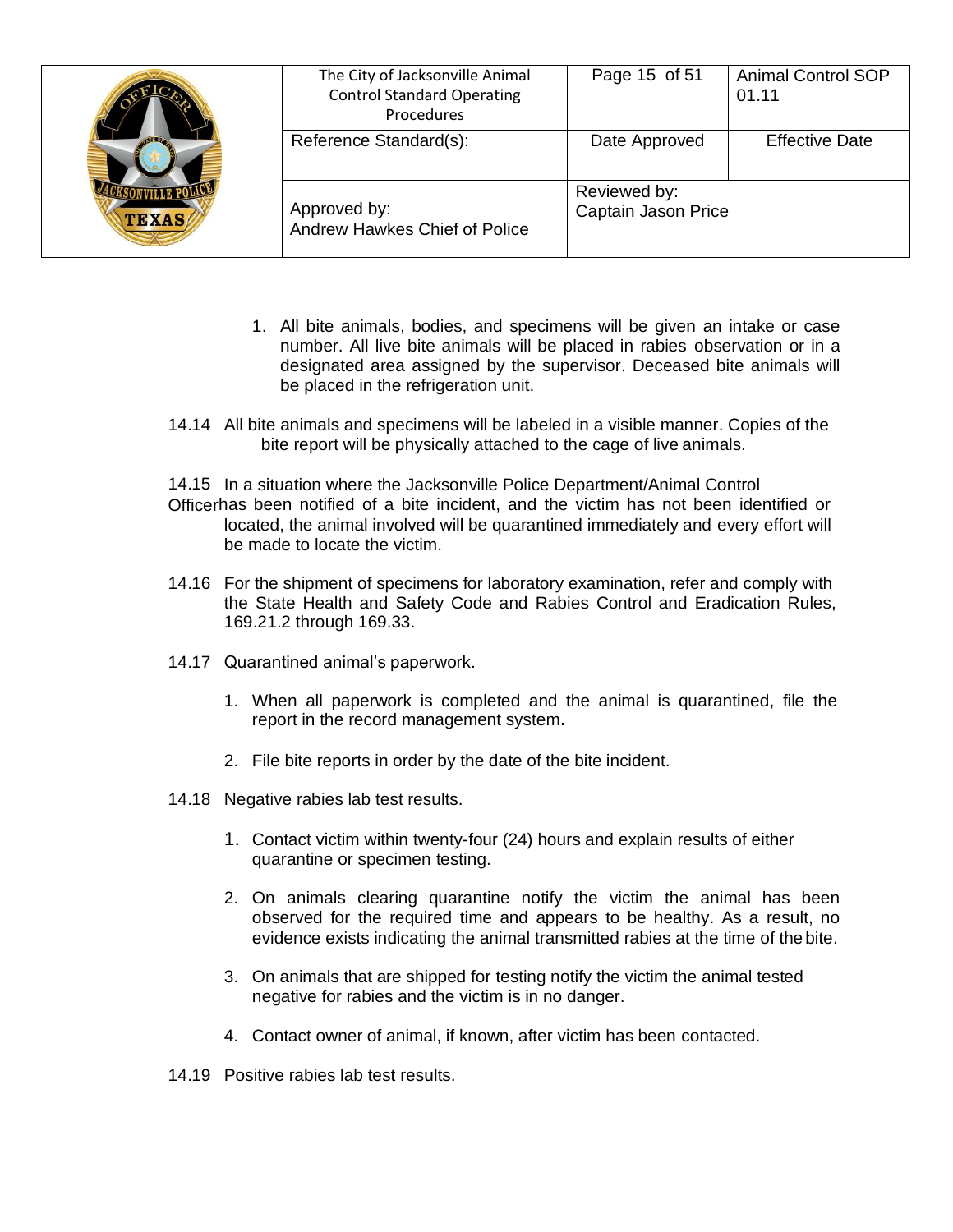| $\sqrt{10}$<br><b>TEXAS</b> | The City of Jacksonville Animal<br><b>Control Standard Operating</b><br>Procedures | Page 16 of 51                       | <b>Animal Control SOP</b><br>01.11 |
|-----------------------------|------------------------------------------------------------------------------------|-------------------------------------|------------------------------------|
|                             | Reference Standard(s):                                                             | Date Approved                       | <b>Effective Date</b>              |
|                             | Approved by:<br>Andrew Hawkes Chief of Police                                      | Reviewed by:<br>Captain Jason Price |                                    |

- 1. Victim must be contacted immediately and no longer than twenty-four (24) hours from positive rabies detection and notification.
- 2. The Animal Control Officer shall follow up with the victim within forty-eight (48) hours after the initial notification to insure that the rabies post-exposure treatment has been started and to answer any further questions the victim might have.
- 3. Contact owner of animal, if known, after victim has been contacted.
- 4. The Animal Control Officer will ensure no other exposures to the animal occurred and close out the bite report upon completion.
- 14.20 Class C Citations
	- 1. Animal owners whose animal does not have a current vaccination and has bit a person shall be issued a municipal citation.
	- 2. Copies of issued citations shall be attached to the appropriate bite report.

## **15. Reporting Positive Rabies Incidents**

- 15.01 When an animal tests positive and there is human exposure, immediately notify/or the following:
	- 1. Contact Animal Control Supervisor
	- 2. Contact the victim or victim's guardian (if child).
	- 3. Confirm that the victim has been transported to a medical facility for treatment.
	- 4. CONTACT A TEXAS PUBLIC HEALTH AND PREVENTION SPECIALIST
	- **DEPARTMENT OF STATE HEALTH SERVICES**
	- ZOONOSIS CONTROL REGION4
	- 1517 West Front Street
	- Tyler, TEXAS TEL (903)533-5260 - FAX (903)533-9502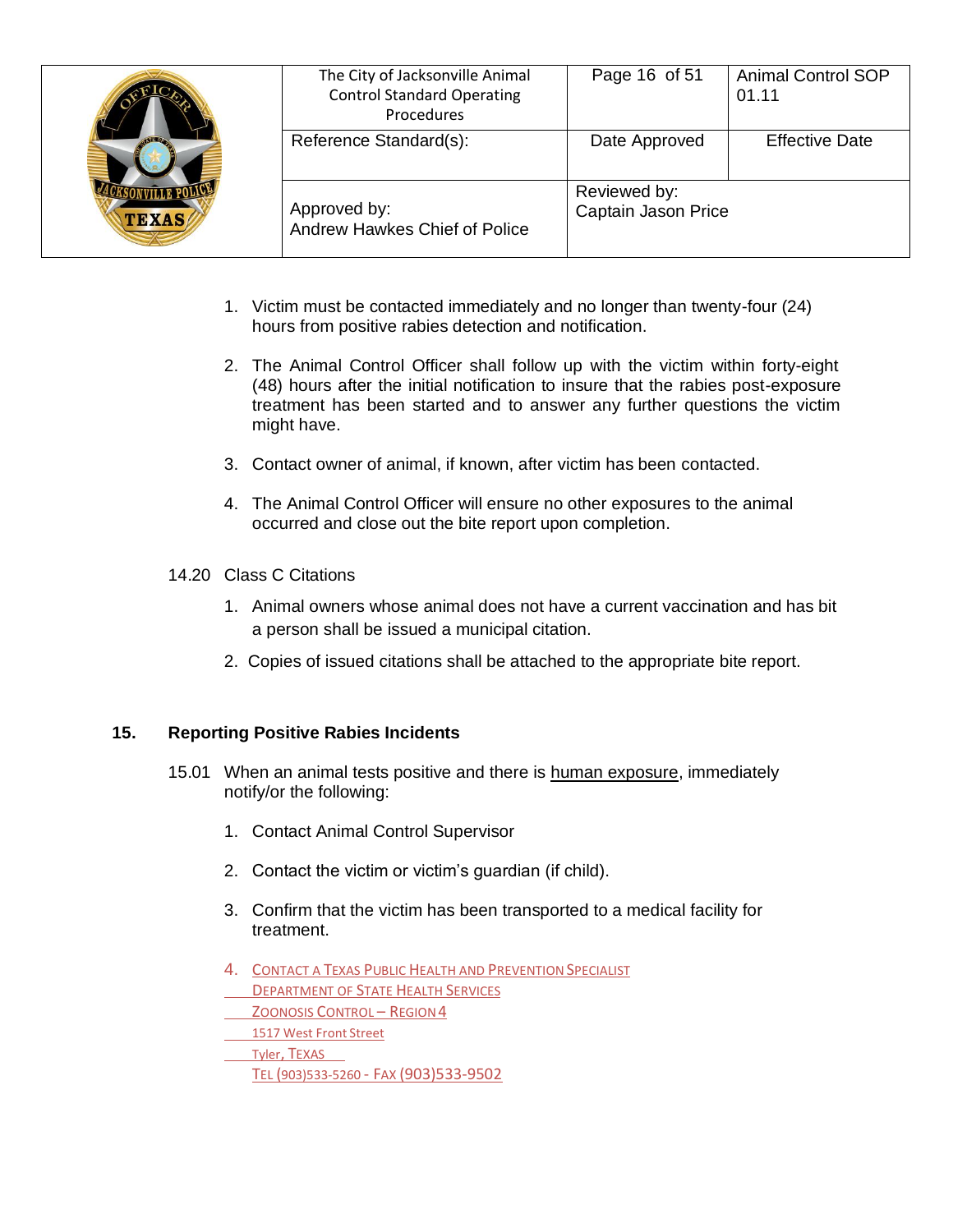| <b>ANTEO</b><br><b>TEXAS</b> | The City of Jacksonville Animal<br><b>Control Standard Operating</b><br>Procedures | Page 17 of 51                       | <b>Animal Control SOP</b><br>01.11 |
|------------------------------|------------------------------------------------------------------------------------|-------------------------------------|------------------------------------|
|                              | Reference Standard(s):                                                             | Date Approved                       | <b>Effective Date</b>              |
|                              | Approved by:<br>Andrew Hawkes Chief of Police                                      | Reviewed by:<br>Captain Jason Price |                                    |

- 15.02 Animals that test positive for rabies and there is a **pet exposure**, immediately contact the following:
	- 1. Animal Control Supervisor
	- 2. Public Health & Prevention Specialist
	- 3. Department of State Health Services

Zoonosis Control - Region 4

1517 West Front Street

Tyler, Texas 75701

Tel (903) 533-5260 - Fax (903) 533-9502

- 15.03 Animal Control will ensure that the exposed pet is properly isolated for the required 45 or 90 day period, depending on current rabies vaccination status, or is euthanized.
- 15.04 Animals that test positive for rabies with **no human or pet exposure**, immediately contact the following:
	- 1. Animal Control Supervisor
	- 2. Public Health & Prevention Specialist
	- 3. Department of State Health Services

Zoonosis Control - Region 4

1517 West Front Street

Tyler, Texas 75701

Tel (903) 533-5260 - Fax (903) 533-9502

### **16. Operations**

16.01 First Offenders of a Non-Dangerous Nature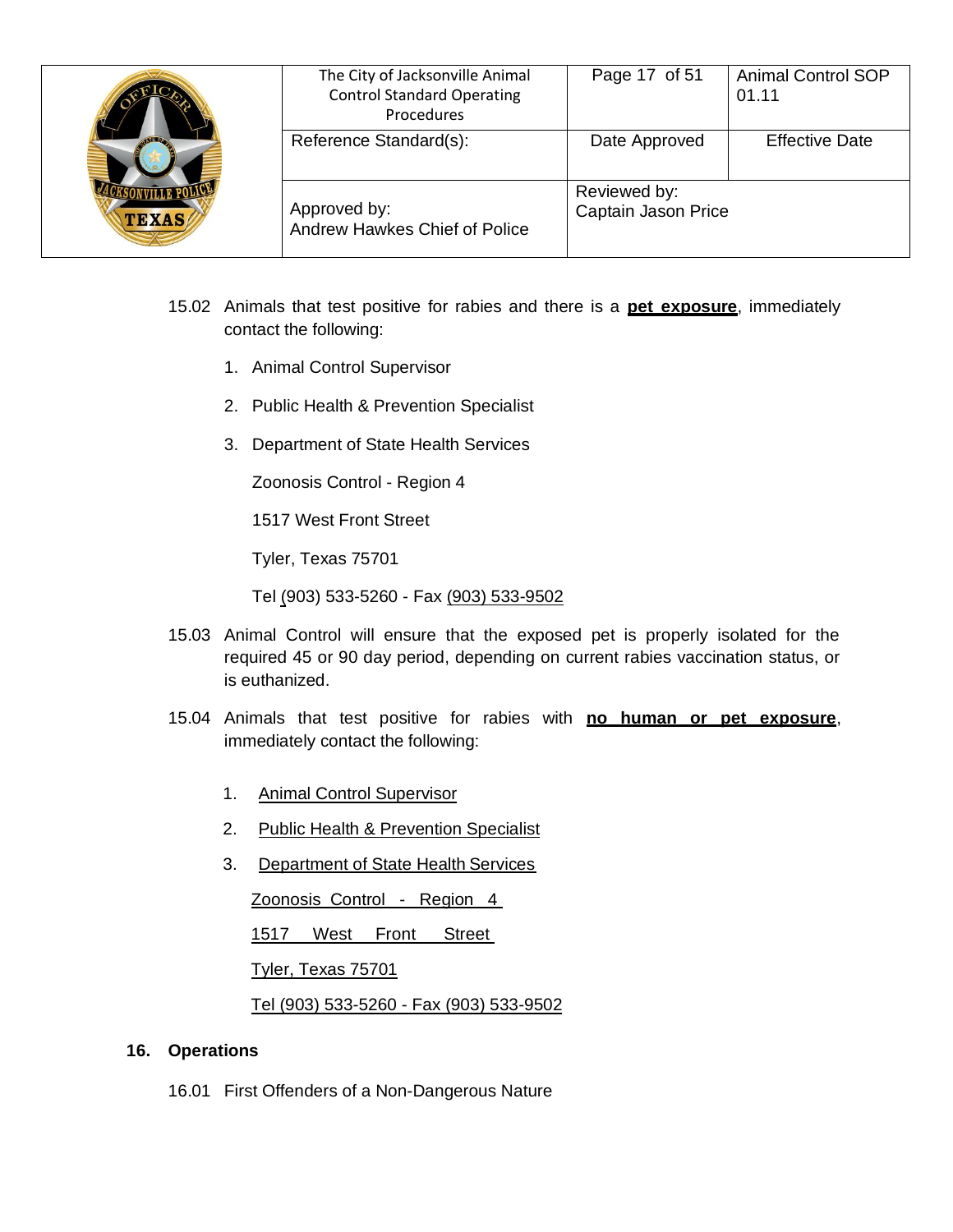| <b>TEXAS</b> | The City of Jacksonville Animal<br><b>Control Standard Operating</b><br>Procedures | Page 18 of 51                       | <b>Animal Control SOP</b><br>01.11 |
|--------------|------------------------------------------------------------------------------------|-------------------------------------|------------------------------------|
|              | Reference Standard(s):                                                             | Date Approved                       | <b>Effective Date</b>              |
|              | Approved by:<br>Andrew Hawkes Chief of Police                                      | Reviewed by:<br>Captain Jason Price |                                    |

- A. Non-Dangerous nature includes violation of ordinances other than dangerous dog, dog fighting, cock fighting, intentional animal cruelty or other ones that pose definite risk to the life/safety of animal/person, and dog bite cases.
- B. First offense, for purposes of these enforcement guidelines, shall mean the first instance known by or reported to the ACO concerning a particular individual/animal involved or allegedly involved in a violation of an ordinance. The way the ACO handles the first offense may establish a basis for all future ACO contacts with that person. The first offense situation provides the ACO opportunity to educate the person, to inform the person of our local ordinances and the reason for them. It is a time to work at preventing future problems before they occur. Contact with first offenders should be documented and filed so that the documentation can be retrieved if subsequent contacts are made.
- 16.02 Considerations when Making Contact with Owner in First Offense Situations
	- A. Follow the ordinances it is your job. The owner might know them, but he/she doesn't know them as you do. Explain the ordinances to the person, as you would like something explained to you, in a friendly, helpful manner.
	- B. You will leave a lasting impression of Animal Control Services with that person – that of assistance rather than to punish.
	- C. Many first offenders go on to be second, third, etc. time offenders. But for now, the first offender is just that, so treat them accordingly. If future problems develop, deal with them accordingly.
- 16.03 Warning Notices
	- A. Warning Notices should be issued in lieu of verbal warnings. The Warning Notice provides the needed documentation to other ACO's, clarifies the nature of the violation to the suspect, provides the court with more than adequate proof that the suspect had knowledge of a later violation, and in most cases, provides enough information for a citation to be issued at a later date.

#### 16.04 Citations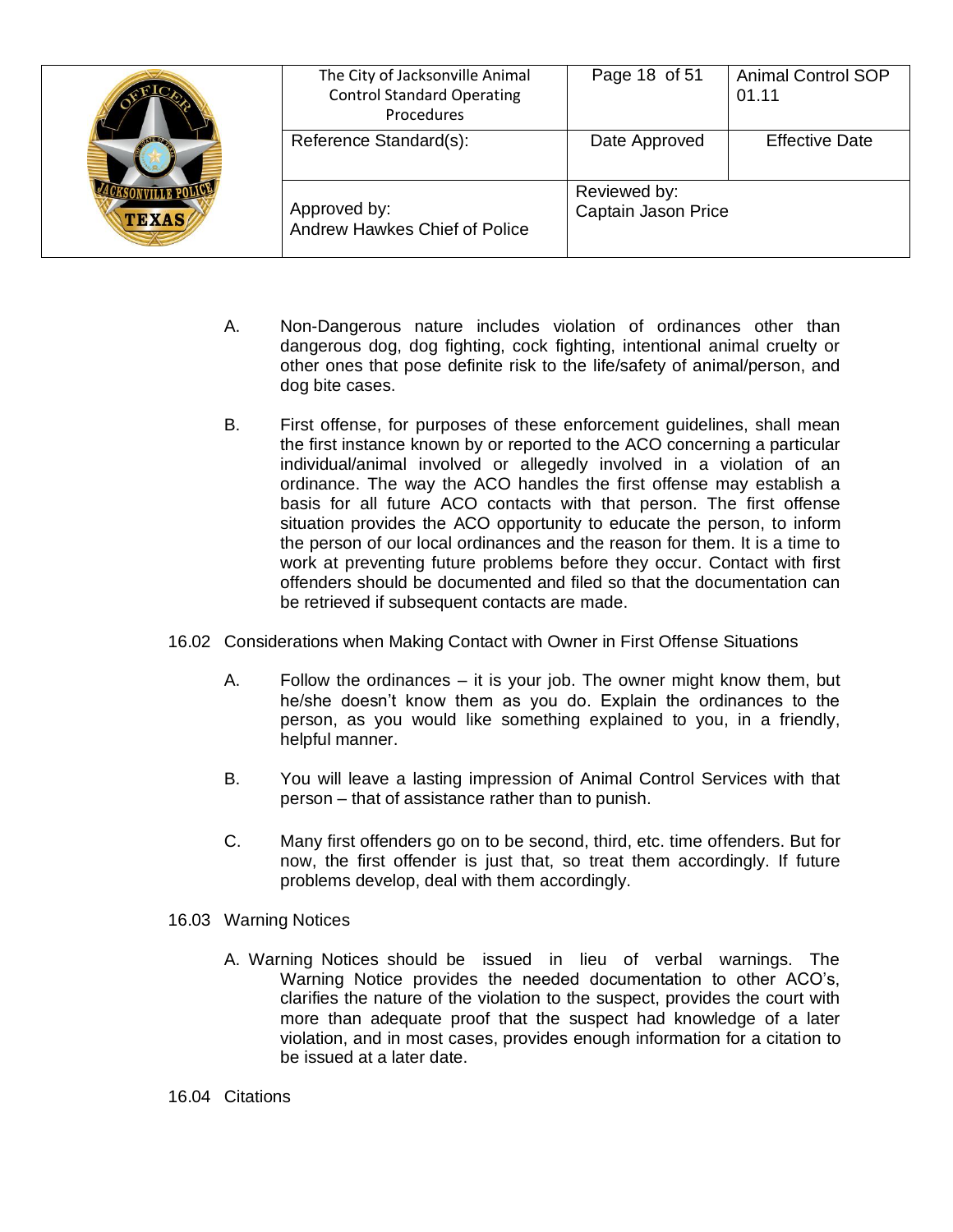| $\sqrt{120}$<br><b>TEXAS</b> | The City of Jacksonville Animal<br><b>Control Standard Operating</b><br>Procedures | Page 19 of 51                       | <b>Animal Control SOP</b><br>01.11 |
|------------------------------|------------------------------------------------------------------------------------|-------------------------------------|------------------------------------|
|                              | Reference Standard(s):                                                             | Date Approved                       | <b>Effective Date</b>              |
|                              | Approved by:<br>Andrew Hawkes Chief of Police                                      | Reviewed by:<br>Captain Jason Price |                                    |

- A. A citation may be issued on the first offense if the officer observed a grievous violation of the ordinance which the officer feels requires more response. Details should be given in the officer's report. The officer shall attempt to make immediate contact with the suspect and issue the citation on the spot.
- B. Information necessary to complete the citation include suspect name, address, and DOB. Officers from time to time will be required to issue citations generated by petitions. A suspect is not required to sign or accept a citation. If a citizen refuses to sign the citation, explain that it is permissible, but that the citizen is required by law to furnish ID. If the person is willing to give identification, get as much information as possible and inform them that they will receive the citation by mail if they refuse to accept it in person.
- C. If the citizen refuses any cooperation, gives no ID, your options include:
	- 1. Call JPD for backup to obtain ID. This is a last resort. Remember that the JPD Officer knows little information about the citation and must be informed upon their arrival.
	- 2. It is recommended that JPD be called out if there is a clear danger to you, the public, or to an animal, due to the actions of the suspect and the suspect refuses to alter the offending situation. If applicable, consult the manager of the housing division or apartment if unable to get enough information on the suspect. For citations, name, address, and DOB of violator is sufficient.

### 16.05 Animal Rescue

A. Officers must use good judgment when acting to rescue an animal. In general, officers will not climb trees to rescue stranded animals. There are businesses that offer such services for a fee and the complainant or pet owner can be instructed to contact them. The rescue of animals in heavy traffic should not be attempted without assistance from Police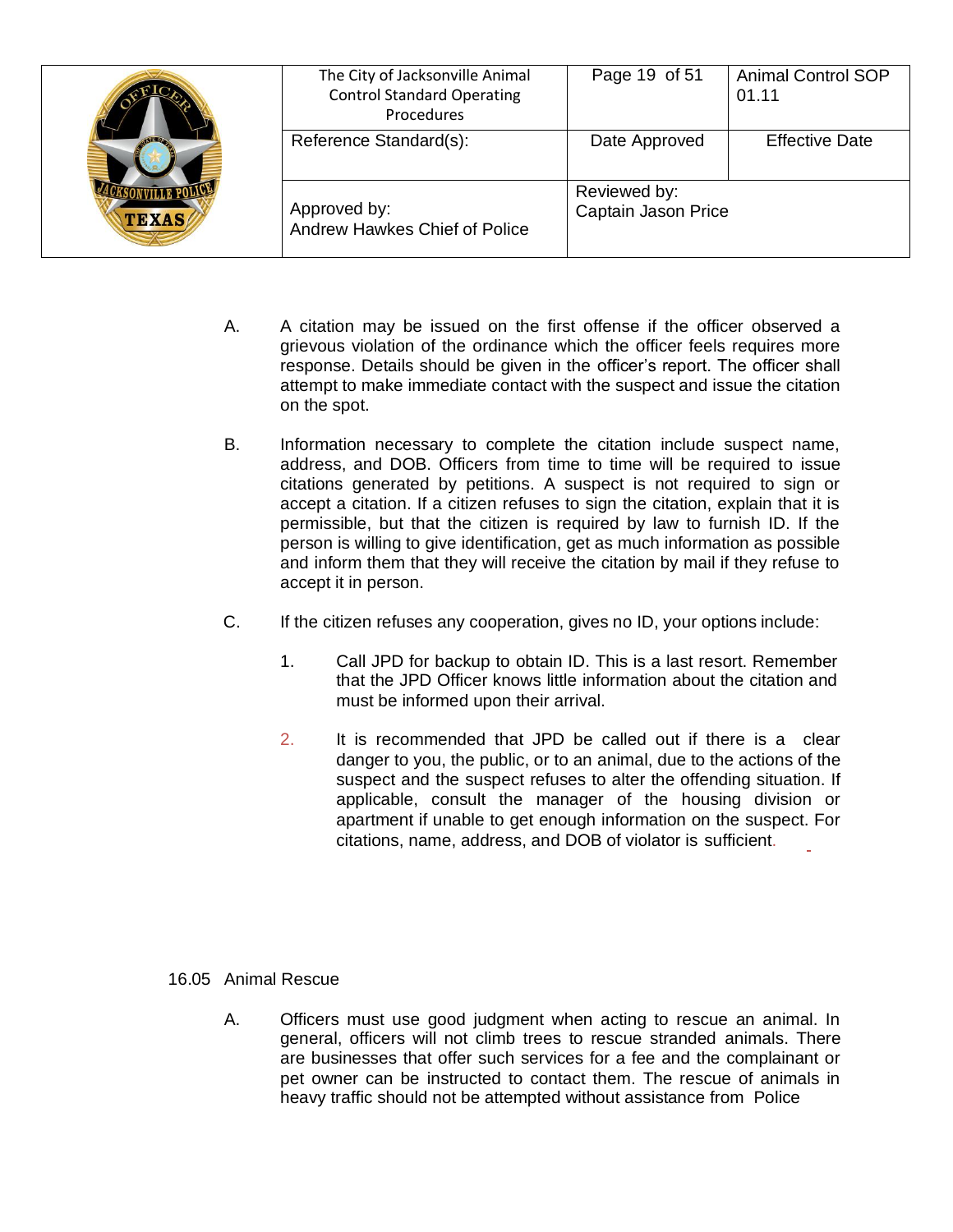| <b>TEXAS</b> | The City of Jacksonville Animal<br><b>Control Standard Operating</b><br>Procedures | Page 20 of 51                       | <b>Animal Control SOP</b><br>01.11 |
|--------------|------------------------------------------------------------------------------------|-------------------------------------|------------------------------------|
|              | Reference Standard(s):                                                             | Date Approved                       | <b>Effective Date</b>              |
|              | Approved by:<br>Andrew Hawkes Chief of Police                                      | Reviewed by:<br>Captain Jason Price |                                    |

Officers to control traffic. The progress of the animal can be monitored and rescue may be attempted as soon as it is in a safe position.

B. The City of Jacksonville has carefully fostered good relationships with certain established animal rescue organizations. The Jacksonville Animal Shelter will only utilize the services of ethical and humane rescue organizations.

### 16.06 Complaints

- A. Complaints are called into Animal Control from citizens. Active complaints which necessitate any follow up or reports should be done in order of priority. Calls for Service, Complaints and action taken on those complaints need to be documented in the Record Management System. Complaints that request a contact should be contacted within 24 hours either by telephone, in person, or by posting the door of the residence. Complaint priority is as follows:
	- 1. Vicious animals posing an immediate threat to persons or animals
	- 2. Injured animals
	- 3. Animals in danger from abuse, neglect, or other conditions
	- 4. Dead animals posing a traffic hazard
	- 5. Bite reports
	- 6. Confined strays
	- 7. Trapped animals
	- 8. Observed leash law violations by ACO/JPD
	- 9. Routine leash law violations
	- 10. Neglected or abandoned animals
	- 11. Dead animals
	- 12. Barking dog or noisy animal complaints
- 16.07 Unusual circumstances may warrant increasing the priority of a complaint. Use the priority as a basic guide and use common sense/good judgment when making a decision to deviate from the priority list.
- 16.08 Emergency Call Out.
	- A. Animal Control provides call back service after normal business and holiday hours when contacted by the Police Department. Response time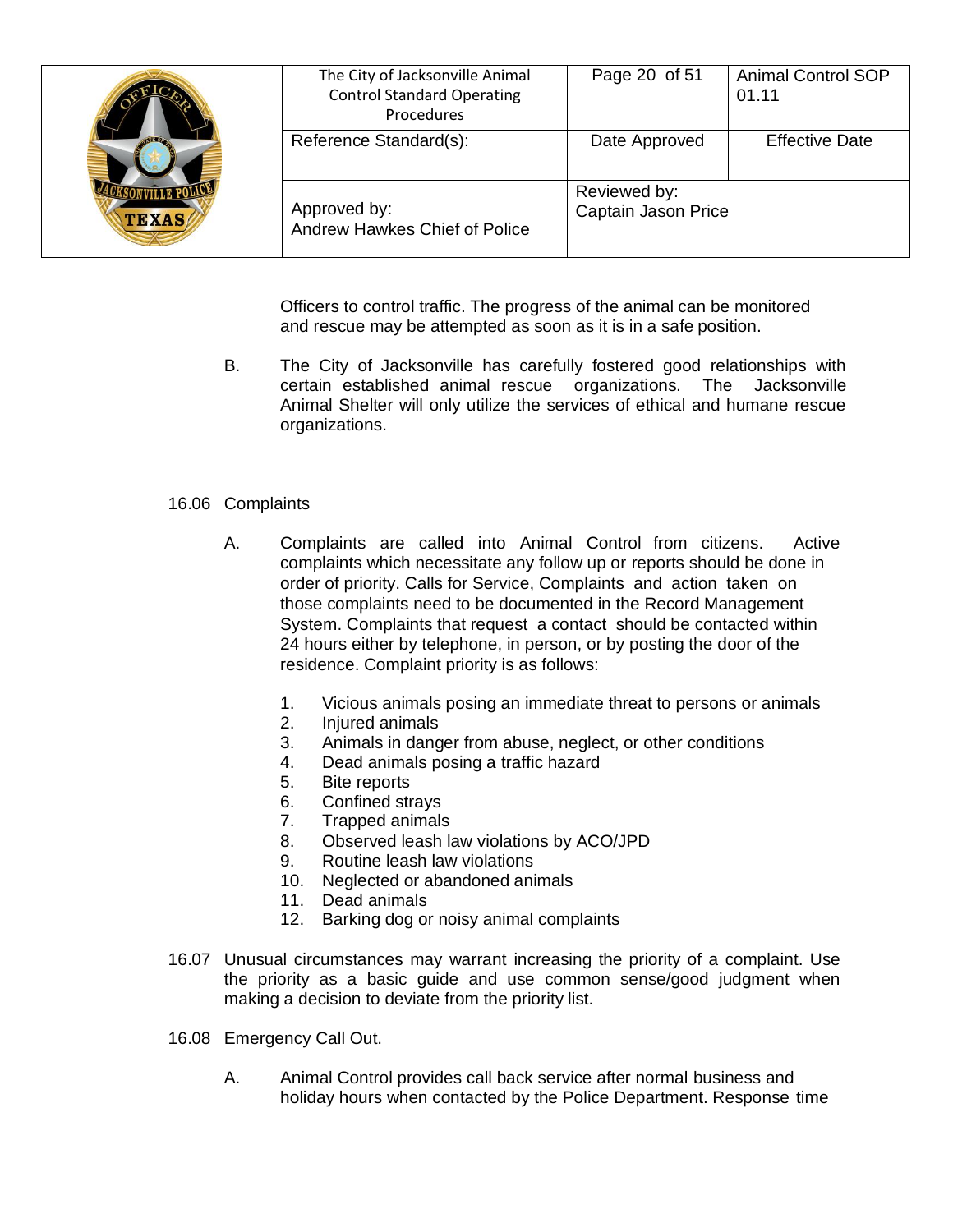| <b>TEXAS</b> | The City of Jacksonville Animal<br><b>Control Standard Operating</b><br>Procedures | Page 21 of 51                       | <b>Animal Control SOP</b><br>01.11 |
|--------------|------------------------------------------------------------------------------------|-------------------------------------|------------------------------------|
|              | Reference Standard(s):                                                             | Date Approved                       | <b>Effective Date</b>              |
|              | Approved by:<br>Andrew Hawkes Chief of Police                                      | Reviewed by:<br>Captain Jason Price |                                    |

for the on-call officer is 45 minutes. The JPD will assist as needed with emergency call outs. Emergencies requiring a possible call out of an ACO include but are not limited to:

- 1. Confined stray animal with life threatening injury,
- 2. Animal posing an immediate threat to public safety,
- 3. Any situation that the JPD requires Animal Control to respond to.
- B. The following examples are not considered an emergency warranting a call-out:
	- 1. Barking Dogs,
	- 2. Dead animals,
	- 3. Unconfined animals,
	- 4. Injured animals with owner present.
	- 5. Snakes.

Once on location, the ACO will radio or call dispatch to notify them they are on location. The ACO must also notify dispatch when they are clearing the scene.

#### 16.09 Dead Animals

- A. Animal Control is responsible for picking up dead animals within the City limits. If the animal is wearing identification, the owner of the animal should be notified by Animal Control within 24 hours either by telephone, in person, or by a door hanger. Keep the body and all collars, tags, etc for possible return to the owner for 24 hours. The description of the dead animal should be recorded on the log sheet. This section does not apply to livestock or wildlife that cannot be lifted without mechanical assistance.
- 16.10 Licensing of Dogs and Cats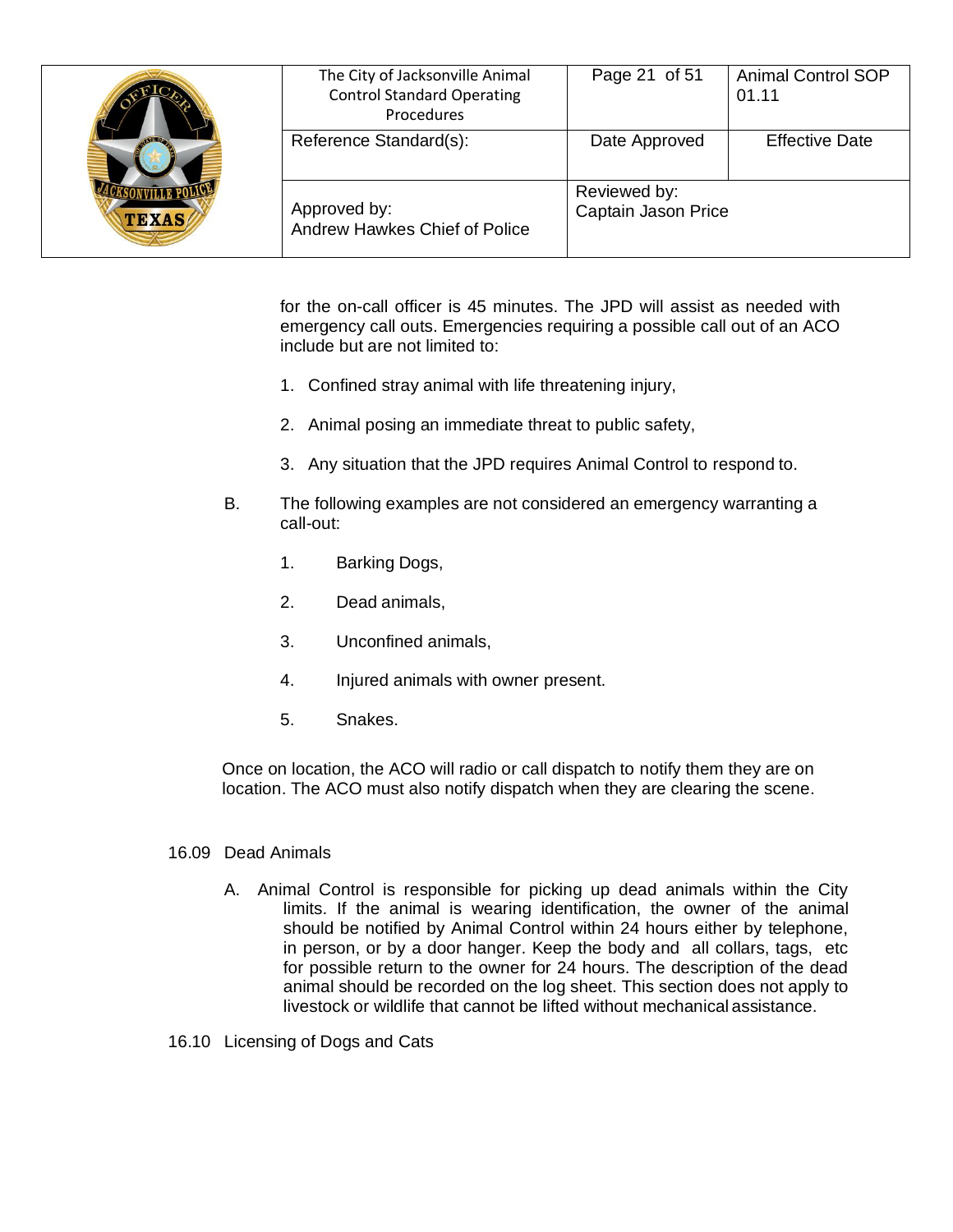| <b>AVIEW</b><br><b>TEXAS</b> | The City of Jacksonville Animal<br><b>Control Standard Operating</b><br>Procedures | Page 22 of 51                       | <b>Animal Control SOP</b><br>01.11 |
|------------------------------|------------------------------------------------------------------------------------|-------------------------------------|------------------------------------|
|                              | Reference Standard(s):                                                             | Date Approved                       | <b>Effective Date</b>              |
|                              | Approved by:<br>Andrew Hawkes Chief of Police                                      | Reviewed by:<br>Captain Jason Price |                                    |

- A. All dogs and cats within the City of Jacksonville over the age of four (4) months shall be licensed by the City.
- B. License fees for dogs and cats shall be set by the City of Jacksonville from time to time and shall be collected by City of Jacksonville to help defray the expense of the administration of the provisions of this ordinance.

## 16.11 Vaccination Tag and Collar for Dogs

- A. Upon vaccination and licensing there shall be delivered to the owner of the dog a metallic tag stamped with the vaccination certificate number and the year in which issued and/or have a microchip with said information implanted into the body of the animal.
- B. It is an offense for the owner for failure to have the dog wear the vaccination tag and license (or microchip) at all times when said animal is present in a public place. It shall be an offense for any person to remove said tag from the collar or harness without owner's consent.
- C. Dogs competing at or in training for approved dog club shows, or dogs participating with their owners or handlers in group obedience training classes, shall not be required to wear the collar, harness, or leash during such training or class periods.

### **17. Field Procedures/ Responses**

- 17.01 Failure to License
	- A. Explain the reason for the licensing and Rabies vaccination requirement such as for identification, that a license could save a pet's life by providing owner information in the event of injury, etc. ACO's may issue a citation or a written warning, allowing the owner to purchase a license at the present time or giving the owner up to 10 days to purchase the license and vaccinate the dog or cat against rabies. Explain that the written warning will be followed up at that time, and failure to comply will result in a citation. Advise the owner that they may return the written warning within the 10 days period along with a copy of the license receipt and the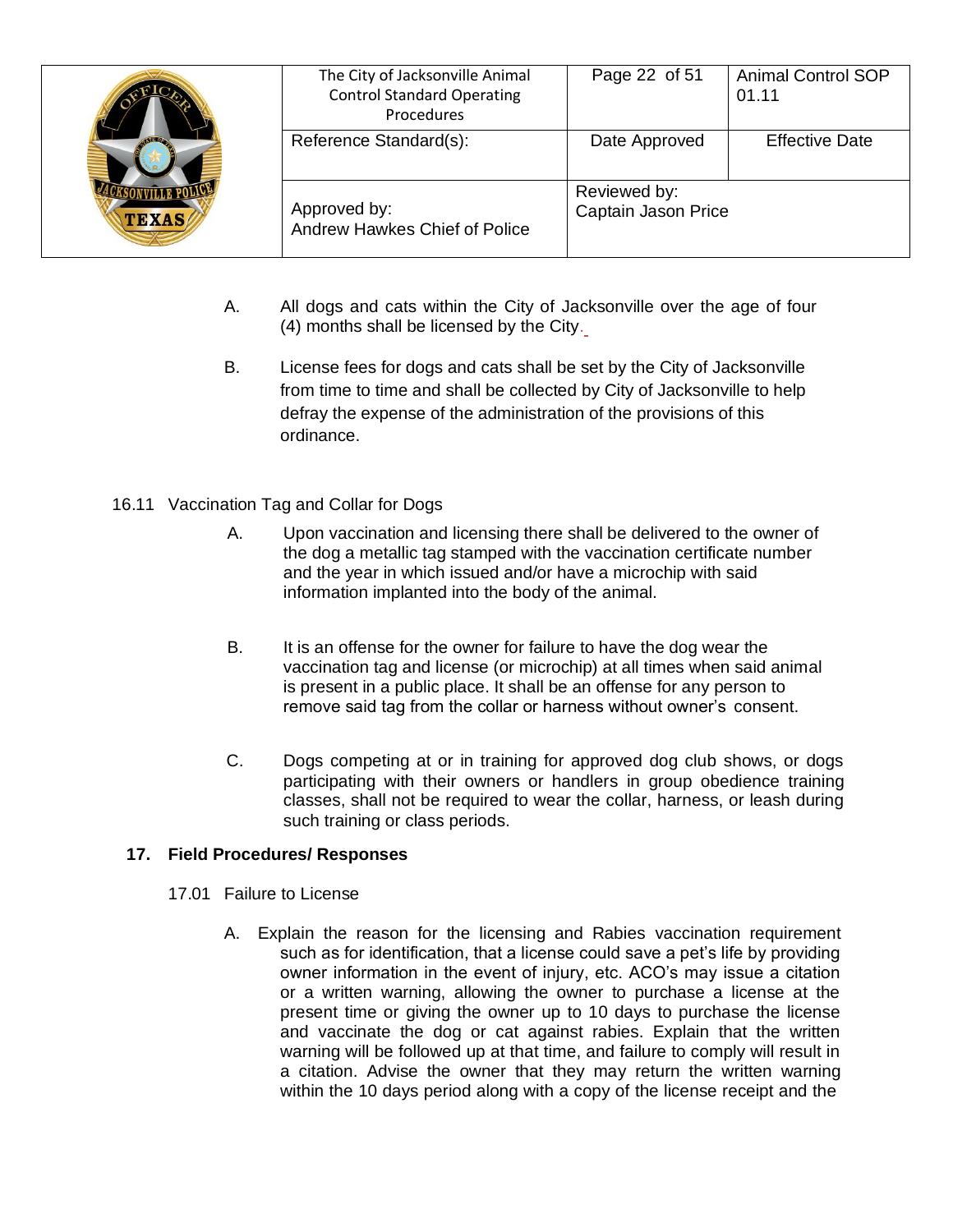| <b>AVI 2007</b><br><b>TEXAS</b> | The City of Jacksonville Animal<br><b>Control Standard Operating</b><br>Procedures | Page 23 of 51                       | <b>Animal Control SOP</b><br>01.11 |
|---------------------------------|------------------------------------------------------------------------------------|-------------------------------------|------------------------------------|
|                                 | Reference Standard(s):                                                             | Date Approved                       | <b>Effective Date</b>              |
|                                 | Approved by:<br>Andrew Hawkes Chief of Police                                      | Reviewed by:<br>Captain Jason Price |                                    |

name of the Veterinary Clinic where the dog or cat was vaccinated against rabies for confirmation. After a written warning is issued, follow up after the 10-day period and issue a citation if no compliance.

#### 17.02 At Large

- A. Leash law violations are observed through response to complaints and through general patrol. An animal is at large and in violation of the leash law if it is not kept under restraint or confined to the realty or premises of the owner of such dog by a substantial fence of sufficient strength and height to prevent such dog or other animal from escaping there from or inside a house on such premises or secured on such premises by a leash consisting of a material of sufficient strength to prevent the dog from escaping from such premises.
- B If possible, determine the owner of the dog and address, and return the dog home rather than impounding it. Explain our ordinances relating to Animal Control and the reason the animal was picked up. Issue a citation or a written warning at the end of your conversation. If the address is known and there is no owner or responsible person to take custody of the animal, post notice of impoundment, stating where the animal was observed at large and/or impounded, the date, time and ACO's name. When contact is made later with the owner, our ordinances should be explained, not just the impoundment/ redemption procedure.
- A. When possible, loose dogs should be returned to their owners and owner should be warned or cited for the violation. When it is not possible to return the dog home, the dog should be impounded and proper reporting completed. When responding to leash law complaints, the ACO should patrol the area and deal with any stray dogs observed.

#### 17.03 Barking

Contact the owner; explain that a complaint was received and that you believe the owner should be aware that someone was disturbed about barking dogs in the area. Discuss the barking complaint with the owner and possibly suggest some advice on how to control it or books on the subject, obedience classes, etc. Never give out the complainant's information in any complaint. Explain the procedure should the barking continue to disturb persons in the neighborhood and that future violations could result in the issuance of a citation. If after a 24 hour period, the complainant wishes to pursue further action, he/she should be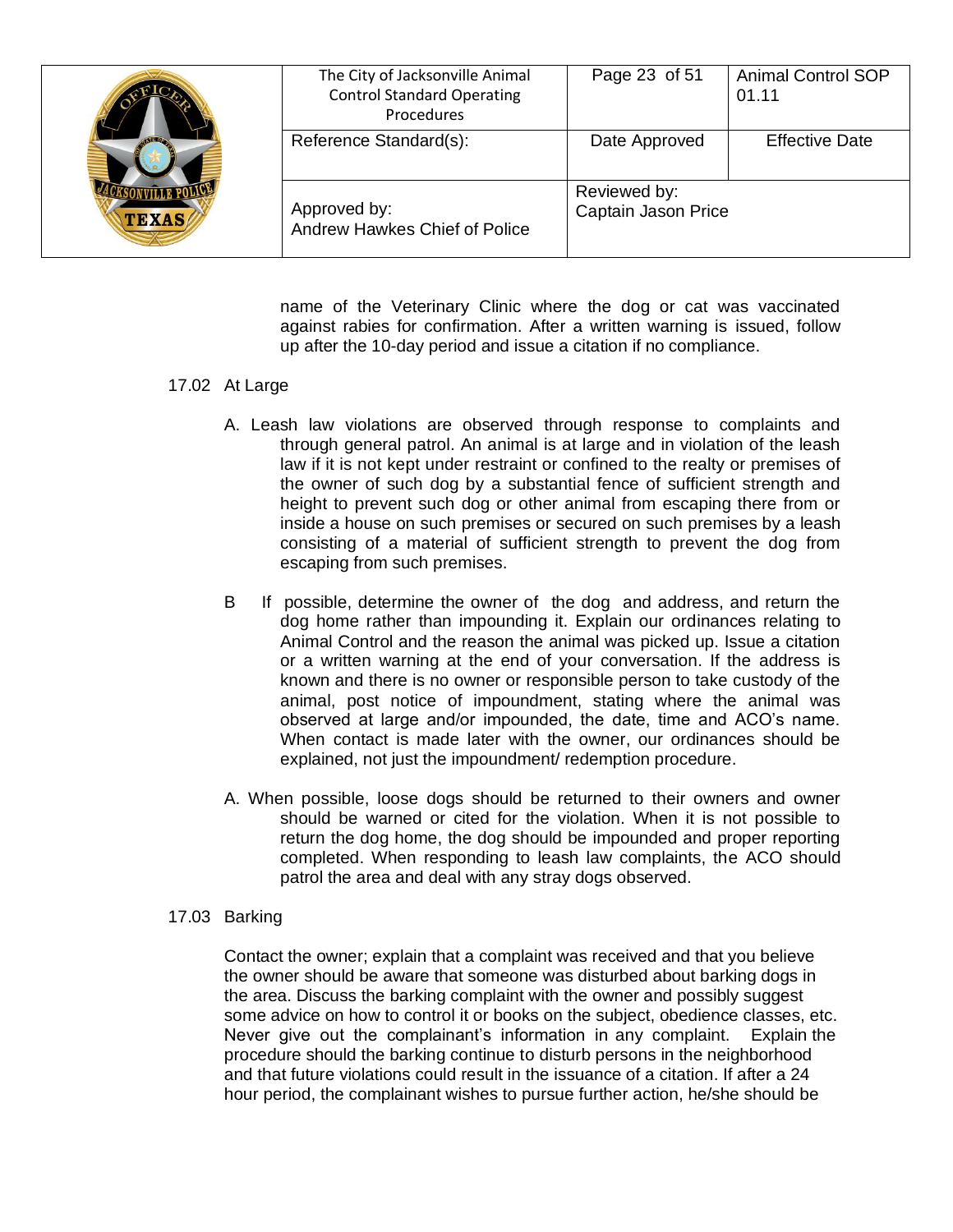| <b>TEXAS</b> | The City of Jacksonville Animal<br><b>Control Standard Operating</b><br>Procedures | Page 24 of 51                       | <b>Animal Control SOP</b><br>01.11 |
|--------------|------------------------------------------------------------------------------------|-------------------------------------|------------------------------------|
|              | Reference Standard(s):                                                             | Date Approved                       | <b>Effective Date</b>              |
|              | Approved by:<br>Andrew Hawkes Chief of Police                                      | Reviewed by:<br>Captain Jason Price |                                    |

able to fill out a Class C Packet (City Ord Sec 3-24). The complainant should be advised that all parties signing the complaint must be willing to appear in court if the pet owner contests the citation based on the complaint. Signers of the complaint must be at least 18 years of age and reside in separate households. Completed complaints must accompany a Police Report and be filed with the Municipal Court.

#### 17.04 Bites

- A. When recording bite complaint forms, instruct the complainant that any wound caused by an animal bite should be cleaned to its greatest depth with soap and water or an appropriate antiseptic and the victim's physician should be contacted to determine if a tetanus shot or other further treatment is needed. Advise the complainant that you will complete the investigation.
- B. If the animal is at large, attempt to locate and apprehend as soon as possible. Contact the victim and discuss the circumstances of the bite. Determine if there are other witnesses to the incident. Make a determination if the bite was provoked or unprovoked. Get physician, hospital, and/or treatment location information and verify the identity and/or location of the biting animal.
- C. Contact the owner of the animal, if known, AND ISSUE A QUARANTINE NOTICE ALONG WITH A NOTICE TO CONTACT AS WITHIN 24 HOURS IF THE OWNER IS NOT HOME. Determine if conditions are such that the animal can be quarantined at home successfully *(provided the dog is not going to be declared a dangerous dog due to this incident)* or if the animal must be quarantined at the City's kennel or a local veterinarian for the 10 day quarantine period. The animal is not to be taken from the owner's property or to be in contact with other animals or people for the 10 day quarantine period. If the dog is to be declared dangerous due to this incident, the dog must be quarantined at the City's kennel for the duration of the 10 day quarantine period.
- D. An impound history form should be filled out with the normal information along with noting the animal bite, the date the bite occurred, the location of quarantine and whether or not the owner intends to claim the animal at the end of the quarantine period. If the animal is to be surrendered at the end of the quarantine period, the animal's owner is required to fill in and sign the surrender information area. The animal owner will be responsible for all costs incurred during the quarantine period. If the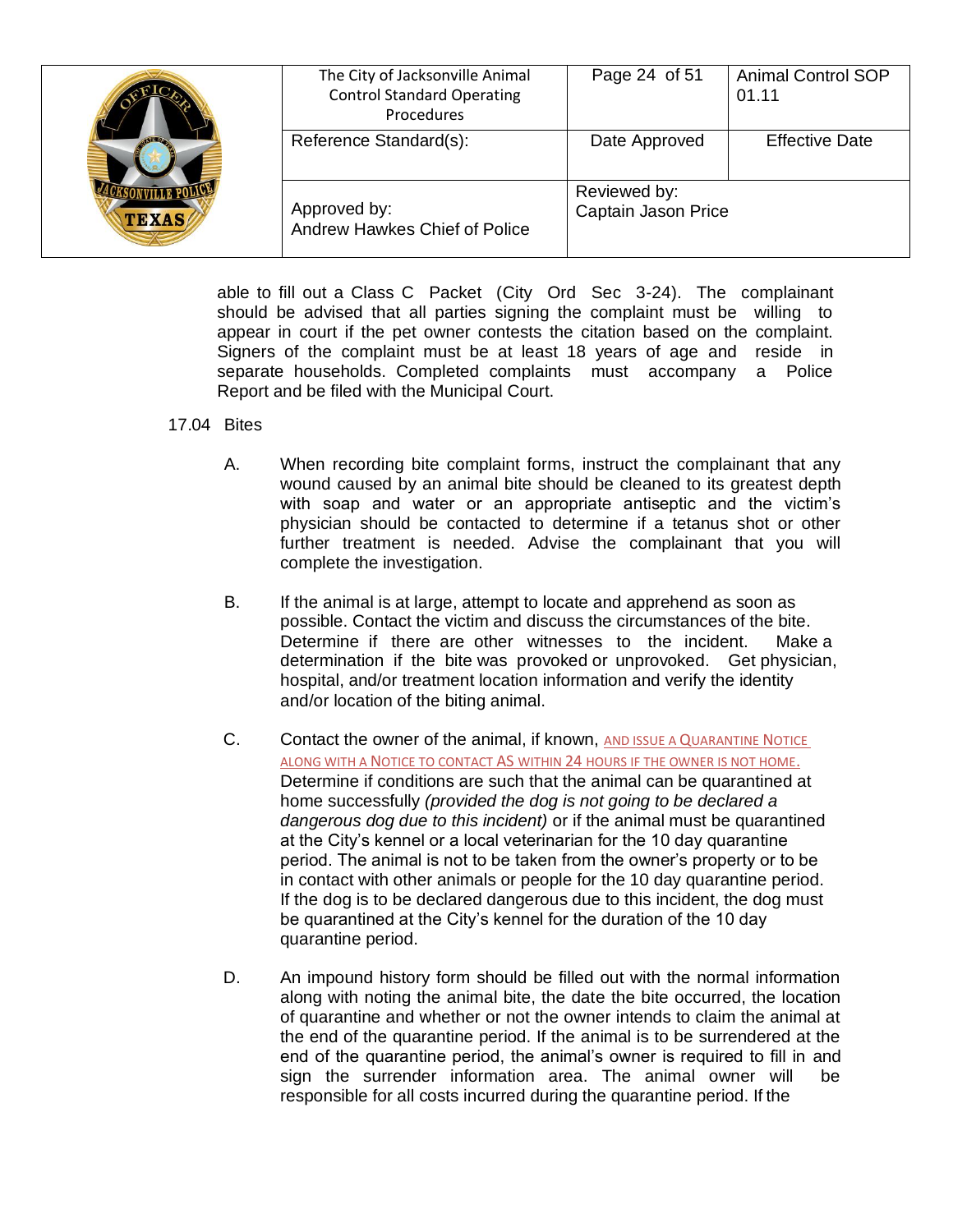| <b>TEXAS</b> | The City of Jacksonville Animal<br><b>Control Standard Operating</b><br>Procedures | Page 25 of 51                       | <b>Animal Control SOP</b><br>01.11 |
|--------------|------------------------------------------------------------------------------------|-------------------------------------|------------------------------------|
|              | Reference Standard(s):                                                             | Date Approved                       | <b>Effective Date</b>              |
|              | Approved by:<br>Andrew Hawkes Chief of Police                                      | Reviewed by:<br>Captain Jason Price |                                    |

owner desires the animal to be quarantined at a veterinary clinic, the owner must provide Animal Control with the name, address and telephone number of the veterinary clinic. The ACO will advise the owner that the quarantined animal is not to be vaccinated, sold or destroyed during the 10 day quarantine period. The animal owner is to immediately contact Animal Control if the animal becomes sick or dies during the quarantine period. The animal must be picked up by the date given to the owner and all fees are to be paid at the time of redemption.

- E. The ACO is to contact the pet owner at the end of the home quarantine period to determine the health of the animal and to note that in a supplementary Police report. If the owner of the animal is unknown, the animal is to be held at the City's kennel for three days, after which the animal can be euthanized and the head sent in for rabies testing.
- 17.05 Inadequate/Inhumane Conditions
	- A. Upon observing an animal that appears to be without adequate water, food, shelter or an animal that appears to be suffering and in need of veterinary care, attempt to contact the owner or custodian of the animal and explain the problem in a manner that suggests you are there to assist, not threaten. Your main objective is to have the problem corrected as soon as possible. After discussing the situation with the owner/ custodian, issue a written warning or citation, outlining the points discussed and record the time period agreed upon for correction of the situation. If the follow up inspection shows the corrections to the situation, make note of them and enter the results in the Record Management System. If improvement has not been made or if the situation has not entirely been corrected, determine whether a second written warning should be issued or a second citation. Also enter these results in the database. If unable to locate the owner or custodian, take steps to temporarily correct the problem such as fill the empty water bowl or untangle the chain/rope. If the animal's life is not in immediate danger, attach a written correction notice to the door hanger with the date, time and explanation of the violations/ observations. Direct the owner/custodian to contact you within 24 hours. If the owner/custodian contacts you within the 24 hour period, obtain their name, address, phone number, DOB. Explain the situation and violations, obtain a time period to correct the situation/violations and issue a written warning or citation obtaining the owner/custodian's signature if possible. Continue with the same follow up procedures. If the animal's life appears to be in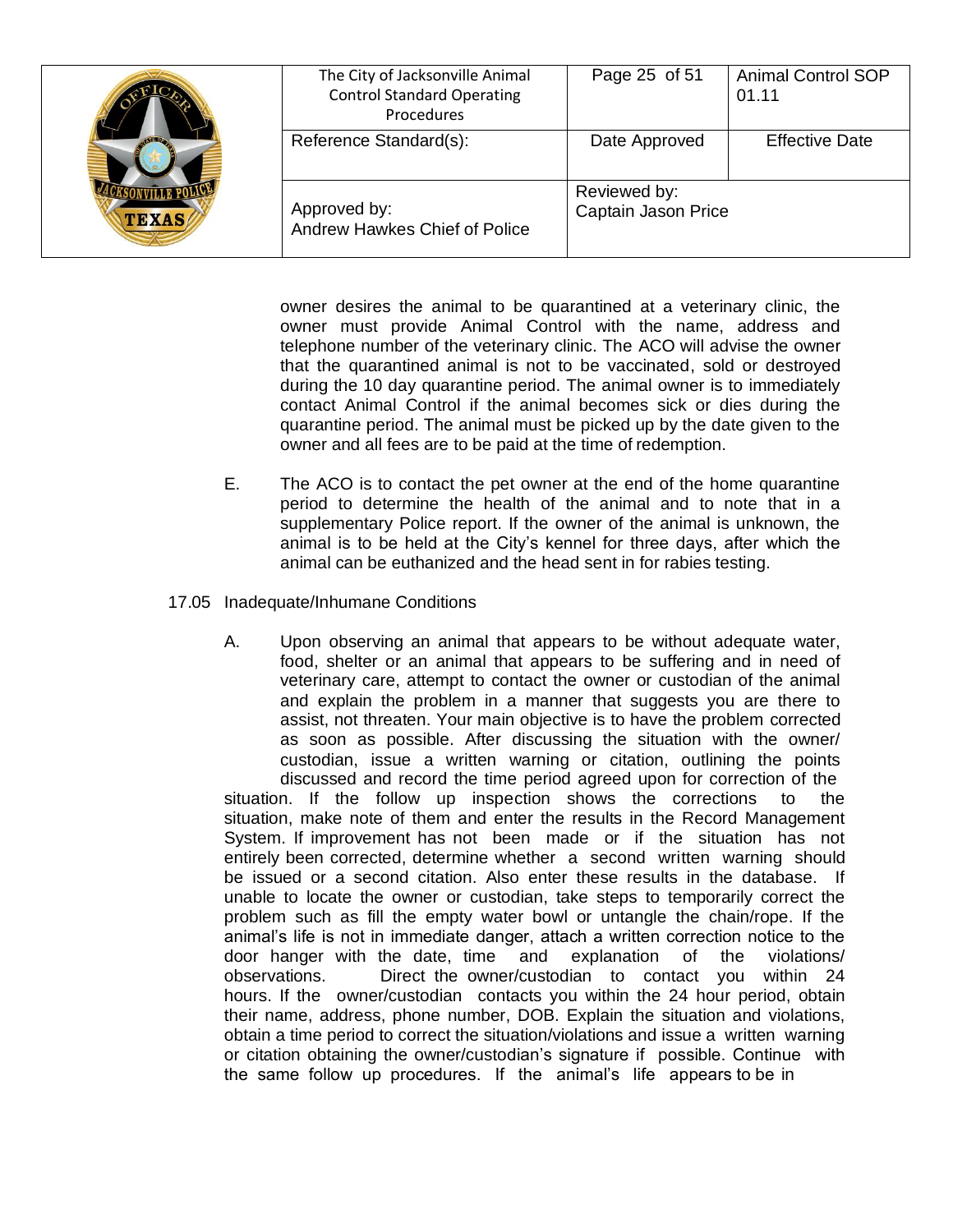| <b>TEXAS</b> | The City of Jacksonville Animal<br><b>Control Standard Operating</b><br>Procedures | Page 26 of 51                       | <b>Animal Control SOP</b><br>01.11 |
|--------------|------------------------------------------------------------------------------------|-------------------------------------|------------------------------------|
|              | Reference Standard(s):                                                             | Date Approved                       | <b>Effective Date</b>              |
|              | Approved by:<br>Andrew Hawkes Chief of Police                                      | Reviewed by:<br>Captain Jason Price |                                    |

immediate danger, and you are unable to contact an owner/ custodian or other person responsible for the animal, do what is necessary within the law to save the animal.

Points to consider when observing what appear to be inadequate/ inhumane conditions are:

- 1. No Water It is possible that the animal has been given water at other times during the day/night sufficient to the animal's needs. Because water is not available at the time(s) you are present, does not necessarily mean the animal is always without water, or that the animal does not receive sufficient water.
- 2. Shelter If the animal is observed outside with no shelter or inadequate shelter, check for corroborating testimony from neighbors that the animal is most often without shelter during inclement weather. Find out if the animal is housed indoors at times or is always outside without shelter.
- 3. Vehicle No food or water observed in a vehicle holding an animal does not necessarily mean the animal has not been recently fed or watered. Use a thermometer to ascertain the temperature inside the vehicle and obtain the official temperature of the day for your report.

If the animal is in a hot car, contact PPD and have the Police Officer stand by or assist with the removal of the animal, securely post the vehicle with a detailed notice of impoundment showing the date, time and reason for impoundment. Direct the owner/custodian to contact the Animal Control Officer immediately.

4. Thin – Because an animal is thin does not necessarily mean it has not been fed an adequate diet. There is the possibility that the thinness is due to old age, parasites or an illness currently treated by a veterinarian. When working an alleged inadequate/inhumane conditions case, remember that what you observe may not be the entire picture or situation. Investigate, ask question of neighbors, witnesses and the owner and document your findings. Make sure that the owner/custodian has had custody of the animal for the period in question or prior to the animal reaching the present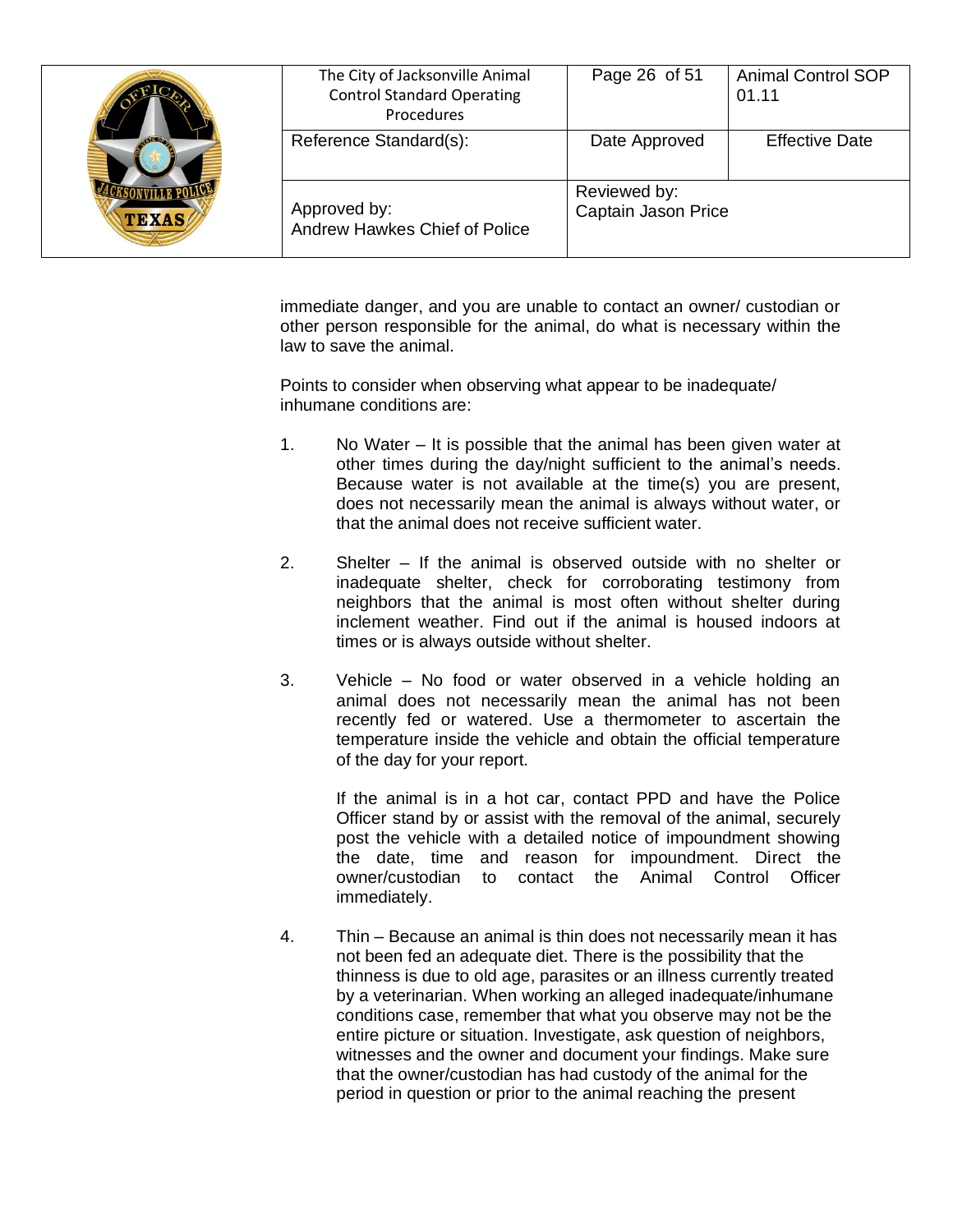| <b>TEXAS</b> | The City of Jacksonville Animal<br><b>Control Standard Operating</b><br>Procedures | Page 27 of 51                       | <b>Animal Control SOP</b><br>01.11 |
|--------------|------------------------------------------------------------------------------------|-------------------------------------|------------------------------------|
|              | Reference Standard(s):                                                             | Date Approved                       | <b>Effective Date</b>              |
|              | Approved by:<br>Andrew Hawkes Chief of Police                                      | Reviewed by:<br>Captain Jason Price |                                    |

condition. Initially approach the owner/custodian in a helpful manner rather than accusing or threatening. You want the cooperation from the owner/custodian to correct the problem for the animal. A person viewing you as concerned for the animal is more likely to be willing to listen and take advice. Before removing the animal from the premises of the owner or private property for inadequate/inhumane conditions, investigate, then:

- A. Be certain that the situation is life threatening for the animal.
- B. Make all reasonable attempts to contact the owner/custodian.
- C. Determine if the removal of the animal requires a warrant
- B. **IF THE ANIMAL IS ENCLOSED ON PRIVATE PROPERTY, IMPOUND THE ANIMAL, LEAVING A DETAILED NOTICE OF IMPOUNDMENT SECURELY FASTENED TO THE FRONT DOOR OF THE RESIDENCE**. If there is no residence, attempt to secure the same to the doghouse, chain, tree or other area where the animal was seized and/or where the owner is believed to reside. Include date, time, reason for impoundment and requesting the owner/custodian to contact within 24 hours. **IF THE ANIMAL IS ENCLOSED ON PRIVATE PROPERTY, ATTEMPT TO SECURE A WARRANT BY NOTIFYING THE MUNICIPAL COURT IMMEDIATELY.**
- 17.06 Injured Animals
	- A. Injured animal calls should be handled as a priority call. When responding to injury calls, vehicles will be operated in accordance with all prevailing traffic regulations. When responding to injured animals on roadways, the Animal Control Officer's first concern is personal safety than that of the animal. Vehicle warning lights and flashers should be used as necessary.
	- B. If owner is present, it is their responsibility to provide for veterinary treatment. Arrangements with the vet must be done by the owner. If the owner is not present or unavailable, the Animal Control Officer must decide if the animal requires immediate medical attention. Animals showing severe pain, uncontrolled bleeding, respiratory distress, shock, severe fractures or wounds will be humanely euthanized. Minor fractures or wounds can often wait for medical attention. **If the owner of the**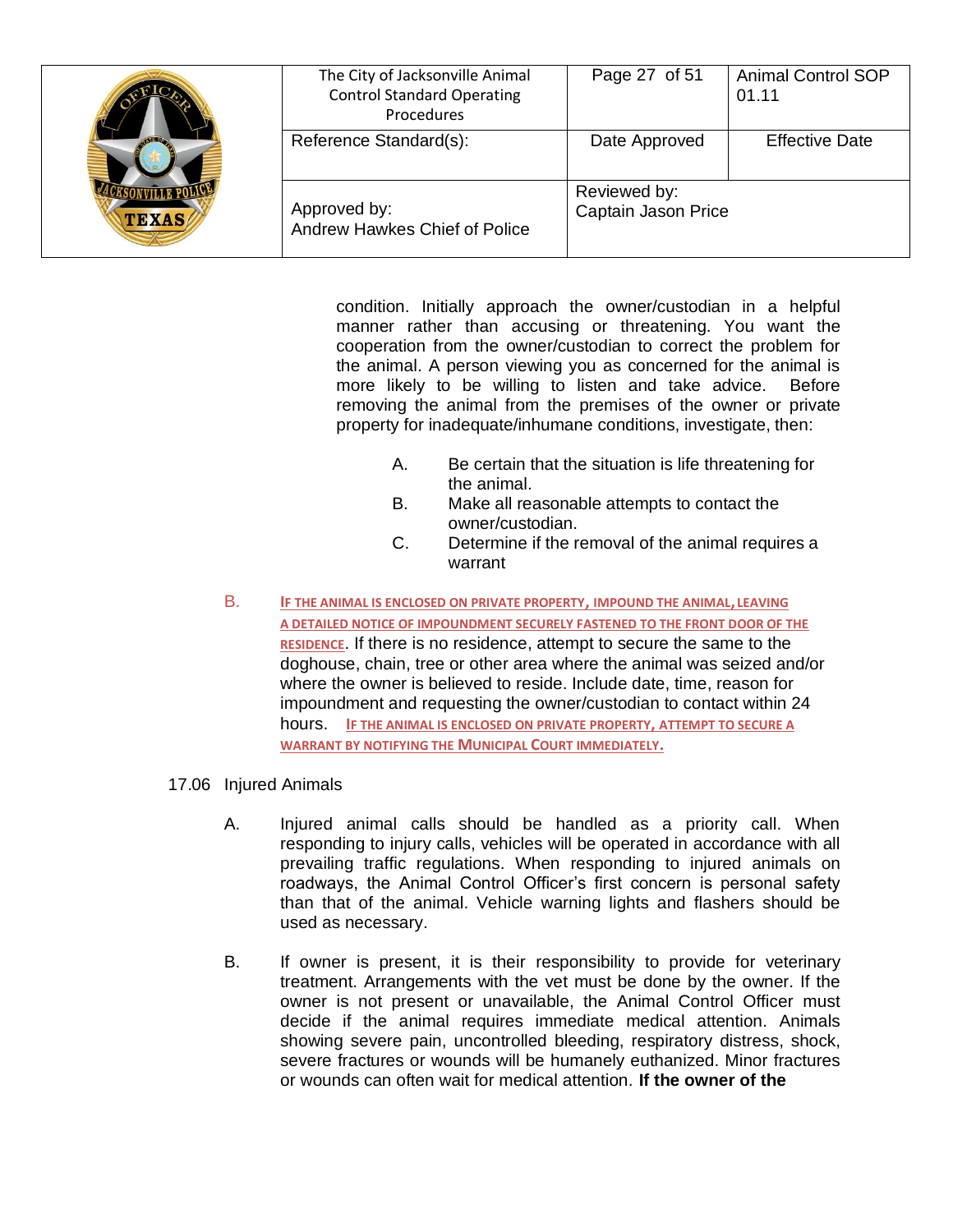| <b>TEXAS</b> | The City of Jacksonville Animal<br><b>Control Standard Operating</b><br>Procedures | Page 28 of 51                       | <b>Animal Control SOP</b><br>01.11 |
|--------------|------------------------------------------------------------------------------------|-------------------------------------|------------------------------------|
|              | Reference Standard(s):                                                             | Date Approved                       | <b>Effective Date</b>              |
|              | Approved by:<br>Andrew Hawkes Chief of Police                                      | Reviewed by:<br>Captain Jason Price |                                    |

#### **animal is known, an immediate effort should be made to contact them.**

- C. If alone or the animal is uncooperative or vicious, approach it with caution and try to muzzle it unless the animal is unconscious, having trouble breathing, has an injured mouth or requires medication. If the animal can stand but refuses a muzzle, attempt to secure the animal against a fixed object so the animal cannot effectively move its head.
- 17.07 Hot Pursuit

An Animal Control Officer is entitled to follow an animal onto private property while in Hot Pursuit in order to effect an impoundment, citation or written warning. **The ACO may not enter into enclosed property or any structure without the owner's permission secured or a legal search warrant.**

17.08 Impounding Animals

It is the department policy that, if possible, animals be returned home rather than impounded. ACO's must obtain signatures when impounding animals from private property. If the animal has tags, the ACO will call the owner. If the animal is claimed within 3 days of impoundment, the owner will be charged as described in Section 3-54 of the City Ordinance.

The owner will be required to obtain an animal tag if the animal doesn't have one. The impoundment form will be updated and information will be recorded in the database. If the animal is not claimed after three days, the animal becomes property of the City of Jacksonville. The animal will be checked for a microchip at the time of impound.

17.09 Miscellaneous Circumstances

At times, there will be unusual and out of the ordinary situations occur. In these events it is the Animal Control Officer's discretion on how to handle these situations. Decisions will be made on a case by case basis. The ACO should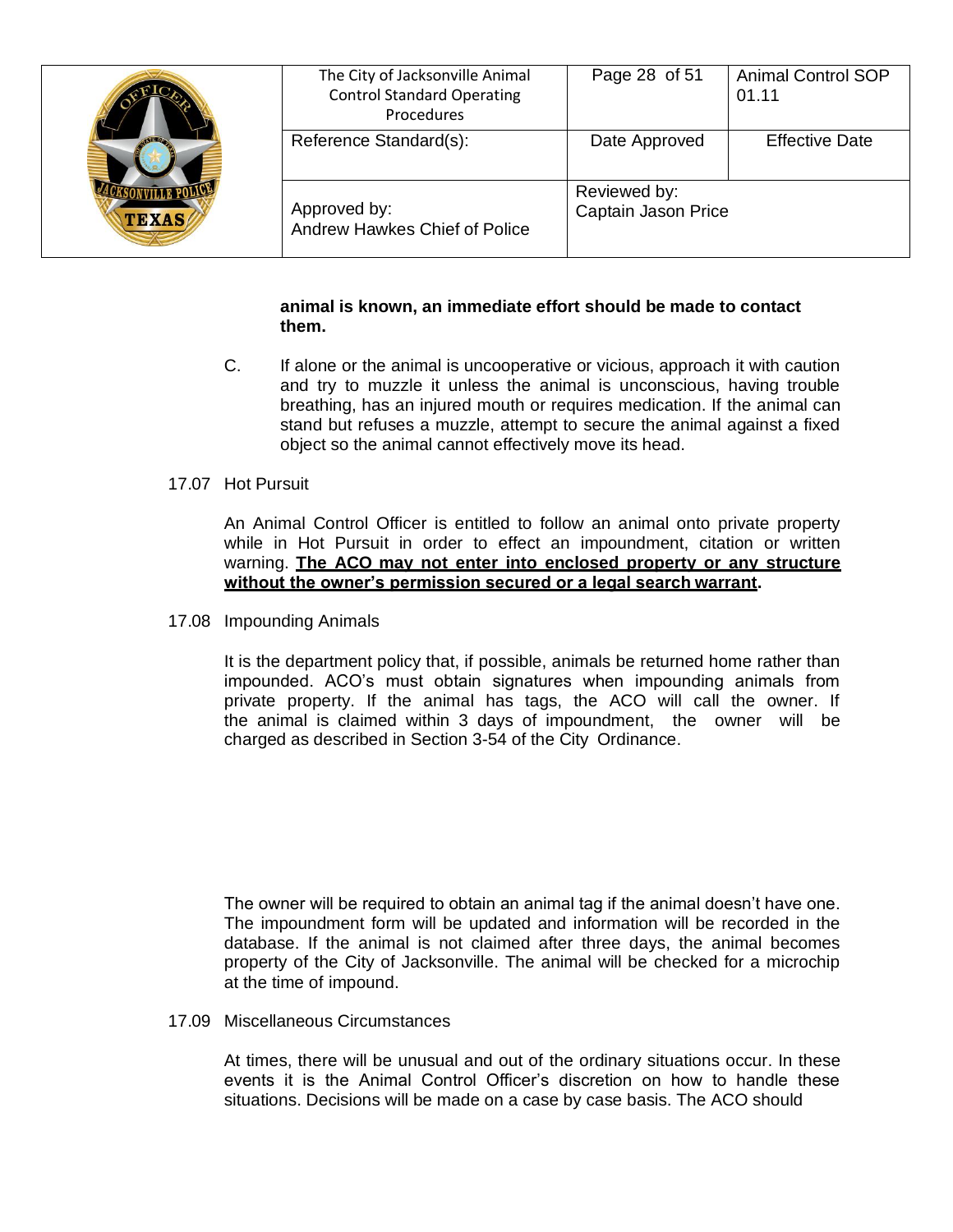| $\sqrt{120}$<br><b>TEXAS</b> | The City of Jacksonville Animal<br><b>Control Standard Operating</b><br>Procedures | Page 29 of 51                       | <b>Animal Control SOP</b><br>01.11 |
|------------------------------|------------------------------------------------------------------------------------|-------------------------------------|------------------------------------|
|                              | Reference Standard(s):                                                             | Date Approved                       | <b>Effective Date</b>              |
|                              | Approved by:<br>Andrew Hawkes Chief of Police                                      | Reviewed by:<br>Captain Jason Price |                                    |

always use the training, policy and ordinances to guide him/her in decision making.

17.10 Lost and Found

Animals without tags or other owner identification that are impounded will be held at the shelter for three days after which they become property of The City of Jacksonville.

17.11 Kennels and Pet Carriers

Animal kennels and pet carriers will be cleaned after each use. Cleaning will include disinfecting and rinsing out. This is important because it will help prevent infection or spread of disease. The ACO is responsible for keeping all equipment clean and tidy at all times.

#### **18. Equipment**

- 18.01 The ACO is responsible for the inventory, routine maintenance, repairs and cleaning of all authorized equipment that is issued to them. The equipment should include but is not limited to the following:
	- **A. CATCH POLE**
	- **B. CAT GRABBERS**
	- **C. SNAKE TONGS**
	- **D. TRANSFER CAGES**
	- **E. LEASH (NYLON OR CABLE)**
	- **F. CLIPBOARD**
	- **G. CAMERA**
	- **H. MUZZLE**
	- **I. GLOVES**

### **19. Euthanasia**

19.01 Committed to ending the unnecessary euthanasia of adoptable animals in Jacksonville, the Jacksonville Animal Shelter takes the decision to euthanize any animal very seriously. Our commitment to the healthy and treatable animals in our care means that we are willing to pursue all reasonable efforts in order to provide for their well-being.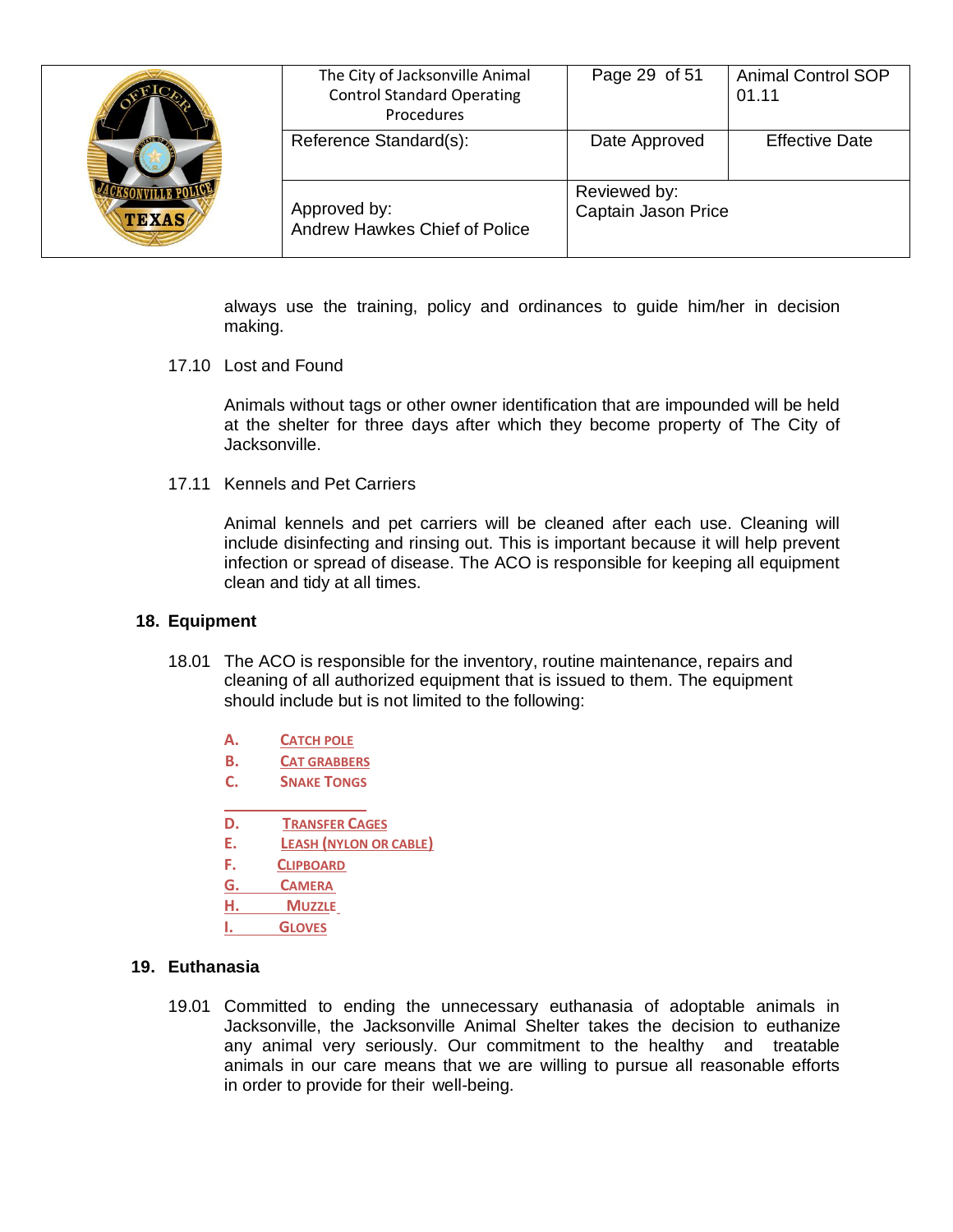| <b>TEXAS</b> | The City of Jacksonville Animal<br><b>Control Standard Operating</b><br>Procedures | Page 30 of 51                       | <b>Animal Control SOP</b><br>01.11 |
|--------------|------------------------------------------------------------------------------------|-------------------------------------|------------------------------------|
|              | Reference Standard(s):                                                             | Date Approved                       | <b>Effective Date</b>              |
|              | Approved by:<br>Andrew Hawkes Chief of Police                                      | Reviewed by:<br>Captain Jason Price |                                    |

Euthanasia is not immediately considered for adoptable animals that have been relinquished to the Jacksonville Animal Shelter. Animals that are deemed to pose an unacceptable danger to other animals, themselves or the public are candidates for euthanasia. Animals that are suffering mentally, emotionally or physically may be candidates for euthanasia.

- 19.02 Euthanasia for animals originally accepted into our adoption program is based on the following criteria:
	- A. Medically Necessitated Euthanasia**:** Euthanasia is considered for animals who are suffering from a contagious, serious or chronic illness. Euthanasia may also be requested for injured animals that are suffering or cannot be treated with reasonable efforts to avoid unnecessary suffering. In the event of a medical emergency and/or to alleviate severe suffering, euthanasia may be performed.

Examples of conditions which may necessitate euthanasia are: fading/collapsing kittens, organ failure, feline leukemia, feline immunodeficiency, feline infectious peritonitis, chronic debilitation, certain congenital abnormalities or defects, or any serious/chronic illness with a poor prognosis or not reasonably responsive to treatment. Quality of life and risk to the health of other animals and humans will be considered in the decision.

B. Behaviorally Necessitated Euthanasia:

Euthanasia request for behavioral reasons may be generated by a concern that the animal poses an unmanageable threat to staff and public safety or to other animals or by a concern for the quality of life an animal is likely to achieve when behavior modification regimes cannot lessen the exhibition of severe distress.

- C. Examples where euthanasia may be considered include:
	- Injury Inflicted: Animals who at any time during their stay at the Jacksonville Animal Control Facility inflict injury to a person or another animal through biting or severe scratching (cats). Each injury incident will be immediately reviewed and assessed on an individual basis for ongoing safety considerations. An animal assessment will be made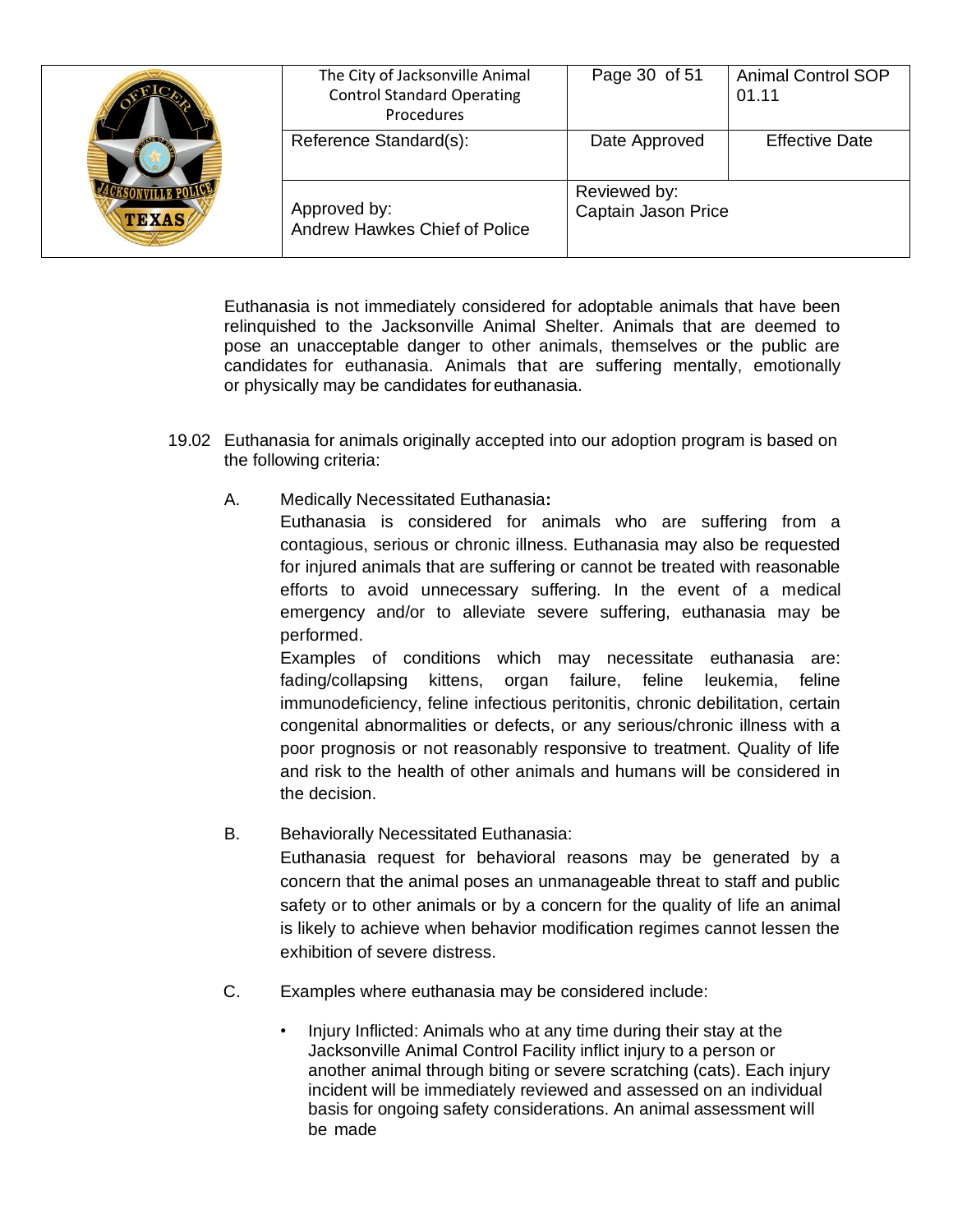| <b>STERN</b><br><b>TEXAS</b> | The City of Jacksonville Animal<br><b>Control Standard Operating</b><br>Procedures | Page 31 of 51                       | <b>Animal Control SOP</b><br>01.11 |
|------------------------------|------------------------------------------------------------------------------------|-------------------------------------|------------------------------------|
|                              | Reference Standard(s):                                                             | Date Approved                       | <b>Effective Date</b>              |
|                              | Approved by:<br>Andrew Hawkes Chief of Police                                      | Reviewed by:<br>Captain Jason Price |                                    |

by the ACO's. Dogs whose bites are considered isolated incidents may be returned to the adoption program after the required quarantine period and further behavior assessment.

- Threatening Behavior: Animals who at any time during their stay at the Jacksonville Animal Shelter display threatening behavior with an intent to intimidate or harm a person or another animal. Each incident will be immediately reviewed and assessed on an individual basis to determine potential for escalation to causing injury. Assessment will be by ACO's. Animals whose threatening behaviors are considered isolated incidents will be observed regularly. Complete behavior re-assessment by the ACOs is required before re-entry to the adoption program.
- Intolerance of Handling: Animals, who cannot tolerate normal handling or kennel housing procedures, displayed by extreme fearfulness or extremely rough responses, requiring more than a reasonable amount of accommodation. Reasonable accommodations include, but are not limited to: slower handling, use of treats or other motivations, removal from kennel or cage for cleaning procedures, limiting contact to selected staff members, changing location for handling procedures, environmental enrichment, kennel shields, limited muzzling for medical procedures, etc.
- Distress: Animals who exhibit distress to the point of self-injury. This may take the form of not eating, self-mutilation, constant vocalization, constant pacing, elimination problems, etc. All efforts will be made to improve their environment in an attempt to provide some relief to the animal. If we cannot find a way to make the animal more at ease, euthanasia may be the kindest option to end this suffering.
- D. If any of the above situations is considered symptomatic of an underlying treatable behavior or temperament issue, the animal will be removed from the adoption program. "Special needs" training can be considered only as current space and resources allow and will not be available in every situation.
- 19.03 When it has been decided to euthanize, the safety of the staff, as well as the comfort of the animal, is paramount and will be considered when determining how the procedure is performed. Staff will strive, under the direction of the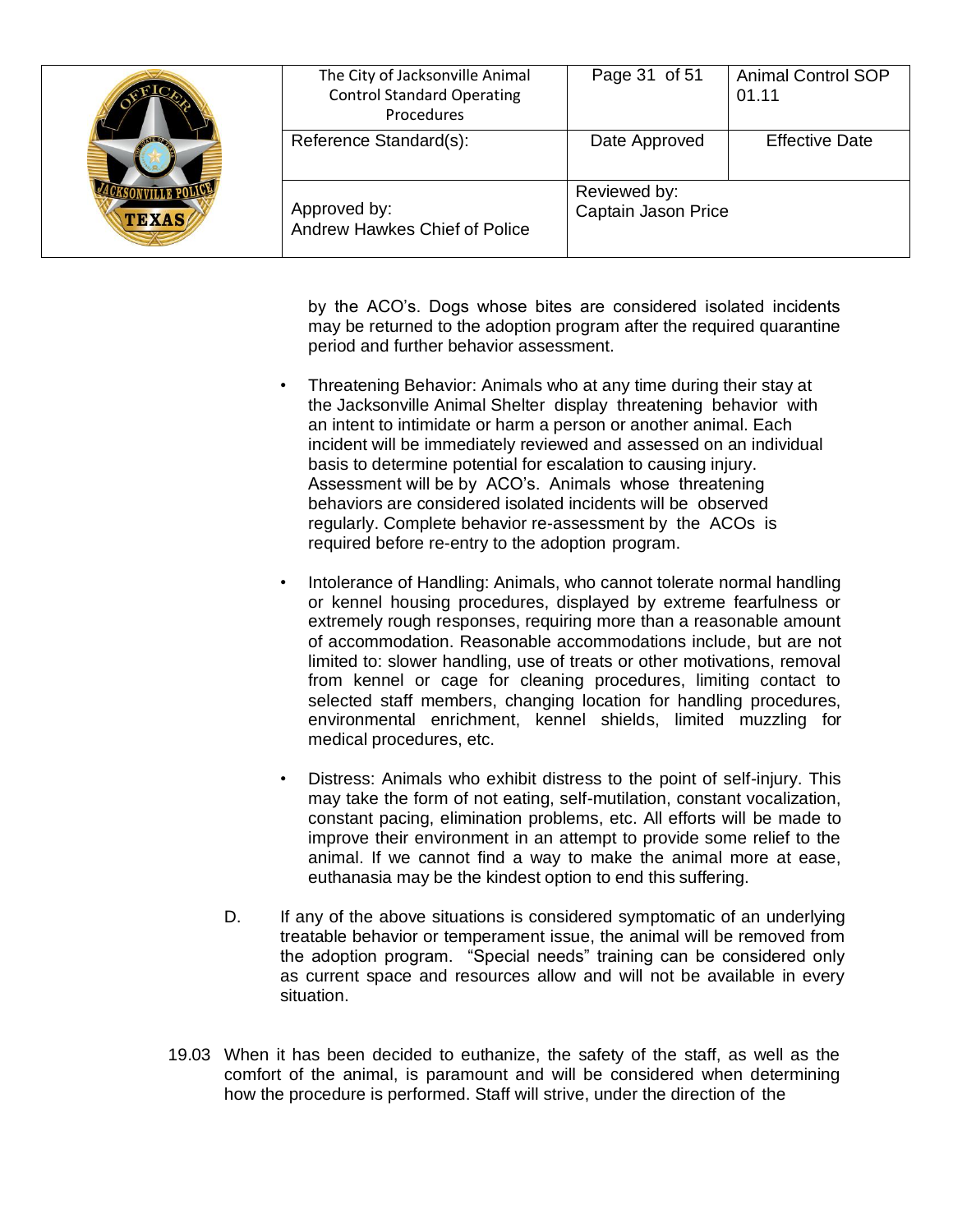| $\sqrt{100}$<br><b>TEXAS</b> | The City of Jacksonville Animal<br><b>Control Standard Operating</b><br>Procedures | Page 32 of 51                       | <b>Animal Control SOP</b><br>01.11 |
|------------------------------|------------------------------------------------------------------------------------|-------------------------------------|------------------------------------|
|                              | Reference Standard(s):                                                             | Date Approved                       | <b>Effective Date</b>              |
|                              | Approved by:<br><b>Andrew Hawkes Chief of Police</b>                               | Reviewed by:<br>Captain Jason Price |                                    |

AC Supervisor, to use all modalities available to minimize the stress to the animal and to maximize safety of the staff.

All animals shall be handled with minimum stress while maximizing personal safety. Animals shall not be placed in cages or kennels with other breeds or species that are incompatible with the animal in question. The animals shall not be overcrowded in any cage or kennel.

The ACO will get the animal from its kennel or cage and take the necessary time to calm the animal prior to the euthanasia procedure. The euthanasia process will be conducted in a manner humane and respectful to the animal. Euthanasia is performed solely by Certified Euthanasia Technicians, following the AVMA (American Veterinary Medical Association) guidelines. After the euthanasia is completed, the animal will continue to be handled in an appropriate and respectful manner.

- 19.04 A record of all euthanasia solution received and used by shelters shall be kept in a consecutively numbered bound book. The record for controlled substances shall meet the requirements of the DEA.
- 19.05 Stray animals with no sign of ownership shall be held for a period of at least

3 days (72 hours) (not counting the day the animal comes into the shelter or the days the shelter is closed to the public) pursuant to City Ordinance 3- 11. All impounded stray animals MUST be scanned with the UNIVERSAL SCANNER for microchips and checked for tattoos, collars, and tags at the time of impound. If an animal comes in with an ID, it is the responsibility of the officer bringing the animal into research the information and try to find the owner at the time of impound. **If the animal is impounded on an emergency call-out and appears sick or injured and is microchipped or wearing an identification tag with owner information on it, the officer must attempt to make contact with the owner at the time of impound.** All attempts and information you receive must be documented in the Shelter Management System in narrative form.

- 19.06 Puller/Euthanizer
	- A. The Puller/Euthanizer shall ensure the following:
		- 1. The Puller and Euthanizer, first and foremost, will ensure that the correct amount of time has expired for the individual animal before it is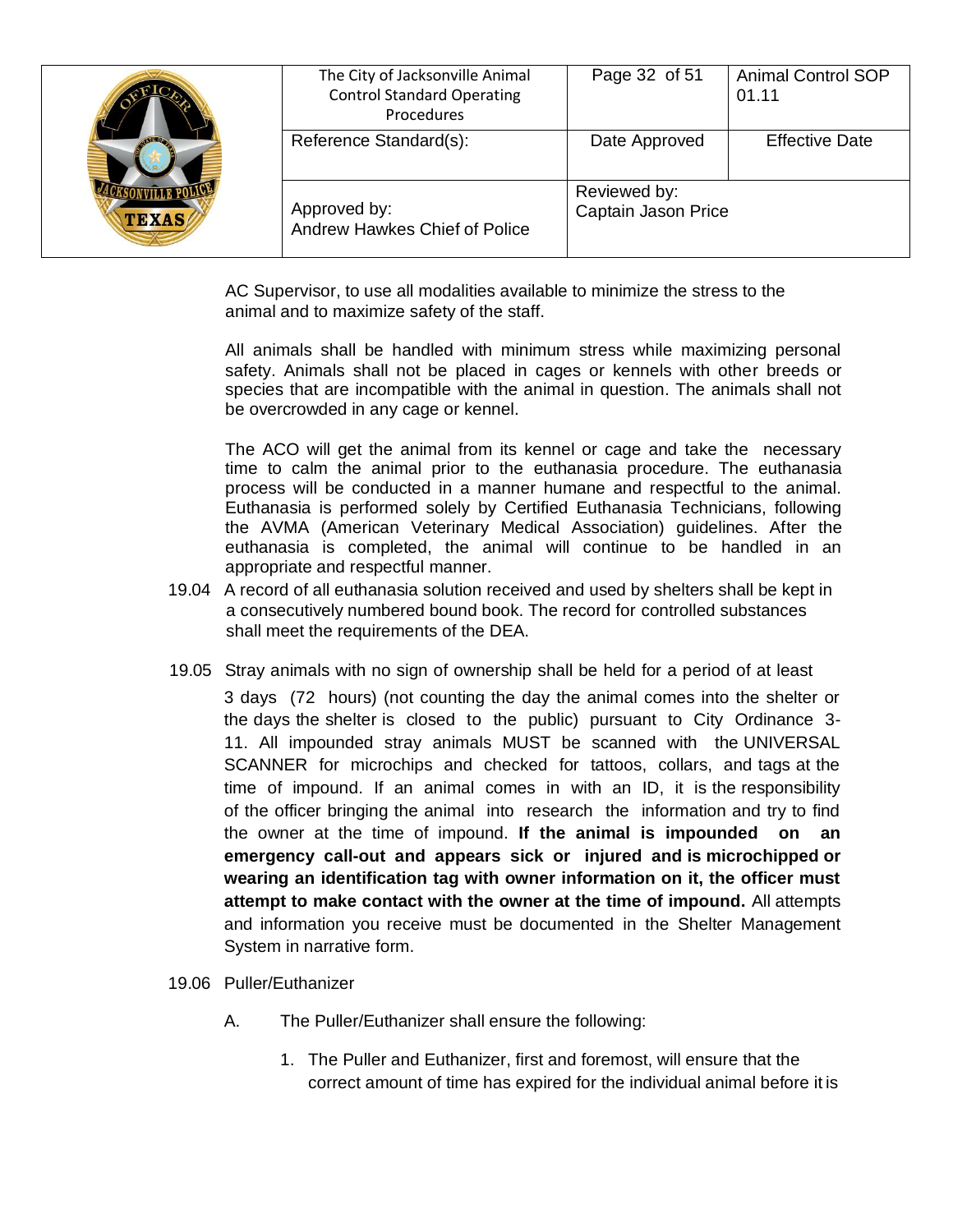| <b>TEXAS</b> | The City of Jacksonville Animal<br><b>Control Standard Operating</b><br>Procedures | Page 33 of 51                       | <b>Animal Control SOP</b><br>01.11 |
|--------------|------------------------------------------------------------------------------------|-------------------------------------|------------------------------------|
|              | Reference Standard(s):                                                             | Date Approved                       | <b>Effective Date</b>              |
|              | Approved by:<br>Andrew Hawkes Chief of Police                                      | Reviewed by:<br>Captain Jason Price |                                    |

pulled or euthanized. Use the **Animal Hold Times** below to evaluate the differing hold times.

- 2. The Puller at no point is to pull an animal into the euthanasia room that has incorrect, missing, or problems with its paperwork. The Puller will be held accountable for a violation of this section.
- 3. Upon arrival to the euthanasia room, the Puller and Euthanizer will verify that the animal in question is in fact the animal that is properly identified on the cage card by checking the animal's description, sex, distinguishing characteristics, and any other form of identification tag or microchip. The animal will then be rescanned for a microchip by the Puller. Only after this process is completed and both the Puller and Euthanizer are completely satisfied that the dog has been positively identified is the process to continue.
- 4. The Puller will weigh and inform the Euthanizer of the weight of the animal. The weight MUST be recorded on the cage card along with the date. The Euthanizer will determine needle size and draw the correct amount of Fatal Plus solution into the syringe. The Puller will then ensure that the correct dosage of Fatal Plus solution has been drawn up by the Euthanizer and the correct needle size for the size and species of the animal is being used. The Euthanizer can then begin the injection process.
- 5. The Euthanizer must make sure the luer lock syringe is securely attached to the needle. Both Puller and Euthanizer MUST wear safety glasses while injecting is taking place.
- 6. Only one adult dog is brought into the euthanasia room at a time. Only after the euthanasia process has concluded can the next animal be brought into the room.

The Euthanizer will ensure that the amount of Fatal Plus solution has been properly documented both on the cage card and in their assigned euthanasia log book. The euthanasia log will then be properly calculated.

## **Euthanasia Procedures**: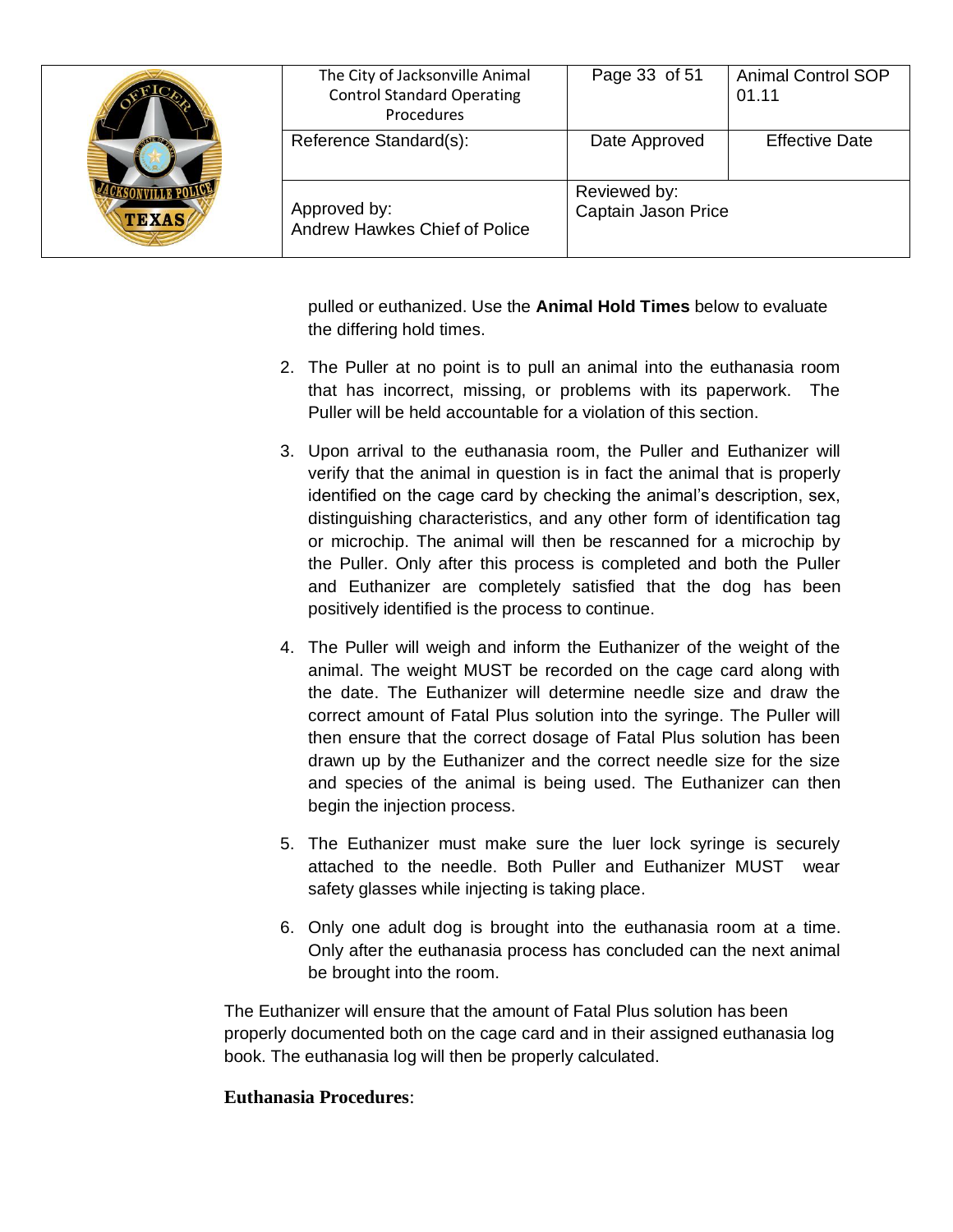| <b>TEXAS</b> | The City of Jacksonville Animal<br><b>Control Standard Operating</b><br>Procedures | Page 34 of 51                       | <b>Animal Control SOP</b><br>01.11 |
|--------------|------------------------------------------------------------------------------------|-------------------------------------|------------------------------------|
|              | Reference Standard(s):                                                             | Date Approved                       | <b>Effective Date</b>              |
|              | Approved by:<br>Andrew Hawkes Chief of Police                                      | Reviewed by:<br>Captain Jason Price |                                    |

Before euthanizing ANY animal in the shelter, approval from the Animal Services Supervisor must be received. However, in some cases, certain circumstances may be allowed without approval i.e. suffering animals, severely injured animals, etc. Let the Animal Services Supervisor know as soon as possible that euthanasia has occurred.

Due to the nature of this procedure, all discussions regarding euthanasia shall be done with discretion so that volunteers and the public are not affected. Discussions will be done behind closed doors or in private. During the procedure, it is the responsibility of the officer to ensure that the area being conducted for euthanasia is locked and closed off from the public. After the procedure is completed, the officer shall make sure that nobody from the public observes the officer removing the animal for disposal.

At least one Certified Euthanasia Technician shall be present.

The primary type of euthanasia performed at Animal Control Officer is intravenous (IV) injection. The intravenous injection process takes two people to perform. DO NOT attempt to perform intravenous injection without a holder to help with the process.

# **General**

Check supplies in the euthanasia kit before beginning euthanasia, be sure there are enough supplies to complete the number of animals scheduled for the day. Replace or restock any supplies that are low.

It is the responsibility of the person that is performing euthanasia as well as the person that is holding the animal for euthanasia to insure the correct animal is being euthanized. The person responsible for euthanasia is required to read the cage or kennel number, the description of the animal (breed, color, sex, and weight). It is the holder's responsibility to look at the card before he/she goes to retrieve the animal for euthanasia. When the animal is brought into the euthanasia room it is the responsibility of both people to review the card to insure the animal is the correct animal. All animals will be scanned for a microchip before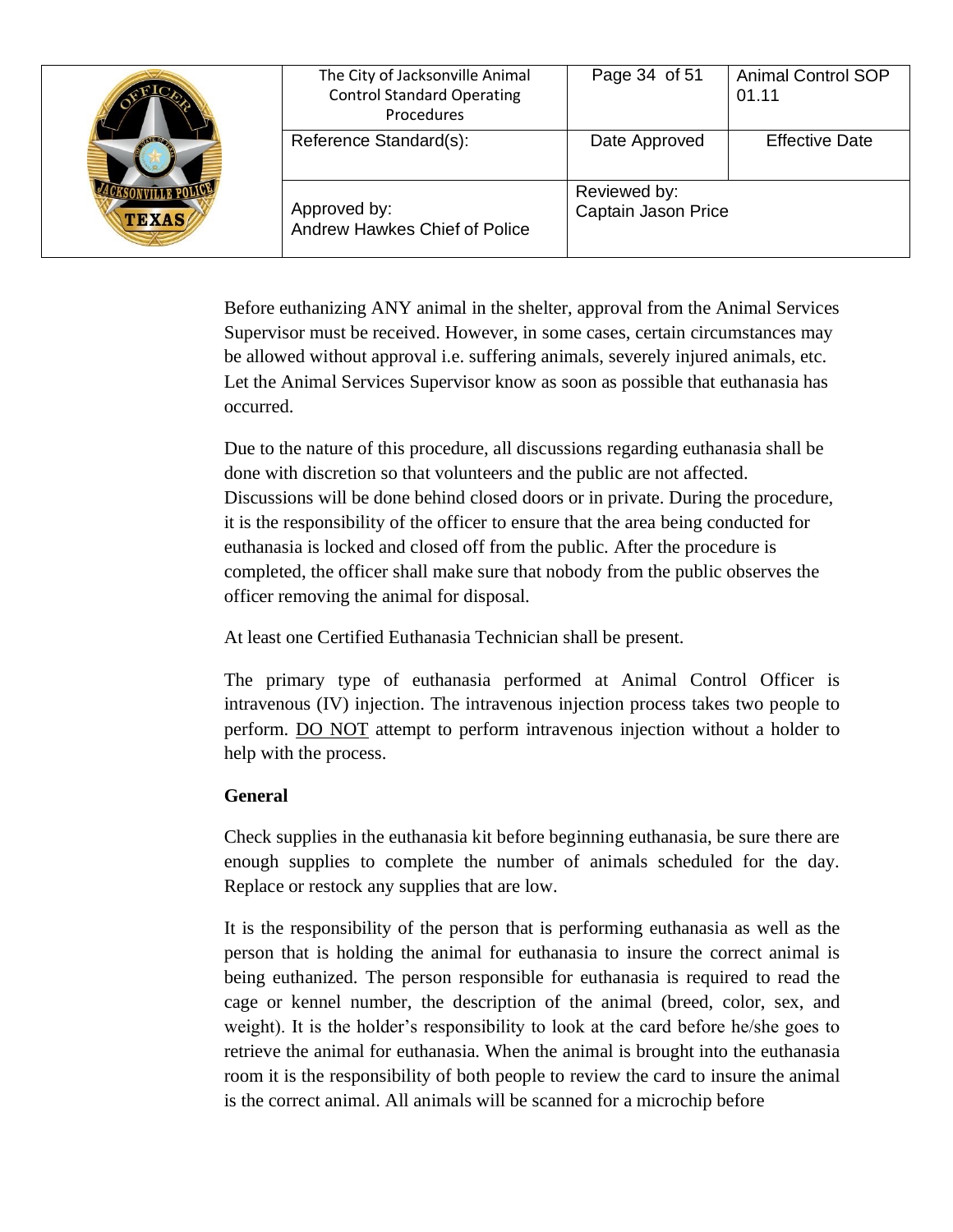| <b>TEXAS</b> | The City of Jacksonville Animal<br><b>Control Standard Operating</b><br>Procedures | Page 35 of 51                       | <b>Animal Control SOP</b><br>01.11 |
|--------------|------------------------------------------------------------------------------------|-------------------------------------|------------------------------------|
|              | Reference Standard(s):                                                             | Date Approved                       | <b>Effective Date</b>              |
|              | Approved by:<br>Andrew Hawkes Chief of Police                                      | Reviewed by:<br>Captain Jason Price |                                    |

euthanasia. If the description on the card does not match the animal brought into the euthanasia room, or if a microchip is found (Unless the animal is known to have a microchip but has been surrendered or if all means of finding an owner have been exhausted.) STOP the euthanasia process immediately and do not euthanize the animal. Check all the records to clear up any discrepancies before proceeding with the euthanasia process. If the discrepancies cannot be cleared up, the Animal Services Supervisor must be informed before euthanasia takes place.

It is important to muzzle an animal prior to the euthanasia process if necessary. Employees are to consider the safety of themselves and the individual assisting with the procedure. Gloves shall be worn at all times.

If an animal cannot be calmed enough to perform intravenous injection or if the Cephalic vein is too ruptured, use Xzylizine, Acepromazine, or a cocktail of these two drugs to sedate the animal in order to make the euthanasia process easier on the animal and the Euthanasia Technician. Use 1cc of Xzylizine per 100 pounds, or 1cc of Acepromazine per 10 pounds, or a combination of the two. Euthanasia Technicians can also use Ketamine: 1cc/ 10lbs. The Ketamine needs to be mixed with Acepromazine at 1ml/10ml of Ketamine.

At no time will any animal be cruelly treated or roughly handled during this process. It is the responsibility of the person or persons involved in the euthanasia to make the animal as comfortable as possible during this process. Any cruel or inhumane treatment of an animal will call for immediate adverse action.

When training another employee to euthanize animals, the new employee must remove the hair from the area of the Cephalic vein in order to expose the area for a better view of the injection site. There are clippers to be used for this purpose.

Other types of euthanasia are cardiac euthanasia, Intrahepatic (IH) and Intraperitoneal (IP) euthanasia.

Cardiac euthanasia without first sedating the animal with Xzylizine, Acepromazine, or a cocktail of these two drugs is strictly prohibited. Any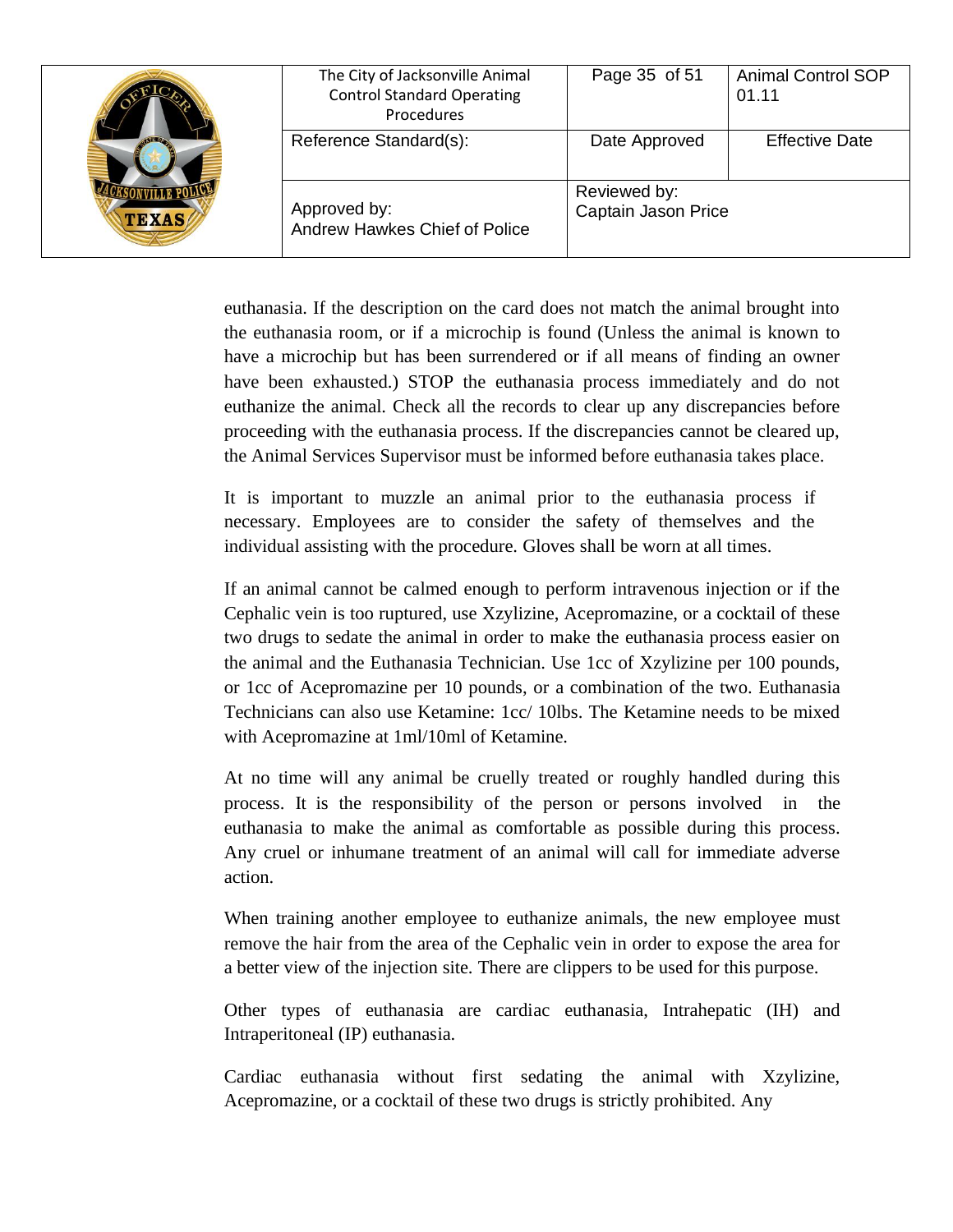| <b>ATTO</b><br><b>TEXAS</b> | The City of Jacksonville Animal<br><b>Control Standard Operating</b><br>Procedures | Page 36 of 51                       | <b>Animal Control SOP</b><br>01.11 |
|-----------------------------|------------------------------------------------------------------------------------|-------------------------------------|------------------------------------|
|                             | Reference Standard(s):                                                             | Date Approved                       | <b>Effective Date</b>              |
|                             | Approved by:<br><b>Andrew Hawkes Chief of Police</b>                               | Reviewed by:<br>Captain Jason Price |                                    |

employee found using this type of euthanasia method without first sedating the animal, will face adverse action proceedings after the effective date of this policy.

Feral and injured cats can be injected Intrahepatic (IH) or Intraperitoneal (IP) instead of using a drug for sedation. At no time should cats that are conscious and able to feel pain be euthanized by cardiac injection.

All euthanasia and sedation drugs should be administered in the amounts and under the conditions recommended by the manufacturer.

Denatured Sodium Pentobarbital; brand name Fatal Plus is used. The correct usage of this drug is as follows:

## **Weigh ALL animals and notate weight on paperwork**.

Animals under three pounds = .25cc

Animals three to five pounds  $= .50cc$ 

Animals five to ten pounds = .75cc

Animals ten pounds or more  $= 1$ .cc per 10 lbs. Body weight

All amounts of drugs used will be recorded and entered into the Euthanasia Notebook. In addition, the euthanasia notebook shall be kept in the euthanasia room to record all pertinent information.

After death has been verified place animal in a plastic bag and secure.

Using proper lifting technique transport bagged animals to the appropriate freezer.

Clean up area used for euthanasia.

Refill euthanasia kit and return it to the locked storage closet.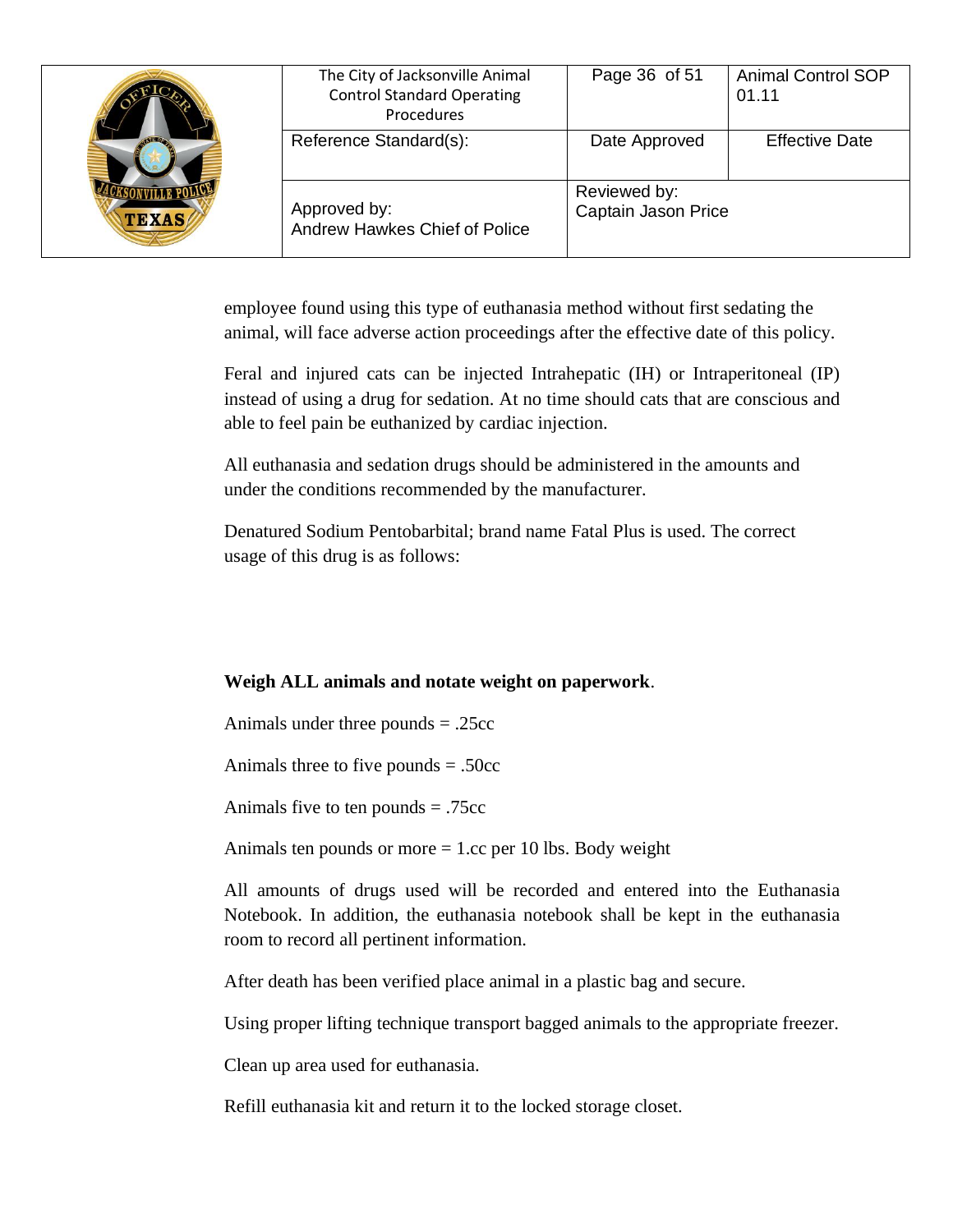| $\sqrt{100}$<br><b>TEXAS</b> | The City of Jacksonville Animal<br><b>Control Standard Operating</b><br>Procedures | Page 37 of 51                       | <b>Animal Control SOP</b><br>01.11 |
|------------------------------|------------------------------------------------------------------------------------|-------------------------------------|------------------------------------|
|                              | Reference Standard(s):                                                             | Date Approved                       | <b>Effective Date</b>              |
|                              | Approved by:<br>Andrew Hawkes Chief of Police                                      | Reviewed by:<br>Captain Jason Price |                                    |

- 19.07 Animal Hold Times Prior to Euthanasia Eligibilty
- A. Dogs and cats with no identification collar/tag or microchip 10 days. Day of impound does not count as day one. Any days Jacksonville Animal Shelter is closed to the public does not count as a day.
- B. Dogs and cats with a collar hold 10 days. Day of impound does not count as day one. Any days Jacksonville Animal Shelter is closed to the public does not count as a day.
- C. Dogs and cats with tags or a microchip hold 10 days. Day of impound does not count as day one. Any days Jacksonville Animal Shelter is closed to the public does not count as a day.
- D. Prisoner animals hold 10 days. Day of impound does not count as day one. Any days Jacksonville Animal Shelter is closed to the public does not count as a day.
- E. Hospitalized owners case by case.
- F. These times DO NOT pertain to "Dangerous Animal", sick or injured animals or emergency situations.

### 19.08 **\_RECORD KEEPING REQUIREMENTS**

- **A. \_ EACH EMPLOYEE ASSIGNED A FATAL PLUS BOTTLE IS RESPONSIBLE FOR KEEPING AND MAINTAINING A SEPARATE RUNNING INVENTORY LOG.**
- B. The running inventory log will include:
	- 1. The name of the drug.
	- 2. The name of the manufacturer.
	- 3. Some type of identification on the bottle that corresponds to that listed on the running inventory log. (Example: A50)
	- 4. Date the drug was received.
	- 5. The total amount of drug received in milliliters. (Full bottle 250cc or mL)
	- 6. The date of any transaction or activity.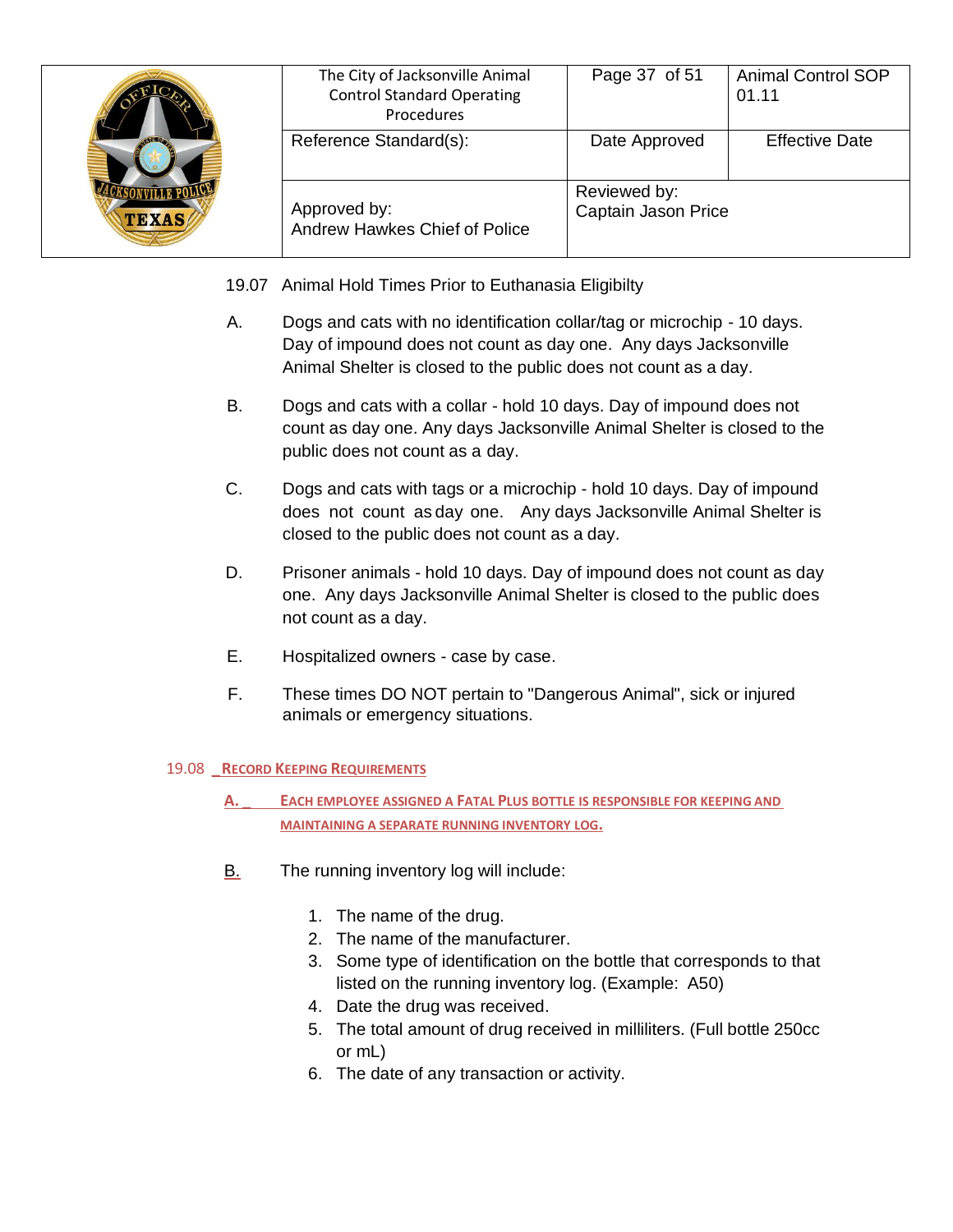| <b>TEXAS</b> | The City of Jacksonville Animal<br><b>Control Standard Operating</b><br>Procedures | Page 38 of 51                       | <b>Animal Control SOP</b><br>01.11 |
|--------------|------------------------------------------------------------------------------------|-------------------------------------|------------------------------------|
|              | Reference Standard(s):                                                             | Date Approved                       | <b>Effective Date</b>              |
|              | Approved by:<br>Andrew Hawkes Chief of Police                                      | Reviewed by:<br>Captain Jason Price |                                    |

- 7. Animal intake number of animal to whom the drug was administered.
- 8. Species.
- 9. Weight of animal.
- 10. Reason for being euthanized (feral, sick, injured, time/space, etc.).
- 11. Injection method.
- 12. Initials of the person administering the drug (Euthanizer) and Puller.
- 13. The amount of drug withdrawn from the bottle on that date followed by the amount remaining.
- C. On the first and third Monday of every month, each employee will submit their inventory log to the supervisor. The supervisor shall review and initial the entry log and return it back to the animal control officer.
- D. All completed inventory logs will be kept by the supervisor in a designated location for two years and must be readily available for inspection by authorized state or federal officials at any time.
- E. All invoices for Fatal Plus will be kept by the supervisor in a designated location for two years and must be readily available for inspection by authorized state or federal officials at any time.
- F. The cage cards for animals euthanized each day will be paper clipped together and filed in that months euthanasia folder.
- **G. EXCEPT FOR WHEN EUTHANIZING, EMPLOYEES WILL KEEP THEIR ASSIGNED BOTTLE OFFATAL PLUS LOCKED IN A SECURE LOCATION AT ALL TIMES.**
- H. It is to be understood that any deviation from the process outlinedabove shall result in severe disciplinary action up to and including termination.
- 19.09 No person shall administer euthanasia drugs to an animal in a registered animal shelter in Texas unless that person is a certified euthanasia technician (CET).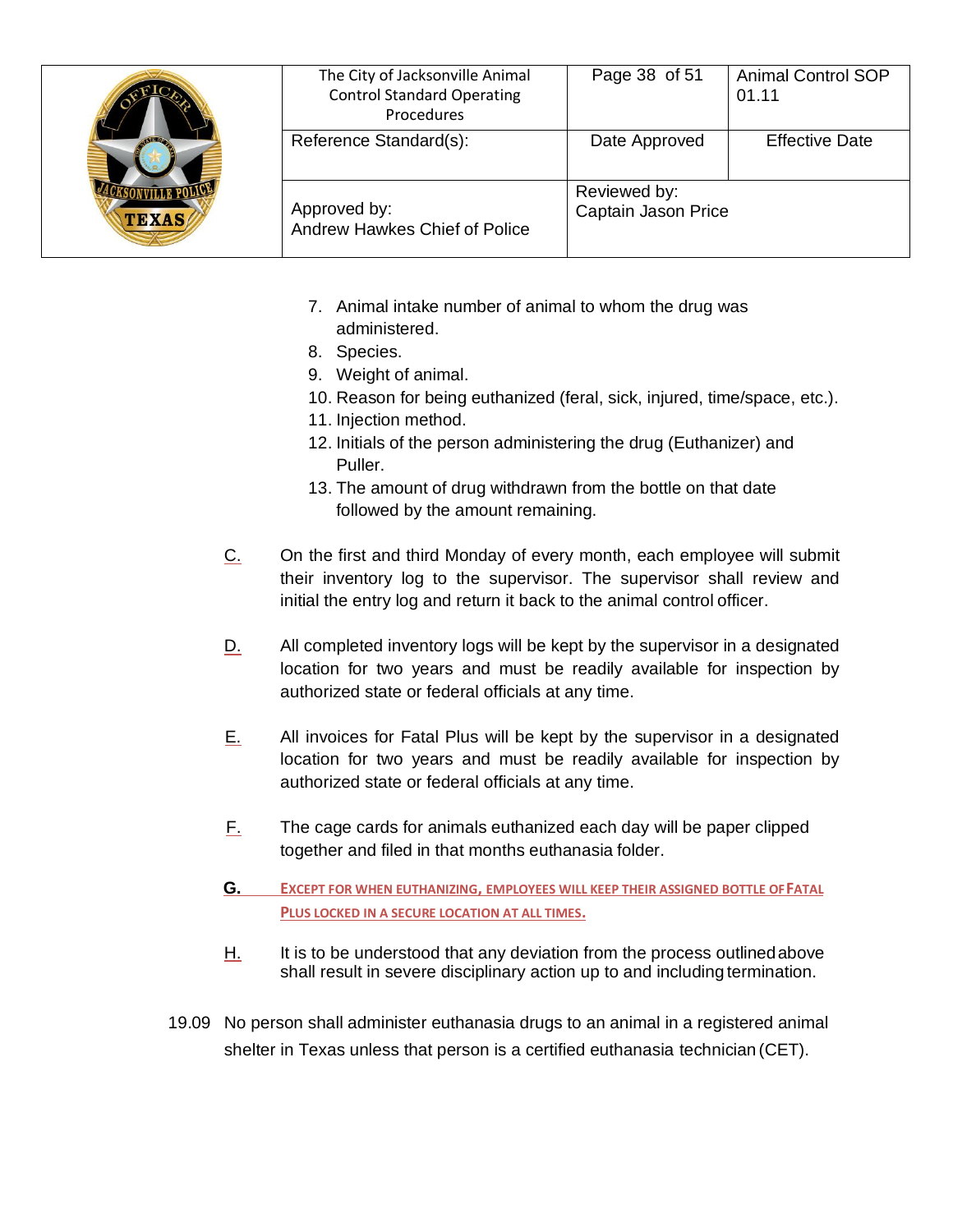| <b>TEXAS</b> | The City of Jacksonville Animal<br><b>Control Standard Operating</b><br>Procedures | Page 39 of 51                       | <b>Animal Control SOP</b><br>01.11 |
|--------------|------------------------------------------------------------------------------------|-------------------------------------|------------------------------------|
|              | Reference Standard(s):                                                             | Date Approved                       | <b>Effective Date</b>              |
|              | Approved by:<br>Andrew Hawkes Chief of Police                                      | Reviewed by:<br>Captain Jason Price |                                    |

A person in training as a CET who is employed by a registered animal shelter, may administer a lethal drug or chemical restraint drug under the direct supervision of a certified euthanasia technician.

19.10 The ability to verify death: Each animal shall be checked to verify death. The verification is the responsibility of the certified euthanasia technician and shall be made by physical examination of the individual animal.

### **20. Exposure to Animal Diseases and Zoonosis**

- 20.01 Animal Control Officers and staff members may be subject to various animal diseases and zoonoses throughout their career on a daily basis.
- 20.02 The diseases and zoonoses described below are some of the more common found in North America. This is a reminder that officers and staff must be aware of the possibility of exposure to these diseases and should be cautious when handling any animals.
- 20.03 Certain diseases manifest certain symptoms. These symptoms can be looked for in animals, although to correctly diagnose the disease will still be difficult since the primary cause agent usually wakens the animal to the point that other diseases take over and if not cause, contribute highly to the condition or death of the animal.
- 20.04 Diseases are classified by many methods with innumerable sub-classifications. Animal Services Officers should have a working knowledge of the following zoonotic and infectious diseases.
	- A. Zoonotic Diseases
		- *1.* Direct Contact with the animal is limited to dermatosis, or diseases and parasites that can be communicated by touching, lifting, or petting the animal.
		- *2.* Direct Contact with Body Excretions These diseases and parasites that may enter the human body through the skin (dermatosis) and progress to diseases or parasites affecting almost any part of the body.
		- *3.* Bite and scratch Diseases are those communicated from the saliva or mouth of the animal or that which is carried on the feet of the animal from an infected environment.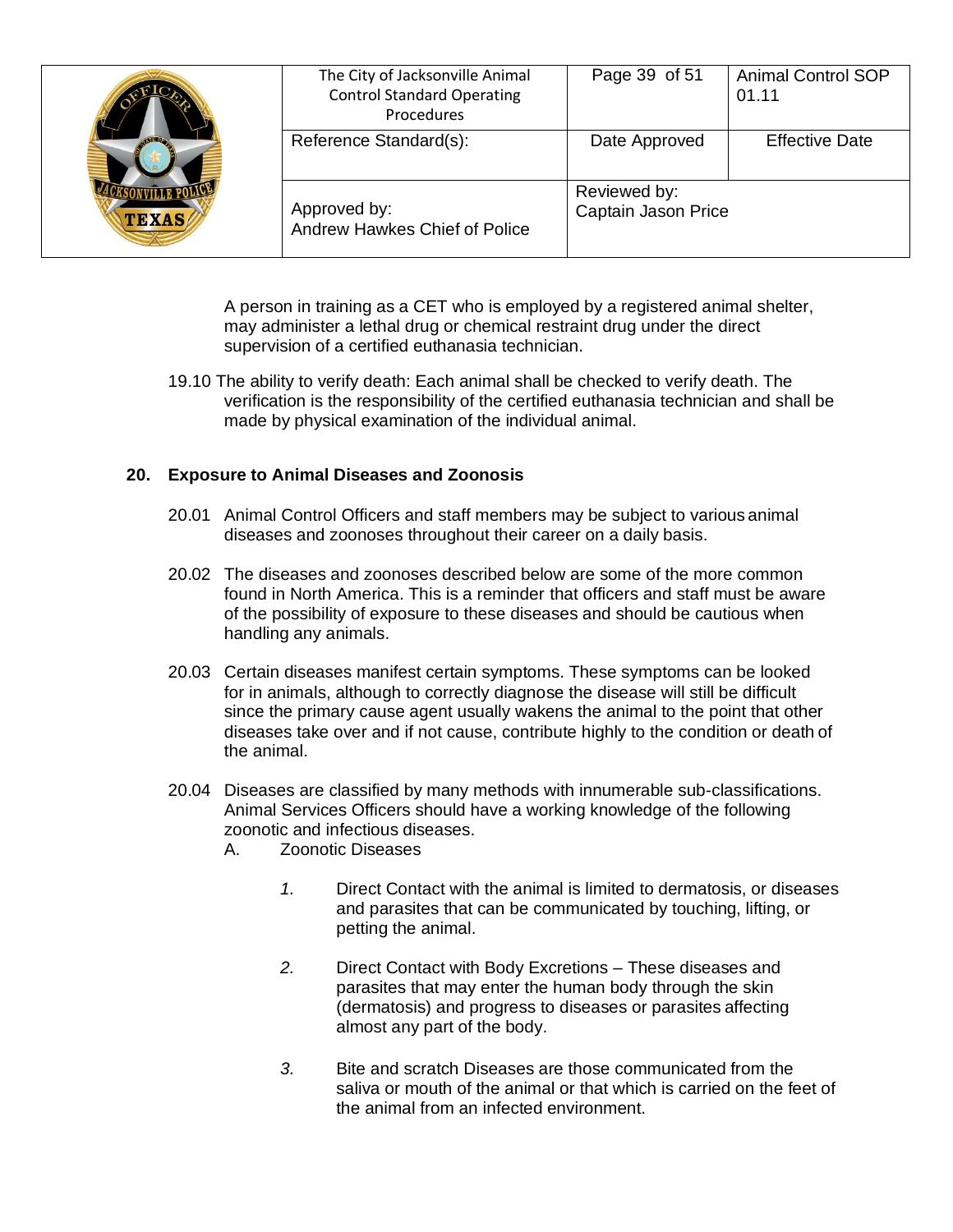| $-1120$<br><b>TEXAS</b> | The City of Jacksonville Animal<br><b>Control Standard Operating</b><br>Procedures | Page 40 of 51                       | <b>Animal Control SOP</b><br>01.11 |
|-------------------------|------------------------------------------------------------------------------------|-------------------------------------|------------------------------------|
|                         | Reference Standard(s):                                                             | Date Approved                       | <b>Effective Date</b>              |
|                         | Approved by:<br>Andrew Hawkes Chief of Police                                      | Reviewed by:<br>Captain Jason Price |                                    |

- *4.* Inhalation diseases are those that are communicated through the air from the animal to man who breathes the same air as does the animal or in some over affectionate person who kisses the animal.
- *5.* Ingestion Diseases are those that are communicated by man's consumption of contaminated animal tissue or drinking tissue or drinking infected animal milk.
- B. Direct Contact Diseases
	- *1.* Ringworm is caused by over twenty different species of fungi. Scaly patches especially in the head or neck region, progressing to the entire body. Lesions are more pronounced in dogs that cats. Patches and lesions will be devoid of hair. Scratching by the animal with toenails will produce long bleeding wounds and sores. Short haired breeds are more susceptible than long hair breeds.
	- *2.* Demodectic mange is caused by several different species of mites and characterized by loss of hair, thickening and wrinkling of the skin, red patches in early stages turning to dark gray in older lesions. Occurs most frequently in young animals and rare in those over three years of age. More prevalent in short haired breeds and an infected mother can infect her litter before birth. In more advanced stages the skin is very tender and bleeds easily. Scratching is not as severe with this type of mange since itching is not as severe as in other types. Animals almost always become infected around the mouth first then transfer the mites to other parts of the body. Heavily infected animal stink from fatty tissue secretions.
	- *3.* Sarcoptic Mange is also caused by mites and characterized by intense scratching by the dogs temporary hair loss, thickening of the skin with crust formation. Young dogs are more susceptible, however, older dogs can get it as well and breed and length of hair are no barrier to this particular mite. This type mange most often causes hair loss around the ears, eyes, chest and flanks.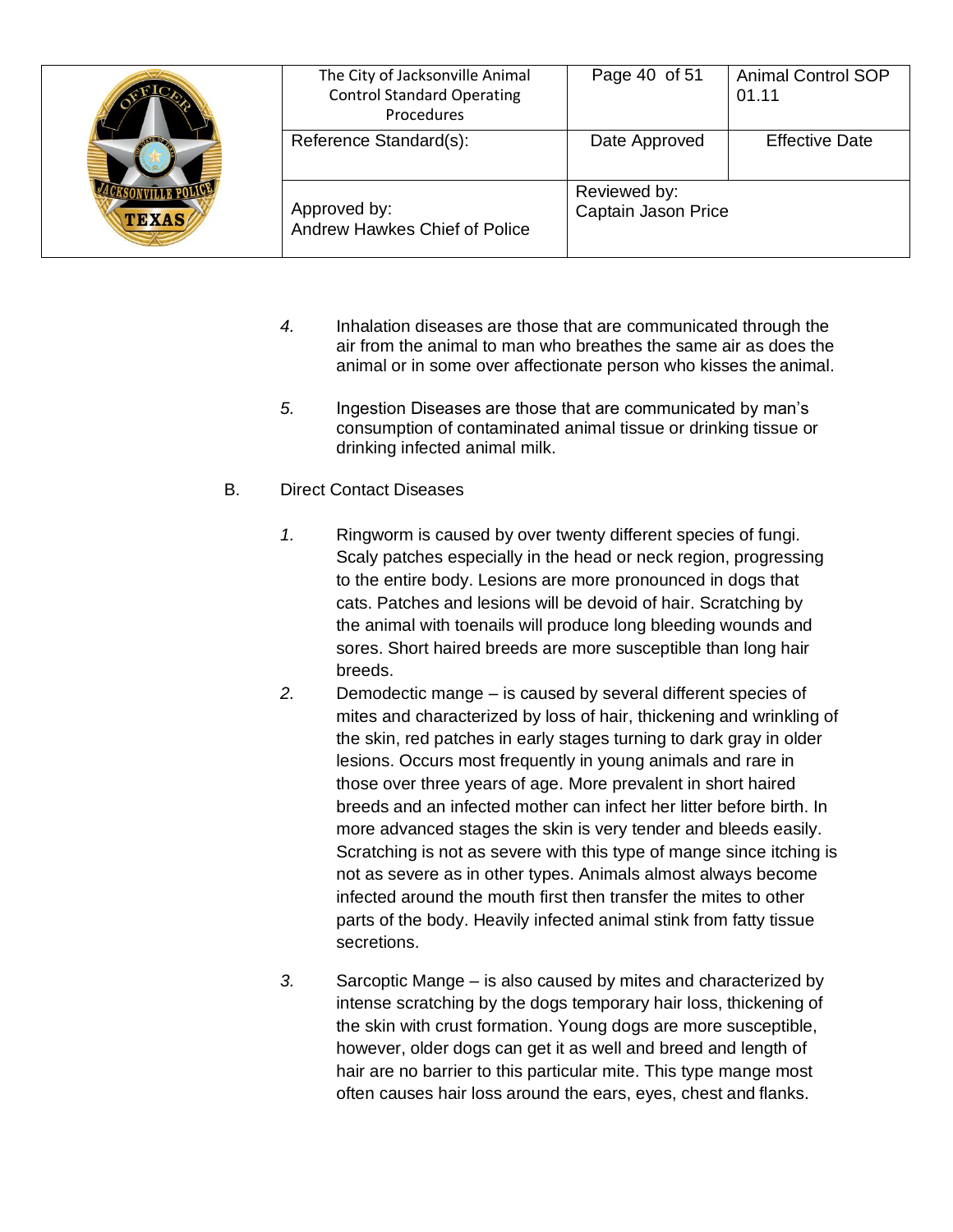| <b>TEXAS</b> | The City of Jacksonville Animal<br><b>Control Standard Operating</b><br>Procedures | Page 41 of 51                       | <b>Animal Control SOP</b><br>01.11 |
|--------------|------------------------------------------------------------------------------------|-------------------------------------|------------------------------------|
|              | Reference Standard(s):                                                             | Date Approved                       | <b>Effective Date</b>              |
|              | Approved by:<br>Andrew Hawkes Chief of Police                                      | Reviewed by:<br>Captain Jason Price |                                    |

Since this is apparently the most uncomfortable mange because of severe itching, dogs will violently scratch and bite infected areas causing open sores and bleeding. If an infected area around is rubbed hard, a violent scratching by the dog can be induced.

- *4.* Cat Head mange Often mistaken for dandruff, these mites are visible to the eye and are found on dogs, cars and poultry. Often characterized by dry scaly crusts on the head and bridge of the nose. The scales are grey and adhere lightly to the skin. Slight hair loss is evidence in these areas and an itching (scratching) is observed. Other types of dermatitis can be contracted by man from animals and their cause can be traced to LACeteria, fungi, nematodes and other parasites. However, symptoms are similar in that skin discoloration, mild hair loss, and itching almostalways result.
- C. Direct Contact with Body Excretions
	- *1.* Leptospirosis Found in the urine of dogs, rats, cows, sheep, cats, pigs, raccoons, and horses, it can be communicated to man by direct contact with the urine of swimming in pools or ponds that the animal has urinated near or in. The organisms have lived and infected man or other animals in warm ponds outside the host as long as three weeks. Leptospirosis is characterized by severe vomiting and diarrhea, internal bleeding (bloody stools) hard coughing and runny eyes and nose. Death usually results from extreme dehydration. Leptospirosis enters the body through the skin after direct contact.
	- *2.* Brucellosis Found in the urine and feces of cattle, horses, sheep, swine, and dogs; especially pregnant females just before and after delivery and aborted litters. The organisms have lived as long as one month outside the host in the soil and burlap in a moist and cool environment. The disease in animals is not easily recognized except in a high abortion rate of pregnant females and stillborn litters. Without laboratory equipment, diagnosis is not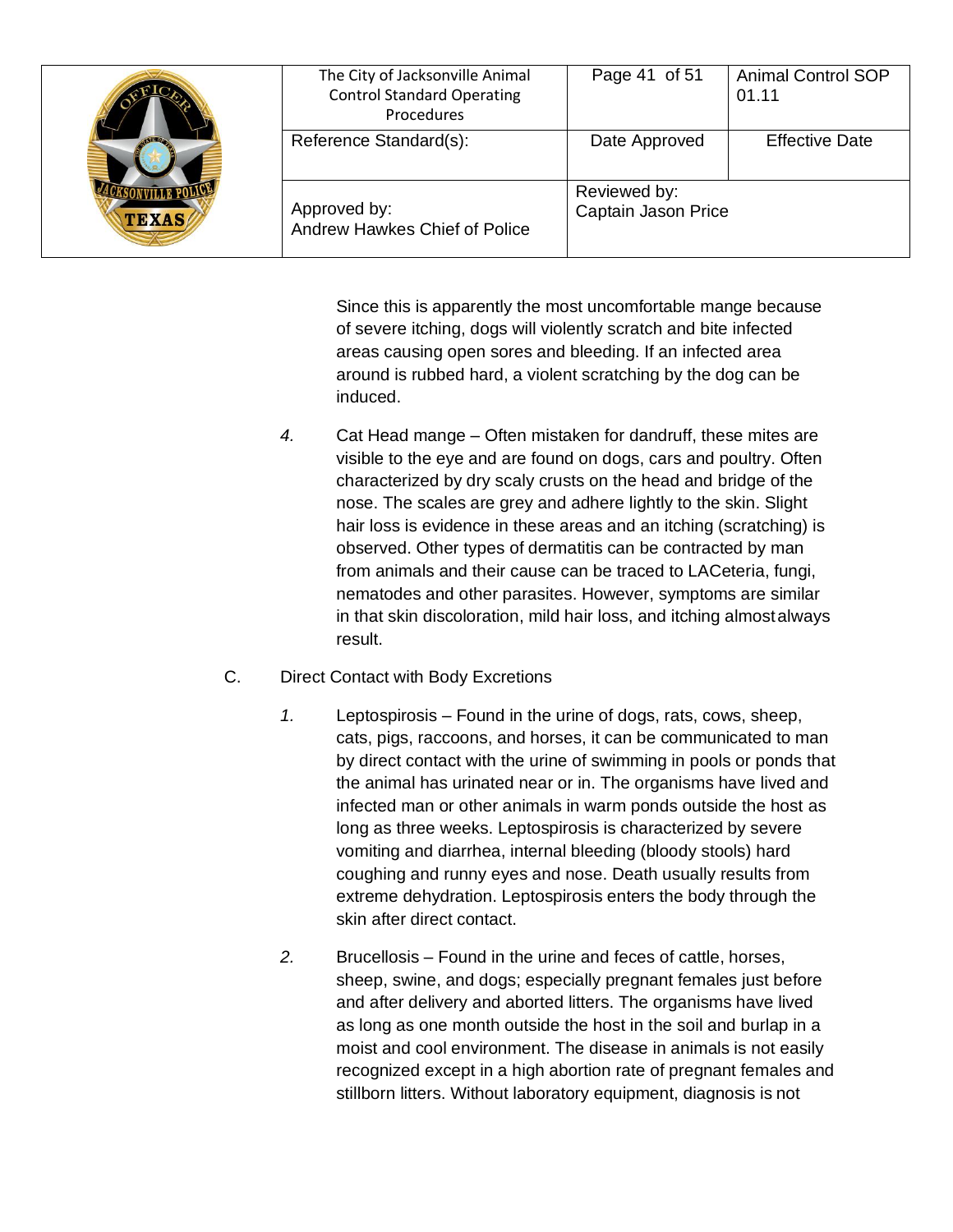| <b>TEXAS</b> | The City of Jacksonville Animal<br><b>Control Standard Operating</b><br>Procedures | Page 42 of 51                       | <b>Animal Control SOP</b><br>01.11 |
|--------------|------------------------------------------------------------------------------------|-------------------------------------|------------------------------------|
|              | Reference Standard(s):                                                             | Date Approved                       | <b>Effective Date</b>              |
|              | Approved by:<br>Andrew Hawkes Chief of Police                                      | Reviewed by:<br>Captain Jason Price |                                    |

easy, however, in man as well as the animal, the victim is lethargic, slow in movement of limbs, spastic, feverish and has headaches. The disease is seldom fatal but lasts for several weeks in man.

- *3. Roundworm:* Large worms that inhabit the small intestines of the host, are excreted in feces to infect man by direct contact. In puppies the larvae migrate through the liver to the lungs where they are coughed up and return to the small intestines. Characterized by bloated bellies, frequent coughing and weight loss. The worms, although present, do not seriously affect older dogs. In man especially children, almost any vital organ can be affected including the brain.
- *4. Salmehellosis:* Most outbreaks are attributed to ingestion of contaminated food and water. The organism can be communicated by direct contact with feces and urine of an infected animal. Characterized by fever, vomiting and very frequent diarrhea with or without, it affects animals of all ages especially if the animal is in a run down condition. Dehydration and depression accompany the disease but the most identifying symptom is rapid and explosive diarrhea. A dog or cat eating frogs or lizards will almost immediately become infected.
- *5. Hookworm and Whipworm:* From the feces of dogs and cats that penetrated the skin of man and produces a severe dermatitis called "Creeping Eruption". The animal becomes inactive, has a rough coat and is anemic from blood loss in the intestines from blood sucking worms. Often fatal in young dogs and cats, older females can pass them onto the litter before birth and when nursing. Infections in man from feces of dogs and cats is the primary cause of preventing dogs and cats on the beaches. They can live up to 20 days 18 inches deep in sand or dirt and still infect man or another dog or cat.
- D. Bite and Scratch Diseases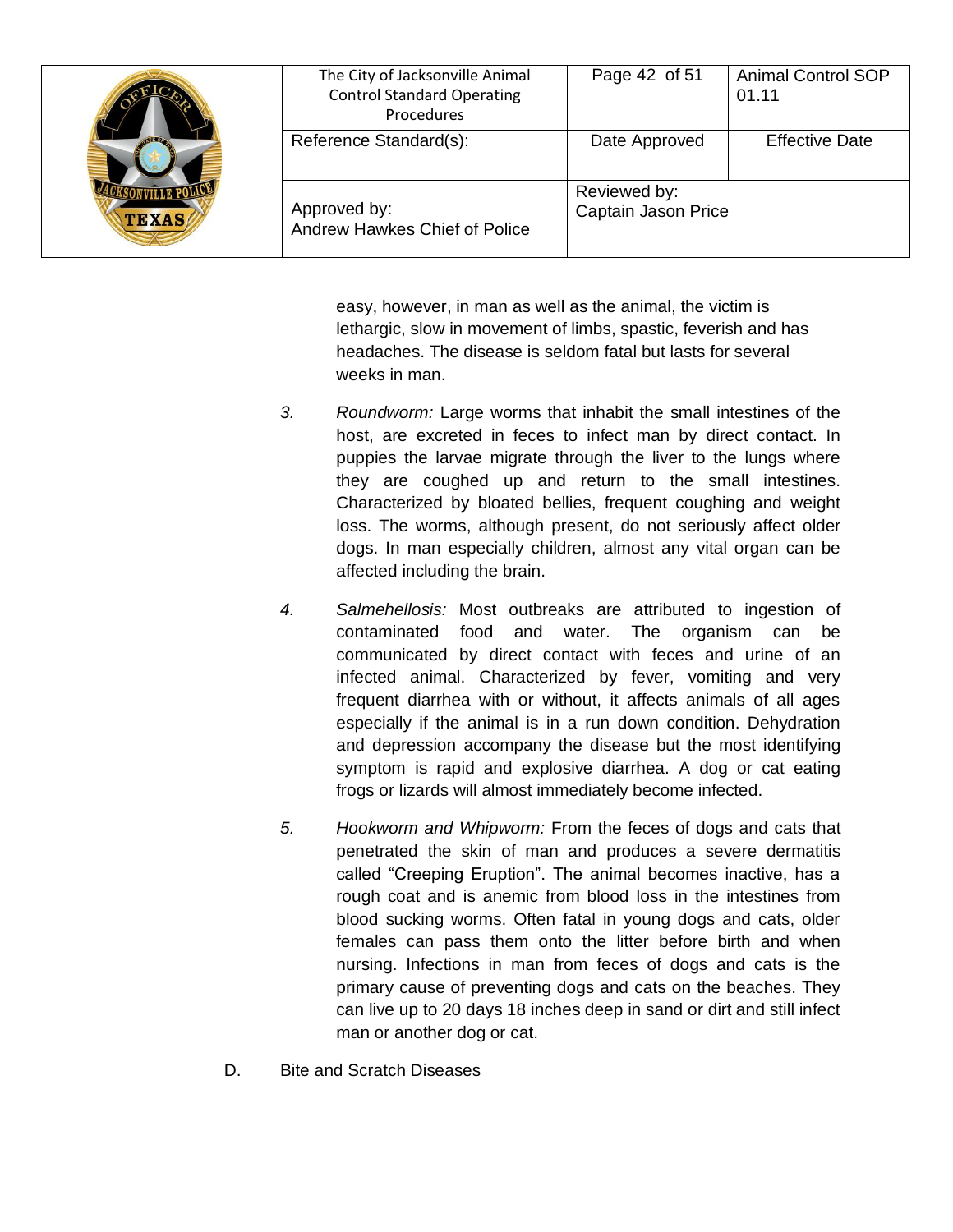| <b>TEXAS</b> | The City of Jacksonville Animal<br><b>Control Standard Operating</b><br>Procedures | Page 43 of 51                       | <b>Animal Control SOP</b><br>01.11 |
|--------------|------------------------------------------------------------------------------------|-------------------------------------|------------------------------------|
|              | Reference Standard(s):                                                             | Date Approved                       | <b>Effective Date</b>              |
|              | Approved by:<br>Andrew Hawkes Chief of Police                                      | Reviewed by:<br>Captain Jason Price |                                    |

Bites and scratches from animals exposes man to innumerable infections on the staph and strep group, especially those that do not survive in sunlight and oxygen. In one bite or scratch the possibility of introducing one or more of up to one thousand types of diseases is possible.

*1.* Rabies - Rabies is the most dangerous of all diseases. Two types, dumb and furious, can be communicated from any warm blooded animal. If untreated is fatal in all cases of man or animal. Raccoons can live longer than any other infected animal. Characterized by wild animals becoming tame, and tame animals becoming furious.

Look for changes in behavioral pattern of pets. In advanced state, throat is paralyzed, the animal has difficulty swallowing and salivates heavily, bites at anything, is restless especially in the front feet, often experiences paralysis of the hind legs.

Rabid bats simply fall to the ground while alive and present a threat to dogs, cats and bare feet of children until they die.

- *2.* Cat Scratch Fever: Cat scratch fever in man frequently causes abnormal swelling of the wounded area. The wound becomes red and the area will swell several times larger than normal for a wound of that size. Too little is known about this disease and whether the disease can be communicated to another animal by a cat having infected claws. The contaminated cat apparently does not suffer any ill effects from this disease.
- *3. Tetanus: (Lockjaw)* is usually associated with punctures of the skin in man from old rusty nails but is found in the feces of man and animals. A dog bite following licking the anus can introduce the spores in man and death has been known to result, if not treated. In animals wound contamination also causes lockjaw and is characterized by local stiffness of the jaw muscles, muscles of the hind legs and rarely muscles in the immediate area of the wound. Spasms develop especially in the head muscles and chewing becomes difficult. The ears become erect and the tail stiff. Walking becomes difficult and the animal assumes a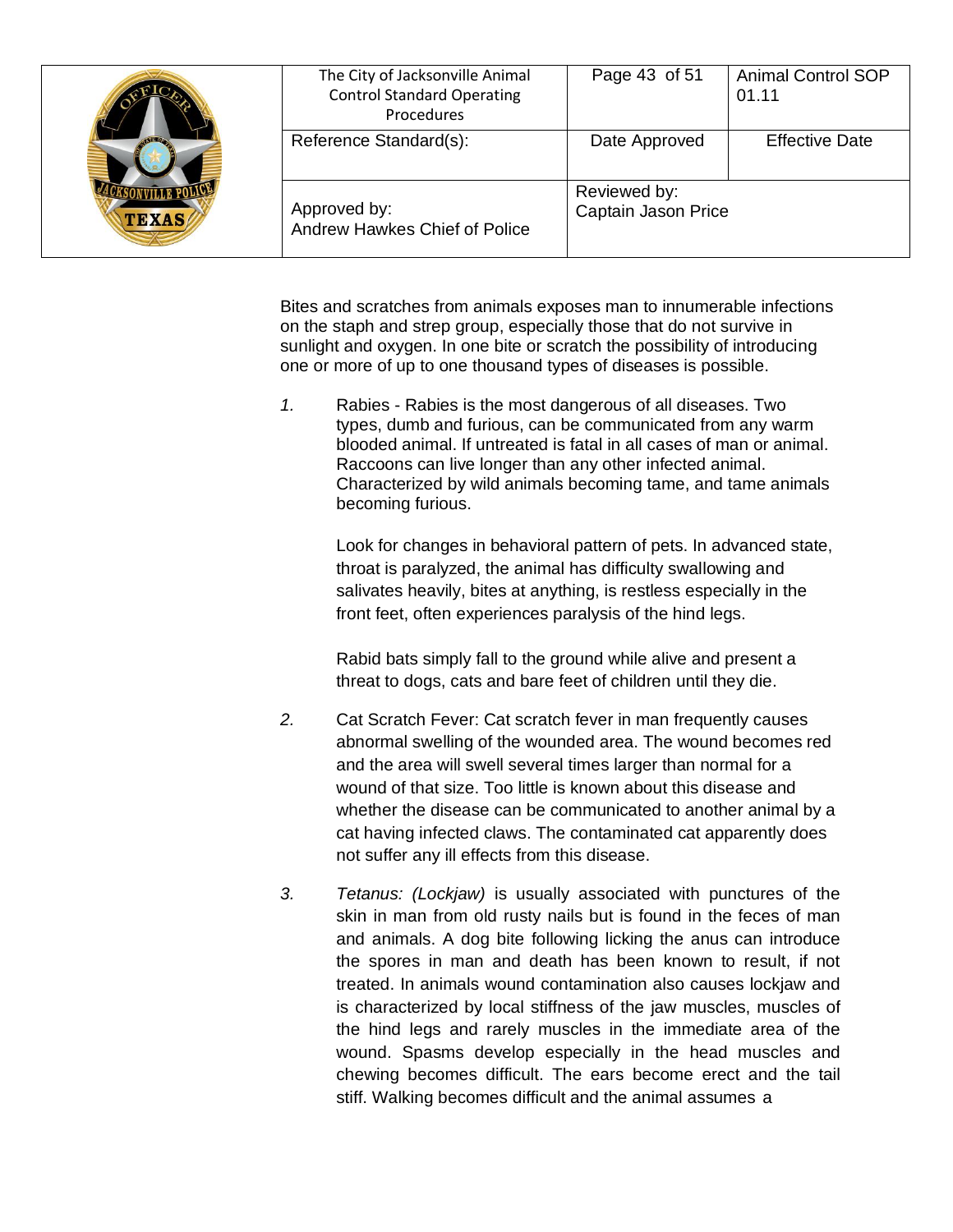| $\sqrt{100}$<br><b>TEXAS</b> | The City of Jacksonville Animal<br><b>Control Standard Operating</b><br>Procedures | Page 44 of 51                       | <b>Animal Control SOP</b><br>01.11 |
|------------------------------|------------------------------------------------------------------------------------|-------------------------------------|------------------------------------|
|                              | Reference Standard(s):                                                             | Date Approved                       | <b>Effective Date</b>              |
|                              | Approved by:<br>Andrew Hawkes Chief of Police                                      | Reviewed by:<br>Captain Jason Price |                                    |

sawhorse stance. Temperatures will soar to 110 degrees and death follows.

- *4. Insect Bites:* The bite of ticks, fleas and mosquitoes can introduce into man and animals untold diseases and parasites. These introduced agents can infect and severely damage almost any organ of the human or animal body that can culminate in death if not treated or the insect removed.
- *5. Tick Infestation:* In addition of loss of blood, ticks are irritating and cause sores and bleeding in an animal. It attempts to rid himself of this pest. Diseases communicated by ticks vary from location and type of tick, however, they all produce varying degrees of anemia in its victim depending upon the number of ticks and the amount of blood lost. Of particular importance and frequently observed is paralysis of dogs caused by one or more ticks found in the head or neck region. This paralysis can result in other animals and man from toxic substances produced by the tick. In addition Rocky Mountain Spotted Fever, Babesiasis and Rickettsisis are communicated from the tick.
- *6. Flea Infestation* is the vector for most animal skin disorders as well as tapeworm and anemia. Highly irritating and in an effort to rid himself of the pests animals will bite and scratch infections. If inadvertently swallowed, a flea or its eggs can cause tapeworm in humans. Children are more susceptible to tapeworms than adults in that they are not as careful as adults about what goes in their mouths.
- *7. Flies and Mosquitoes:* Virus and disease spread by flies and mosquitoes like the flea are too numerous to describe each one. However, in animals, the screwworm (larvae of the blowfly and green bottle fly) cause the death of over 25% of livestock that do not reach the market. The wound of a tick or flea bite combined with thousands of eggs deposited by a fly and hatching larvae, a cow can be killed in less than 2 weeks by screwworms. Sleeping Sickness (Encephalomyelitis) in man can be traced from an infected animal to man by the mosquito. There are several varieties of encephalomyelitis that can be communicated to man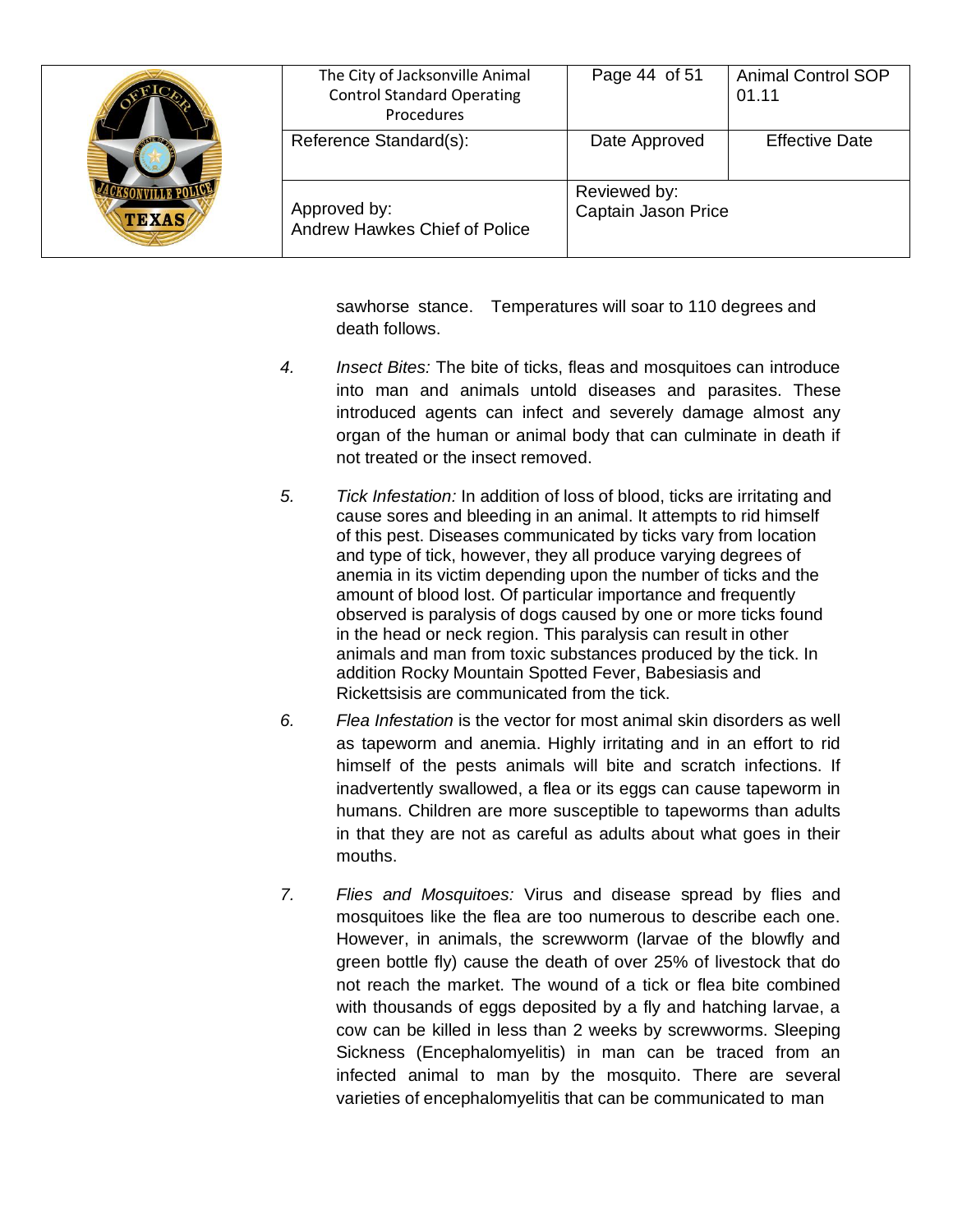| <b>AVIEW</b><br><b>TEXAS</b> | The City of Jacksonville Animal<br><b>Control Standard Operating</b><br>Procedures | Page 45 of 51                       | <b>Animal Control SOP</b><br>01.11 |
|------------------------------|------------------------------------------------------------------------------------|-------------------------------------|------------------------------------|
|                              | Reference Standard(s):                                                             | Date Approved                       | <b>Effective Date</b>              |
|                              | Approved by:<br>Andrew Hawkes Chief of Police                                      | Reviewed by:<br>Captain Jason Price |                                    |

including St. Louis E., Eastern Equine E., Japanese B E., and others. In addition, the mosquito that infects the larger breed of dogs have produced heartworms up to 18 inches in length. In the dog, a general run-down condition is observed with frequent coughing fits from Heartworm while EEE in horses produces a condition similar to drunkenness, swollen knees, runs in circles, jumps and falls.

- E. Respiratory Diseases Those diseases that can be communicated by breathing the causal agent.
	- *1. Cryptococcoses:* A fungus found in dust, soil and manure that once inhaled will produce a variety of central nervous system disorders in man and animals. A weak and run-down condition including a wasting away appearance with deep open non-healing abscesses that ooze a jelly-like pus. The open wound of an animal may be a source of infection by direct contact; however, it is better to destroy the animal rather than risk infection of other animals and/or man.
	- *2. Psittacosis:* Parrot Fever can be contacted by breathing the dust or direct contact with fecal matter of infected birds of the parrot family. The bird will have a general run-down condition with fuzzy feathers, with frequent coughing and sneezing and a runny diarrhea. In man, the disease symptoms are similar; however, in advanced stages man will suffer damage to the heart valves. Birds that can infected include parrots, parakeets, mynah birds, pigeons, cockatoos, and macaws.
	- *3. Histoplasmosis* is the most common fungus infection in man and dogs in North America. The fungus thrives best in high nitrogen soils and can be communicated by breathing only. The disease is characterized by lesions of the respiratory tract, swelling of the lymph nodes of the throat region, bloody diarrhea with a deep cough. The dog will have a high fever and a general run-down condition.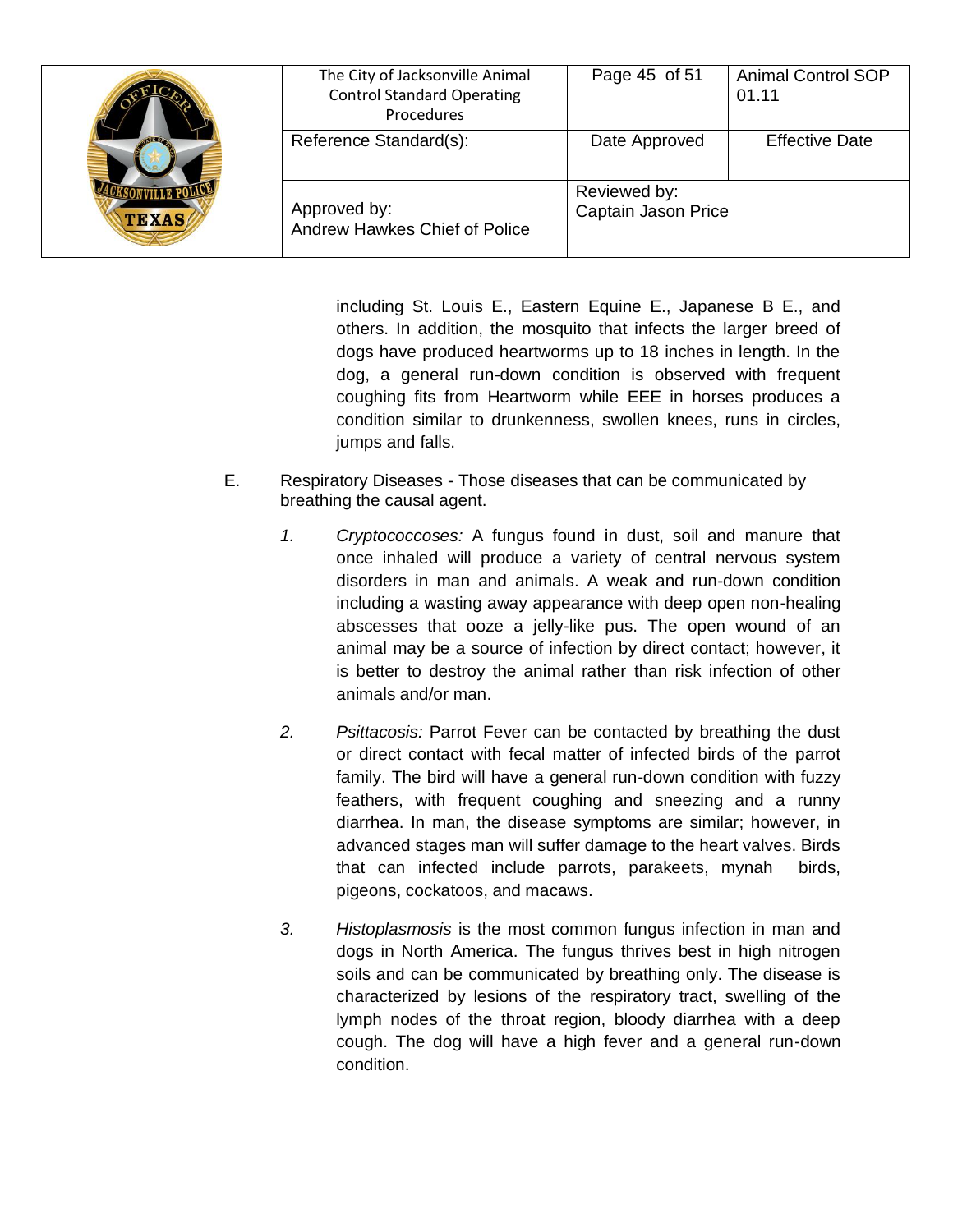| $\sim$<br><b>TEXAS</b> | The City of Jacksonville Animal<br><b>Control Standard Operating</b><br>Procedures | Page 46 of 51                       | <b>Animal Control SOP</b><br>01.11 |
|------------------------|------------------------------------------------------------------------------------|-------------------------------------|------------------------------------|
|                        | Reference Standard(s):                                                             | Date Approved                       | <b>Effective Date</b>              |
|                        | Approved by:<br>Andrew Hawkes Chief of Police                                      | Reviewed by:<br>Captain Jason Price |                                    |

- *4. Listeriosis (Circling Disease)* is found in most and can be communicated to man by breathing contaminated dust or by getting contaminated dust in the eyes especially around hay stacks and silos. In the United States, this disease is found in the winter months. It attacks the central nervous system. Infected animals seek isolation from other animals and seek corners or leans against posts, fences or trees. When walking it moves in circles in one direction. The ears droop and facial muscles twitch. There will be a heavy nasal discharge and salivation. The front legs will not function as readily as the hind legs and cattle will be observed with their front legs spread for better support.
- *5. Blastomycosis* is caused by a fungus that infects dogs, horses, and man and is characterized by granular inflammation or lesions of the skin, lungs, and other organs of the body. The animal will become inactive and depressed and lose weight. Respiration becomes difficult and a nasal discharge is accompanied by a frequent cough. Nodules and abscesses will almost always affect the lungs and sometimes will appear almost any place on the skin. Chronic diarrhea results when the digestive tract is infected.
- *6. Coccidioidomycosis* is caused by a fungus that thrives in low elevations soils of the south western part of the U.S. Cattle and dogs as well as man are most affected by this disease. Characterized by coughing with high fever and steady weight loss even though appetite may remain good. A general run-down and listless condition with heavy diarrhea. In later stages, lameness or stiffness of the joints are accompanied by skin disorders from abscesses to ulcers that do not heal.
- *7. Toxoplasmosis:* A protozoan parasite that when inhaled by man or in animals, inhaled or transferred to the litter before birth by an infected female. An infected dog or cat in the house usually infects people in the house. Characterized by a weakening and wasting away of the animal with fever, shaking uncoordinated movement, paralysis and a bad temper. There may be red spots resembling measles on the stomach and inner thighs that develop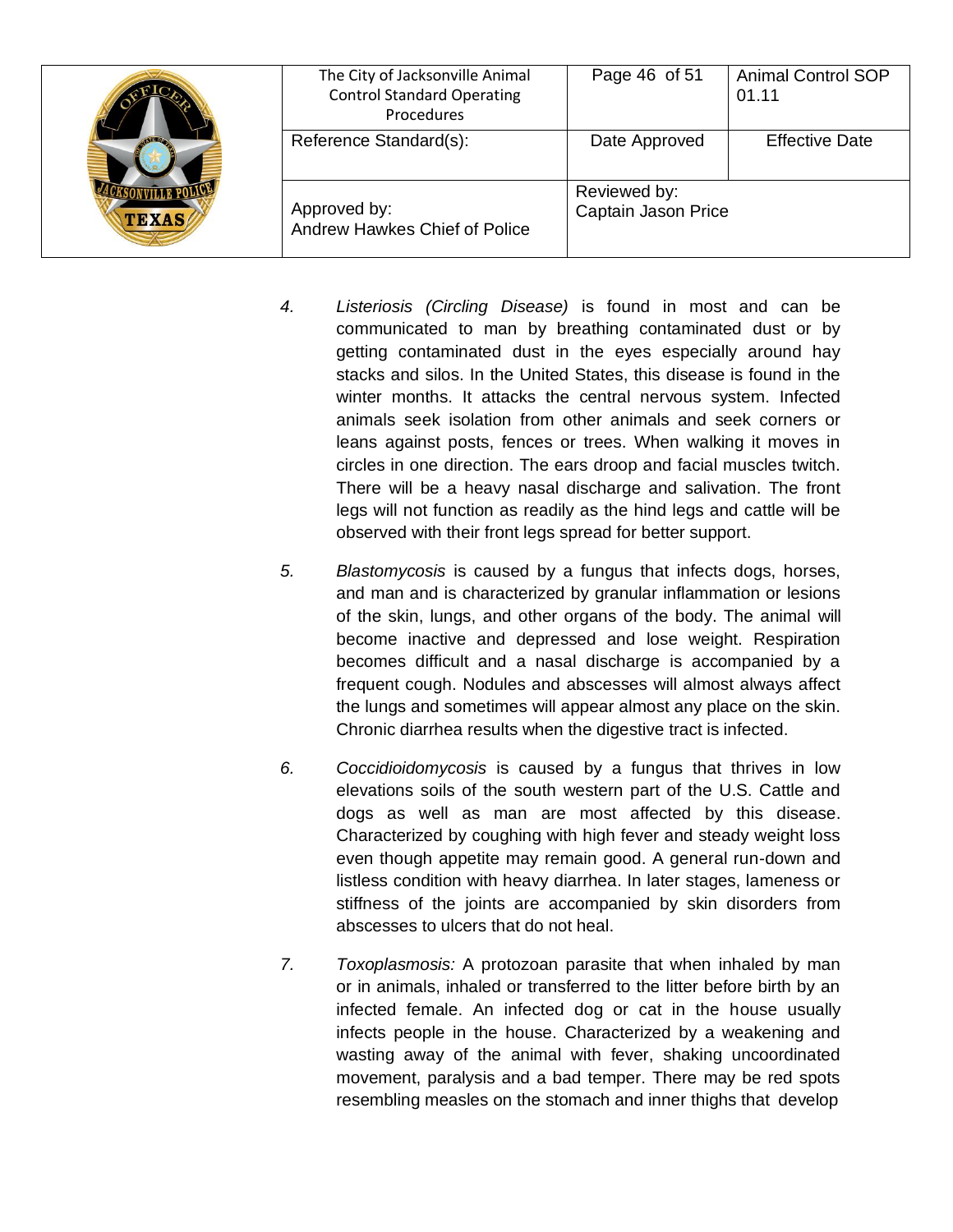| <b>TEXAS</b> | The City of Jacksonville Animal<br><b>Control Standard Operating</b><br>Procedures | Page 47 of 51                       | <b>Animal Control SOP</b><br>01.11 |
|--------------|------------------------------------------------------------------------------------|-------------------------------------|------------------------------------|
|              | Reference Standard(s):                                                             | Date Approved                       | <b>Effective Date</b>              |
|              | Approved by:<br>Andrew Hawkes Chief of Police                                      | Reviewed by:<br>Captain Jason Price |                                    |

into lesions. Coughing and vomiting usually result in highly inflamed respiratory system. There is a high mortality rate in the newborn animals.

- F. *Ingestion*: Those diseases that can be communicated from animal to animal or to mane by accidental or intentional introduction into the mouth and digestive system. Most of those diseases can also be communicated to man by handling a contaminated animal, an open sore on the hands, arms or of the body that the animal, dead or alive, come in contact with can be a communication.
	- *1. Actinomycosis:* In cattle, horses, pigs and dogs. Characterized by swelling around the jawbone and other bones of the head with abscesses and lesions of the neck, legs and underbelly that exude a yellow granular pus. Open wounds and contaminated fresh meat are the primary means of communicating actinomycosis to man.
	- *2. Tularemia:* Found in almost all animals and man, infection appears most frequently from rabbits. No outward symptoms appear in the animal except a rapid deterioration. Death may result in less than one to 15 days after exposure. If in cleaning or dressing an animal the lymph nodes, spleen, lungs and liver will have small white or grayish yellow patches. The disease is suspected of being communicated by all methods including inhalation, however eating uncooked or inadequately cooked meat or handling contaminated meat especially with an open wound are two positive means of communication to man. Meat cooked at 200 degrees for ten minutes is usually adequate to kill the organism, however, large pieces of meat may not reach killing temperature in the center. Rare meat eaters should take cautions if eating while game or meat not sold through inspected markets.
	- *3. Trichinosis:* Found in most carnivorous (meat eating) animals including man. Communication to man most frequently comes from pigs; especially those being fed raw garbage and where rats have been found. Most times the disease will not kill the pig and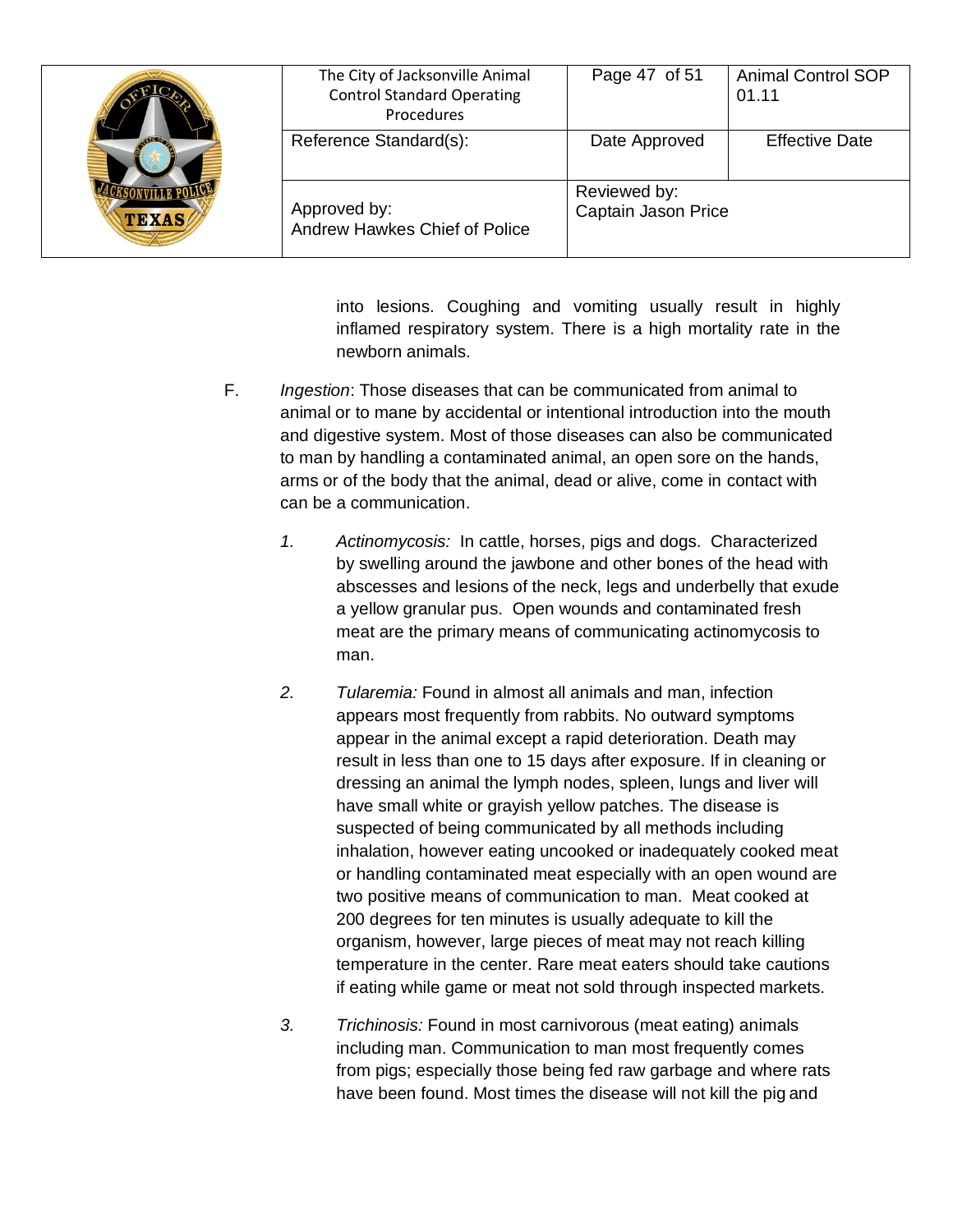| $\sqrt{150}$<br><b>TEXAS</b> | The City of Jacksonville Animal<br><b>Control Standard Operating</b><br>Procedures | Page 48 of 51                       | <b>Animal Control SOP</b><br>01.11 |
|------------------------------|------------------------------------------------------------------------------------|-------------------------------------|------------------------------------|
|                              | Reference Standard(s):                                                             | Date Approved                       | <b>Effective Date</b>              |
|                              | Approved by:<br>Andrew Hawkes Chief of Police                                      | Reviewed by:<br>Captain Jason Price |                                    |

an infected pig will be slaughtered and pass meat inspection without detection. If symptoms develop (as often is the case in man) almost immediately after exposure (eating contaminated meat) stomach pains, heavy diarrhea, nausea and vomiting and a mild fever. Later stages include slight fever, tender and swollen muscles with muscles of the respiratory and digestive tracts extremely painful.

- *4. Botulism:* A toxin present in improperly (unsterile) prepared food. Healthy animals may be infected in the intestinal tract until the animal dies or is slaughtered and through careless handling the carcass (meat) can be contaminated. It is highly infectious in chickens and waterfowl. Pigs, dogs and cats are not as susceptible as horses and cows to this disease. In horses and cows, symptoms are difficulty in chewing and swallowing, paralysis of major muscles and limbs, reduced or disturbed vision. In fowl, paralysis of the neck, wings and legs is often seen and give rise to the local name of limbs neck chickens. The organism has been found in hay and silage especially where rats were present and communicated to man by consumption or ill-prepared food – especially canned food.
- *5. Anthrax:* Infected all animals to some degree and is communicated to man by consuming contaminated meat. In animals, after a period of excitement, they appear depressed with rapid heartbeat and labored breathing with staggering and convulsions. The respiratory and digestive tracts are highly inflamed with lesions and blood may ooze from the nose and anus. Bloody diarrhea with swelling of the neck region and stomach is present. In horses, dogs and pigs, lesions may appear on the tongue as well as the mouth, throat and tonsils.
- *6. Distemper:* The most common of the infectious diseases which plague our nation's dogs. It is caused by a virus and it is a very highly contagious disease. The infection is airborne (like a cold) and can be spread on contaminated dishes, bedding, shoes and clothing because the virus is present in urine, saliva and eye and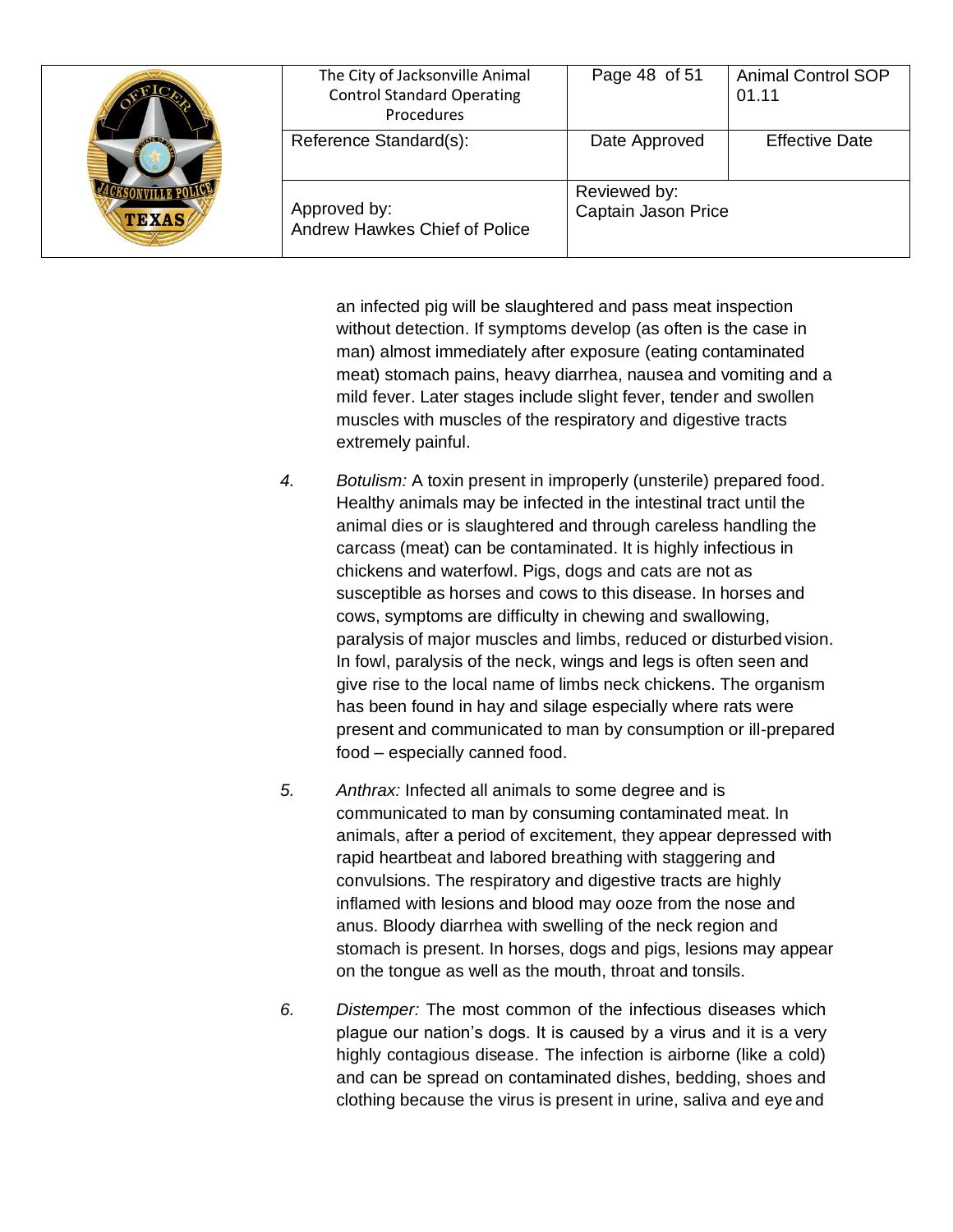| <b>TEXAS</b> | The City of Jacksonville Animal<br><b>Control Standard Operating</b><br>Procedures | Page 49 of 51                       | <b>Animal Control SOP</b><br>01.11 |
|--------------|------------------------------------------------------------------------------------|-------------------------------------|------------------------------------|
|              | Reference Standard(s):                                                             | Date Approved                       | <b>Effective Date</b>              |
|              | Approved by:<br>Andrew Hawkes Chief of Police                                      | Reviewed by:<br>Captain Jason Price |                                    |

nasal discharge of infected dogs. Once contaminated, articles or premises remain dangerous for a considerable time unless thoroughly cleaned and disinfected. Because it is so prevalent, it usually is a disease of young animals, although an old animal never before exposed could contact the disease just as easily. A dog that has suffered the disease and recovered possesses a lifelong immunity. The incubation period may run from several days to fourteen days, although it may vary. Symptoms are extremely varied because the disease may attack any system in the body. Generally, a distemper-sick pup acts sleepy and dopey, and acts as if he has a "cold." He will not eat well, have runny nose and eyes and often a slight cough. He will have a fever and may also have diarrhea and vomit occasionally. Some animals apparently recover from this stage but fourteen to thirty days afterwards develop convulsions or fits; they lie on their sides and thrash legs, champ their jaws and salivate profusely. This is a most serious development and indicated that the virus has invaded the nervous system. Prognosis is apt to be poor because, while many of the animals survive, they may be left mentally retarded, paralyzed or they may have a permanent muscle twitch (called chorea). Some dogs make a perfect recovery; however, curiously, most dogs that have the nervous type of infection eat ravenously. This is no cause for optimism however.

*7. Infectious Hepatitis:* Like distemper, hepatitis is caused by a virus and it is highly contagious. Unlike distemper, it is not airborne. It is easily transmitted by direct contact through infected dogs or articles contaminated with urine or saliva. Recovered animals may shed the virus in their urine for long periods of time even though the "carrier" appears normal and healthy. If a pup gets distemper and hepatitis together, he will not usually survive. Hepatitis is a very acute disease characterized by sudden onset, high fever and very marked depression. Affected pups may vomit, have sore throats and grunt with pain when picked up under the chest. This disease is often difficult to differentiate from distemper. Hepatitis in dogs affects primarily the liver and blood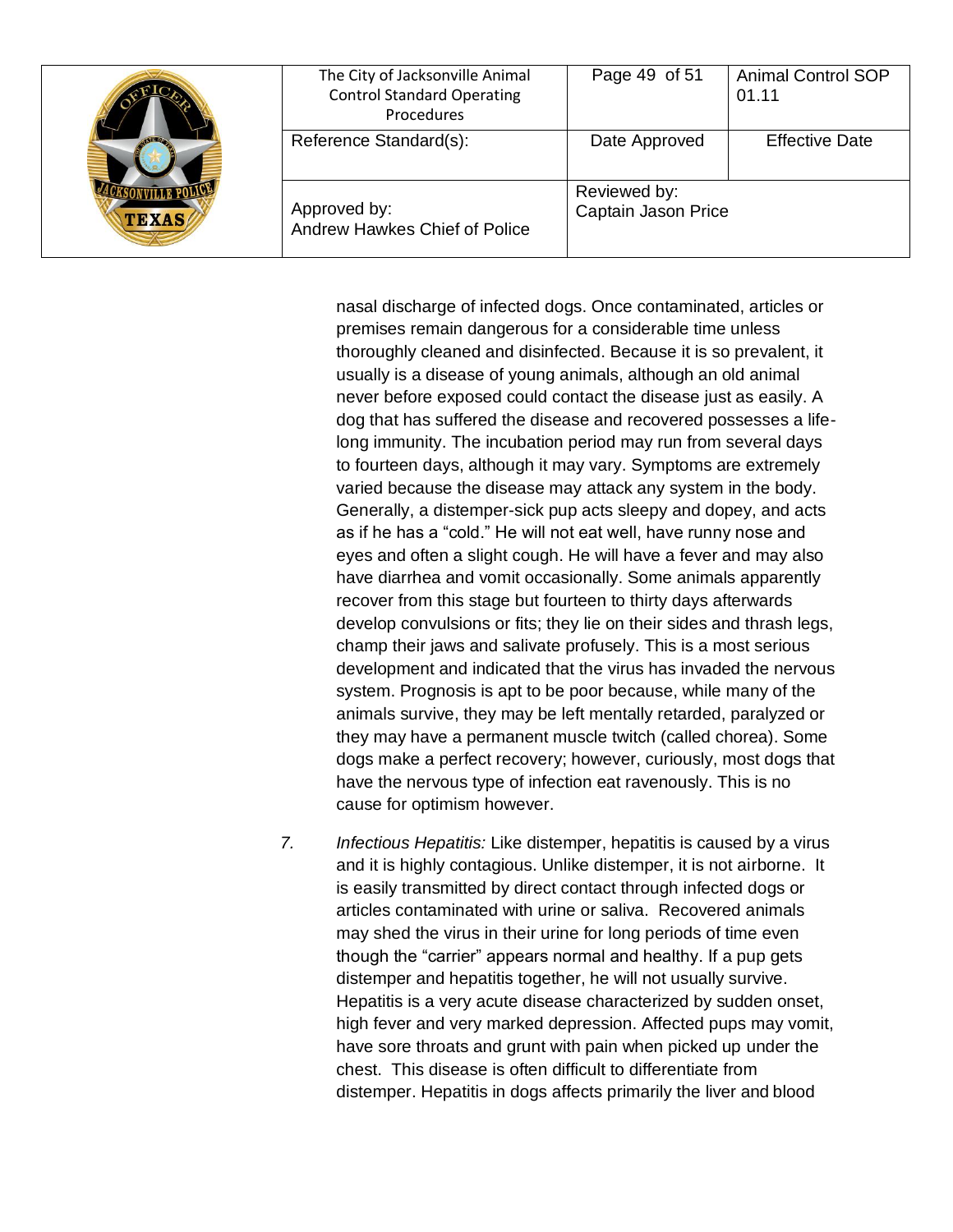| $\sqrt{120}$<br><b>TEXAS</b> | The City of Jacksonville Animal<br><b>Control Standard Operating</b><br>Procedures | Page 50 of 51                       | <b>Animal Control SOP</b><br>01.11 |
|------------------------------|------------------------------------------------------------------------------------|-------------------------------------|------------------------------------|
|                              | Reference Standard(s):                                                             | Date Approved                       | <b>Effective Date</b>              |
|                              | Approved by:<br>Andrew Hawkes Chief of Police                                      | Reviewed by:<br>Captain Jason Price |                                    |

vessels. Because it is such an acute condition, dogs may appear normal in the morning and be dead by nightfall.

- *8. Leptospirosis:* This disease in dogs is caused by spirochete-like organisms that are also present in other animals (rats) and can be transmitted to man. These spirochete-like organisms are called Leptospira Canicola and Leptospira Icterohaemorrhagia and they attack primarily the dog's kidneys. The organisms may be spread in the urine of infected animals and one form of the disease is spread by contamination with rat urine. There is a larger percentage of males affected than of females. This is probably due to the males inquisitive sniffing habits which cause him to be exposed to infected urine. Unless the dog is properly treated, the urine of the recovered animal spreads the Leptospira for many months. Damage done to the kidney by this disease may again trouble the animal during old age when kidney function becomes less efficient.
- *9. Convulsions:* This symptom is very starting and rather awesome. Our first reaction is sympathy for the poor dog having the convulsion; however, if the animal has already fallen down and is not apt to become tangled in furniture, fall down the stairs or otherwise injure himself, the best course is to leave him alone. The convulsion will soon pass and the dog can easily be handled. If the animal is in a situation where he may injure himself, it may be advisable to hold him down. If this is done, be careful to keep the fingers away from his mouth as severe bite wounds may result. During convulsions the dog will not be vicious or attempt to attack you. He is too busy with troubles of his own and usually oblivious to what is going on about him. Convulsions are most commonly caused by a virus infection of the brain – especially distemper; however, other irritating factors may be influencing the condition. Ear infections, parasite infestations, epilepsy, etc., may also be involved. Do not worm dogs that have convulsions. This may be exactly the wrong thing to do and may even cause the animal's death.